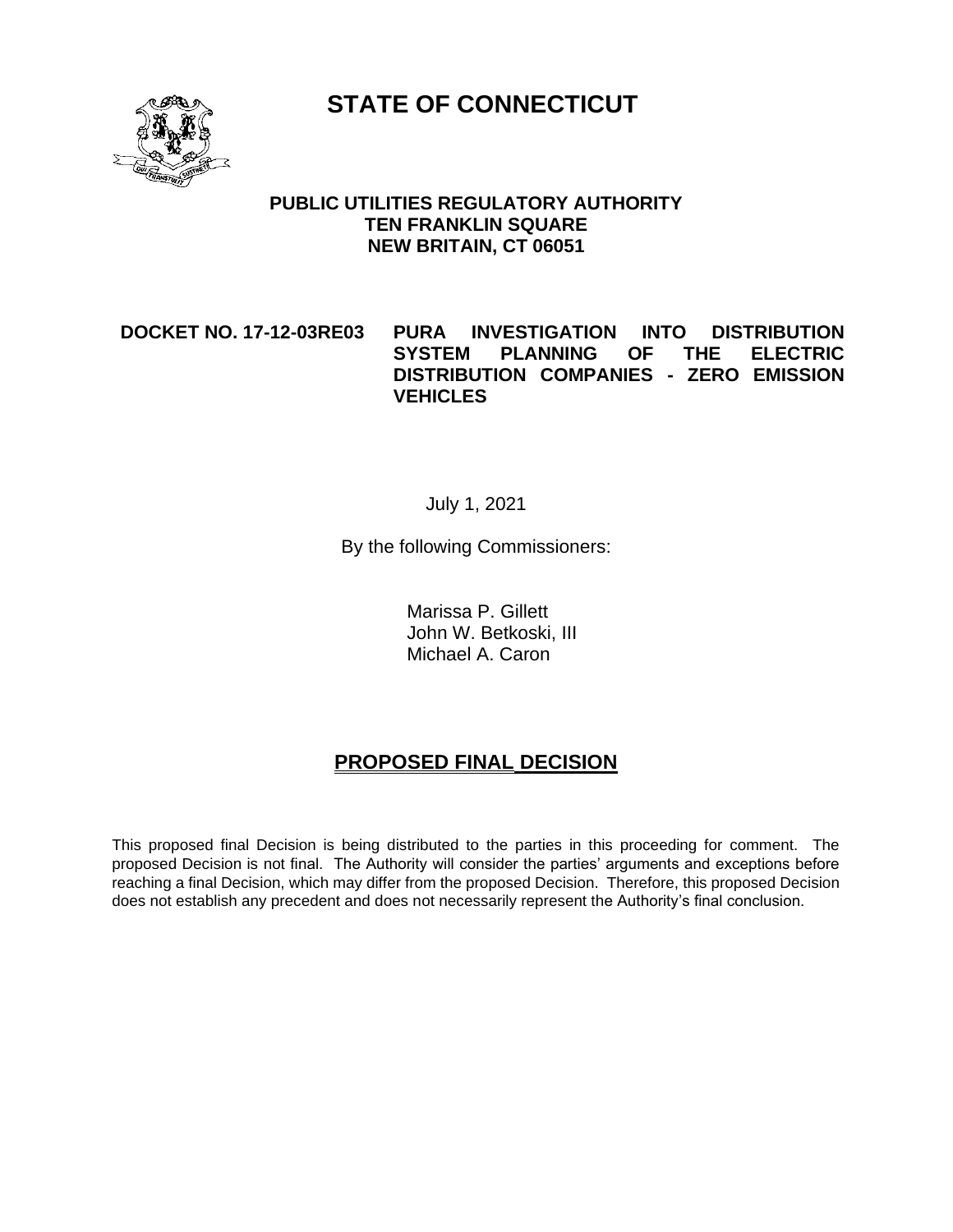# **TABLE OF CONTENTS**

| L.      |                                                                       |  |
|---------|-----------------------------------------------------------------------|--|
|         | А.                                                                    |  |
|         | <b>B.</b>                                                             |  |
|         |                                                                       |  |
|         |                                                                       |  |
|         |                                                                       |  |
| Ш.      |                                                                       |  |
|         |                                                                       |  |
|         |                                                                       |  |
|         |                                                                       |  |
|         |                                                                       |  |
|         | B. PROGRAM LENGTH AND STATEWIDE ELECTRIC STORAGE DEPLOYMENT TARGETS 7 |  |
|         |                                                                       |  |
|         | 1.                                                                    |  |
|         | 2.                                                                    |  |
|         | 3.                                                                    |  |
|         | 4.                                                                    |  |
|         |                                                                       |  |
|         | 1.                                                                    |  |
|         | 2.                                                                    |  |
|         | 3.                                                                    |  |
|         |                                                                       |  |
|         |                                                                       |  |
|         | F.                                                                    |  |
|         |                                                                       |  |
|         |                                                                       |  |
|         | $A_{-}$                                                               |  |
|         |                                                                       |  |
|         |                                                                       |  |
| $V_{-}$ |                                                                       |  |
|         |                                                                       |  |
|         | В.                                                                    |  |
|         | C.                                                                    |  |
|         | DATA COLLECTION, SHARING, AND REPORTING REQUIREMENTS 38<br>D.         |  |
|         | E.,                                                                   |  |
|         | 1.                                                                    |  |
|         | F. EVALUATION, MEASUREMENT, AND VERIFICATION (EM&V)  41               |  |
|         | 1.                                                                    |  |
|         |                                                                       |  |
|         |                                                                       |  |
|         |                                                                       |  |
|         |                                                                       |  |
|         |                                                                       |  |
|         |                                                                       |  |
|         | В.                                                                    |  |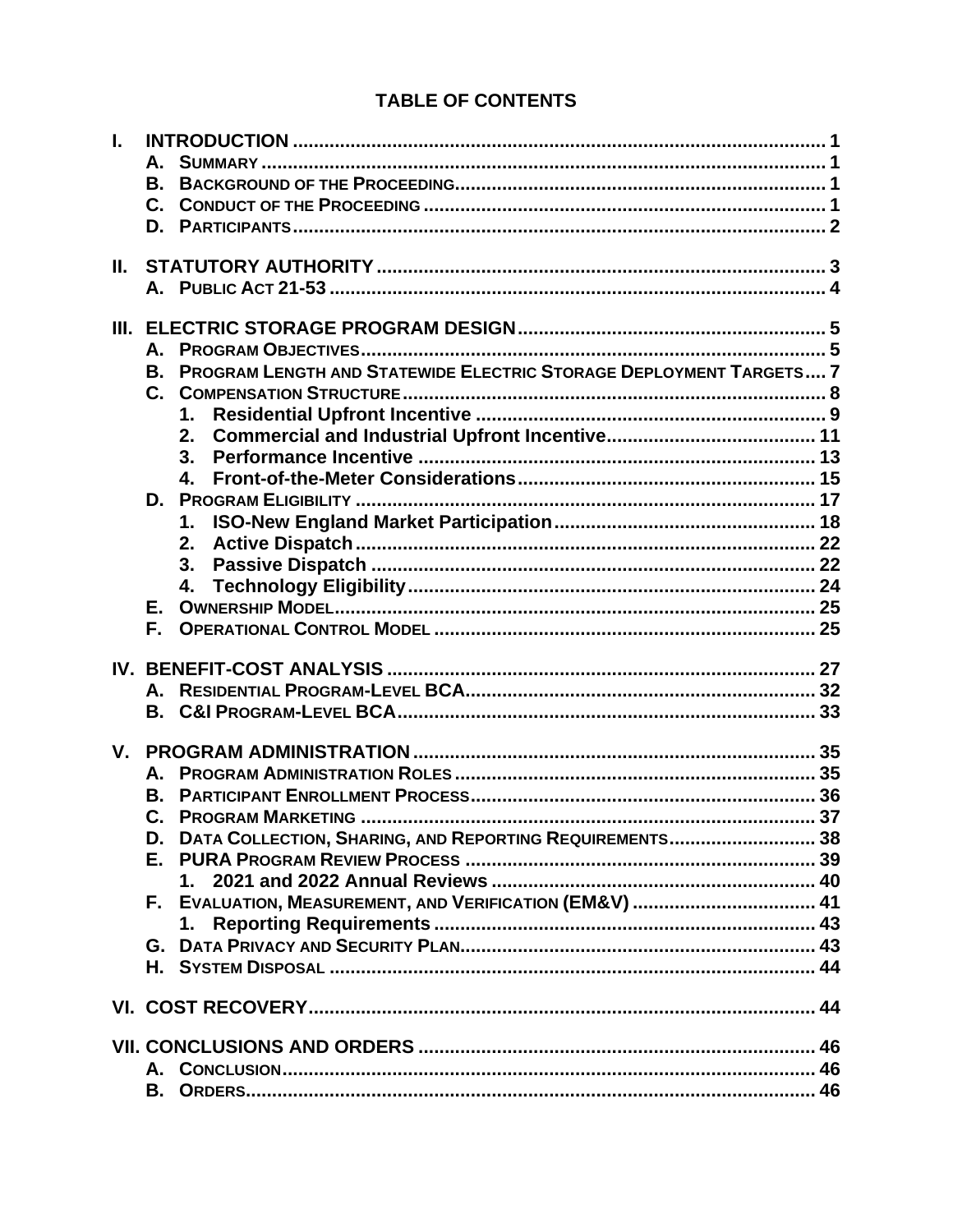# **PROPOSED FINAL DECISION**

### <span id="page-2-0"></span>**I. INTRODUCTION**

#### <span id="page-2-1"></span>**A. SUMMARY**

Pursuant to §§ 16-11 and 16-244i of the General Statutes of Connecticut (Conn. Gen. Stat.), and in accordance with the Interim Decision dated October 2, 2019 in Docket No. 17-12-03, PURA Investigation into Distribution System Planning of the Electric Distribution Companies (Equitable Modern Grid Decision), the Authority establishes the statewide electric storage program (Electric Storage Program or Program) defined herein, which shall be available to all customers and customer classes within the service territories of The Connecticut Light and Power Company d/b/a Eversource Energy (Eversource) and The United Illuminating Company (UI; collectively, electric distribution companies). The electric distribution companies (EDCs) and the Connecticut Green Bank (CGB; collectively, Program Administrators) shall develop, for the Authority's review and approval, the appropriate program documents and additional program rules as directed in this Decision, as well as all associated documents necessary to effectively implement the final version of the Program (Program Design Documents). The Program Administrators shall not deviate from or modify in any way the final Program Design Documents without approval by the Authority. A Program Summary is appended as Appendix A.

#### <span id="page-2-2"></span>**B. BACKGROUND OF THE PROCEEDING**

In the Equitable Modern Grid Decision, the Authority specified a series of reopened proceedings to further investigate a number of near-term topics integral to realizing the objectives outlined in its Framework for an Equitable Modern Grid. Equitable Modern Grid Interim Decision, pp. 24-25. In accordance with the Equitable Modern Grid Decision, the Authority initiated the above-captioned proceeding on October 4, 2019, to investigate the topic of electric storage in Connecticut and to explore programs and technology applications to most effectively leverage the value of electric storage for the net benefit of the electric distribution system. The Authority's goal in this proceeding is to develop and implement a program for electric energy storage systems connected to the electric distribution system that provide multiple types of benefits to the grid, including but not limited to: customer, local, or community resilience; ancillary services; peak shaving; and support for the deployment of other distributed energy resources. Notice of Proceeding, dated October 7, 2019, p. 1. The Authority also set out to foster the sustained, orderly development of a state-based electric storage industry, and to determine the appropriate cost-benefit methodology to ensure the Program delivers net positive benefits to ratepayers. Request for Program Design (RFPD), dated May 6, 2020, p. 1.

#### <span id="page-2-3"></span>**C. CONDUCT OF THE PROCEEDING**

On October 7, 2019, the Authority issued a Notice of Proceeding conducting this uncontested proceeding pursuant to Conn. Gen. Stat. §§ 16-11, 16-19eee, 16-19fff, 16- 19ggg, and 16-244i.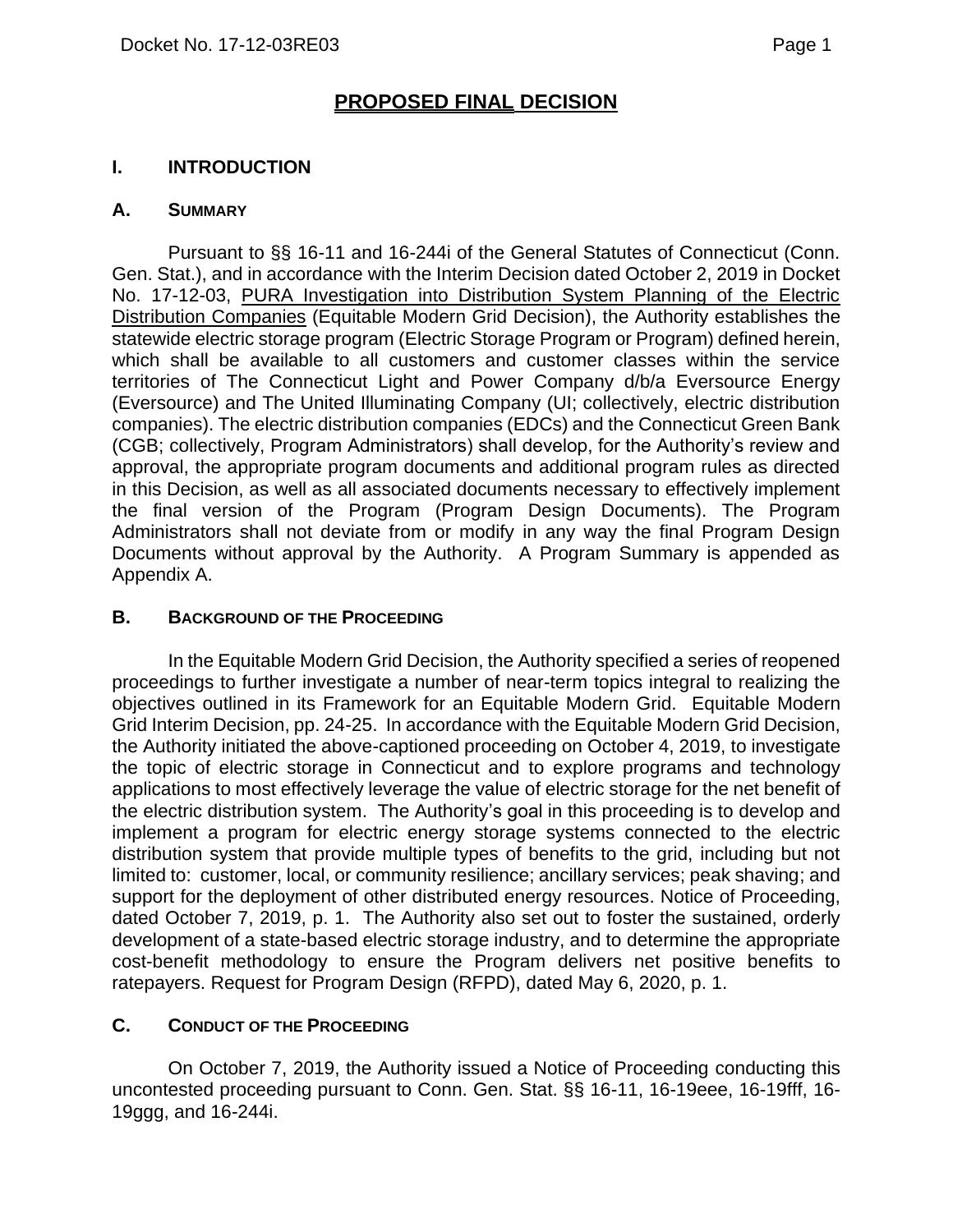On October 24, 2019, the Authority issued a Notice of Request for Presentations and Information and Notice of Solutions Days. The Authority held "Solutions Day" Technical Meetings on November 14 and 15, 2019 at its offices, Ten Franklin Square, New Britain, Connecticut.<sup>1</sup>

On, March 31, 2020, the Authority issued a *draft* Request for Program Design (RFPD) proposals as a Notice of Request for Written Comments. On May 6, 2020, the Authority issued a final RFPD, with a deadline for docket Participants and interested stakeholders to provide responsive proposals and to submit written comments by July 31, 2020.

On January 5, 2021, the Authority issued its Notice of Issuance of Straw Electric Storage Program Design (Straw Proposal) and Request for Written Comments. In response, the Authority received fifteen (15) sets of written comments.

On January 26, 2021, the Authority issued a Notice of Technical Meeting, and on February 1, 2021, the Authority held a Technical Meeting via Zoom teleconference. Subsequently, the Authority issued interrogatories to various docket Participants on February 4, 2021. On February 18, 2021, the Authority issued a Notice of Hearing, and on February 26, 2021, the Authority held a hearing meeting via Zoom teleconference. Following the hearing, the Authority received five Late File Exhibits on March 9, 2021. The Authority held a Late File Exhibit hearing on March 17, 2021.

On March 23, March 30, and April 5, 2021, the Connecticut Department of Environmental Protection (DEEP), Bureau of Energy and Technology Policy (BETP) filed Motions for Extension of Time to file briefs, which the Authority granted. The Authority received briefs from eight (8) Participants between March 31 and April 7, 2021.

The Authority issued a Proposed Final Decision on July 1, 2021 and provided an opportunity for Participants to file Written Exceptions and to present Oral Argument.

#### <span id="page-3-0"></span>**D. PARTICIPANTS**

A list of all Participants to this proceeding is appended as Appendix B.

<sup>&</sup>lt;sup>1</sup> See, PURA November 14<sup>th</sup> Technical Meeting on Electric Storage, [https://www.ct](https://www.ct-n.com/ctnplayer.asp?odID=16882)[n.com/ctnplayer.asp?odID=16882;](https://www.ct-n.com/ctnplayer.asp?odID=16882) PURA November 15<sup>th</sup> Technical Meeting on Electric Storage, [https://www.ct-n.com/ctnplayer.asp?odID=16886.](https://www.ct-n.com/ctnplayer.asp?odID=16886)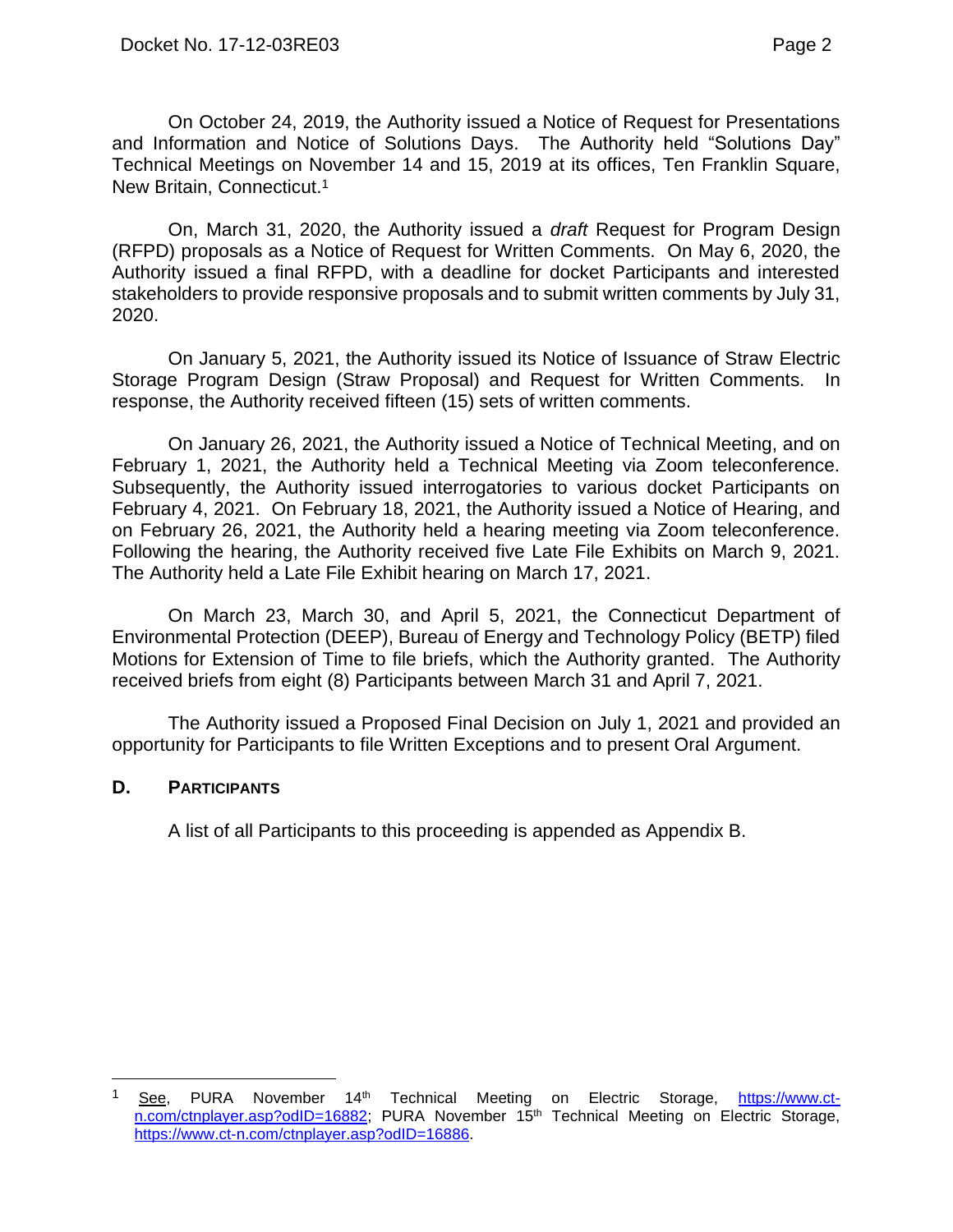### <span id="page-4-0"></span>**II. STATUTORY AUTHORITY**

The Authority is mandated under the broad language of Conn. Gen. Stat. § 16-11 to order reasonable improvements, repairs or alterations to a public service company's plant or equipment, or such changes in the manner of operation, as may be reasonably necessary and in the public interest. Additionally, Conn. Gen. Stat. § 16-244i requires the Authority to regulate the EDCs in accordance with the provisions of Conn. Gen. Stat. §§ 16-19 and 16-19e, and each EDC is obliged to connect all customers to its distribution system, subject to the rates, terms, and conditions as may be approved by the Authority in accordance with section 16-19 and the principles in subsection (a) of section 16-19e.

The Authority, in exercising its full powers under Title 16, examines and regulates the expansion of the plant and equipment of the EDCs, the operations and internal workings of the EDCs, and the establishment of the level and structure of rates consistent with the following principles:

(1) That there is a clear public need for the service being proposed or provided. . . (3) that the authority and all public service companies shall perform all of their respective public responsibilities with economy, efficiency, and care for public safety and energy security, and so as to promote economic development within the state with consideration for energy and water conservation, energy efficiency and the development and utilization of renewable sources of energy and for the prudent management of the natural environment; (4) that the level and structure of rates be sufficient, but no more than sufficient, to allow public service companies to cover their operating costs . . . and yet provide appropriate protection to the relevant public interests, both existing and foreseeable. . . .

Conn. Gen. Stat. §16-19e(a)

The General Assembly articulated additional principles, which broadly apply to the Authority's oversight of the EDCs and the EDCs obligations to the public:

> (1) The provision of affordable, safe, and reliable electricity is key to the continuing growth of this state and to the health, safety and general welfare of its residents; . . . (8) The assurance of safe, reliable and available electric service to all customers in a uniform and equitable manner is an essential governmental objective and a restructured electric market must provide adequate safeguards to ensure universal service and customer service protections; . . . (12) it is in the best interest of the state for all customers to use electricity as efficiently as possible.

Here, the Authority exercises its broad statutory powers and obligations under Conn Gen. Stat. §§ 16-11 and 16-244i to establish the Electric Storage Program. The Authority finds that the Program is necessary and in the public interest, pursuant to its statutory authority and the State's overarching objectives.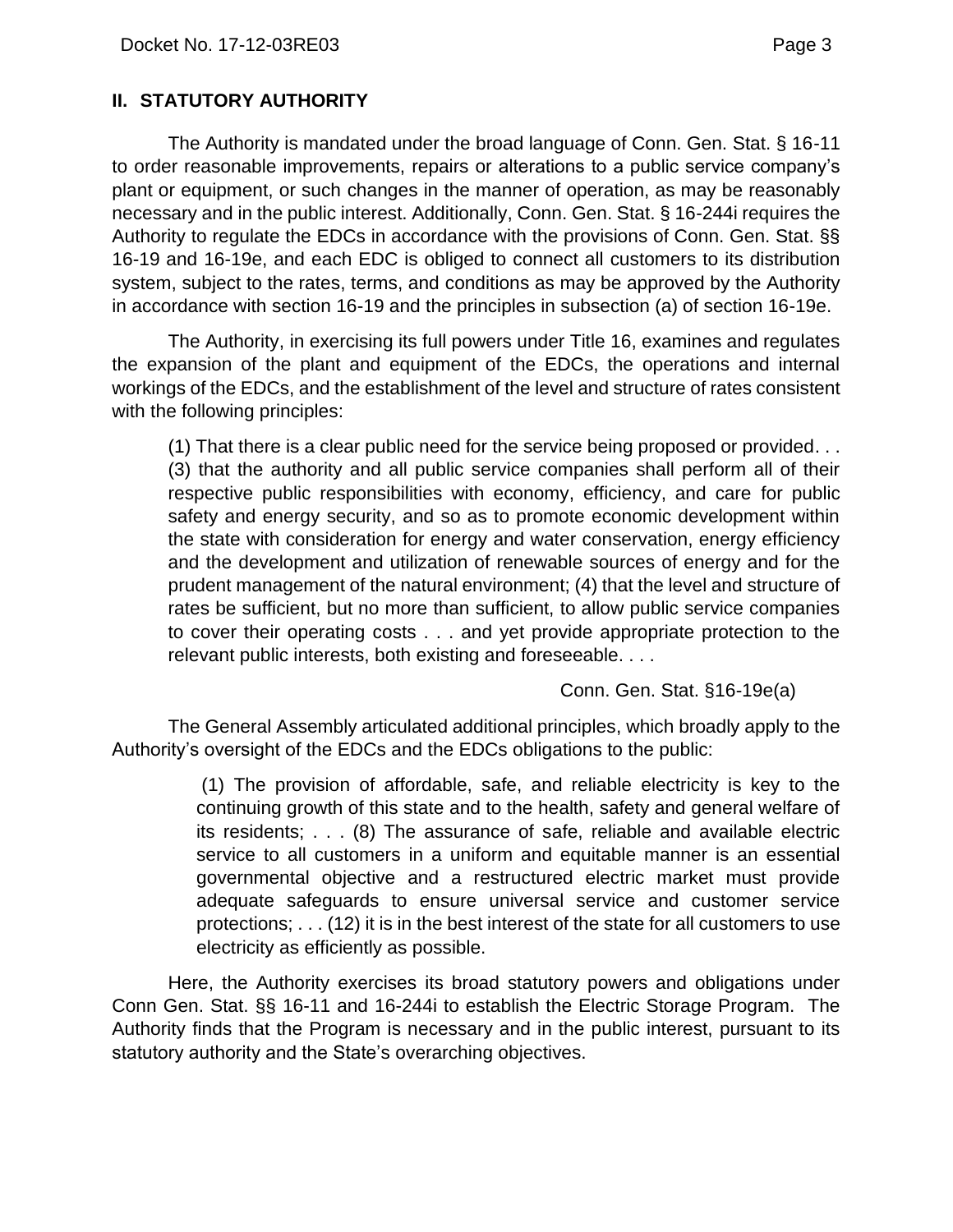Finally, as stated in more detail herein, the General Assembly specifically mandated through Public Act 21-53, An Act Concerning Energy Storage, that the Authority commence this proceeding to develop and implement one or more programs in furtherance of Connecticut's energy storage goals.

### <span id="page-5-0"></span>**A. PUBLIC ACT 21-53**

Governor Lamont signed Public Act 21-53 on June 16, 2021. <sup>2</sup> Section 1 of PA 21- 53 establishes an energy storage goal of one thousand (1,000) megawatts (MW) by December 31, 2030, along with interim goals of three hundred (300) MW by December 31, 2024, and six hundred fifty (650) MW by December 31, 2027. Section 2 of PA 21-53 directs the Authority to "develop and implement one or more programs, and associated funding mechanisms, for electric storage resources connected to the electric distribution system." The program(s) are required to include residential, commercial, and industrial customers, as well as systems connected in front of the meter and not at a customer's own premise. The Authority is required to report to the General Assembly the status of the proceeding by January 1, 2022, and the "quantifiable progress" toward the stated deployment goals by January 1, 2023.

Section 2 of PA 21-53 also directs the Authority to consider programs and rate designs that leverage electric storage systems to achieve four (4) objectives: (1) providing positive net present value to all ratepayers, or a subset of ratepayers paying for the benefits that accrue to that subset of ratepayers; (2) providing multiple types of benefits to the electric grid, including, but not limited to, customer, local, or community resilience, ancillary services, leveling out peaks in electricity use or that support the deployment of other distributed energy resources; (3) fostering the sustained, orderly development of a state-based electric energy storage industry; and, (4) maximizing the value from the participation of energy storage systems in capacity markets. Finally, Section 2 permits the Authority to select the CGB, DEEP, EDCs, or another third party to implement such programs.

<sup>2</sup> See, Public Act 21-53, [https://www.cga.ct.gov/2021/ACT/PA/PDF/2021PA-00053-R00SB-00952-](https://www.cga.ct.gov/2021/ACT/PA/PDF/2021PA-00053-R00SB-00952-PA.PDF) [PA.PDF.](https://www.cga.ct.gov/2021/ACT/PA/PDF/2021PA-00053-R00SB-00952-PA.PDF)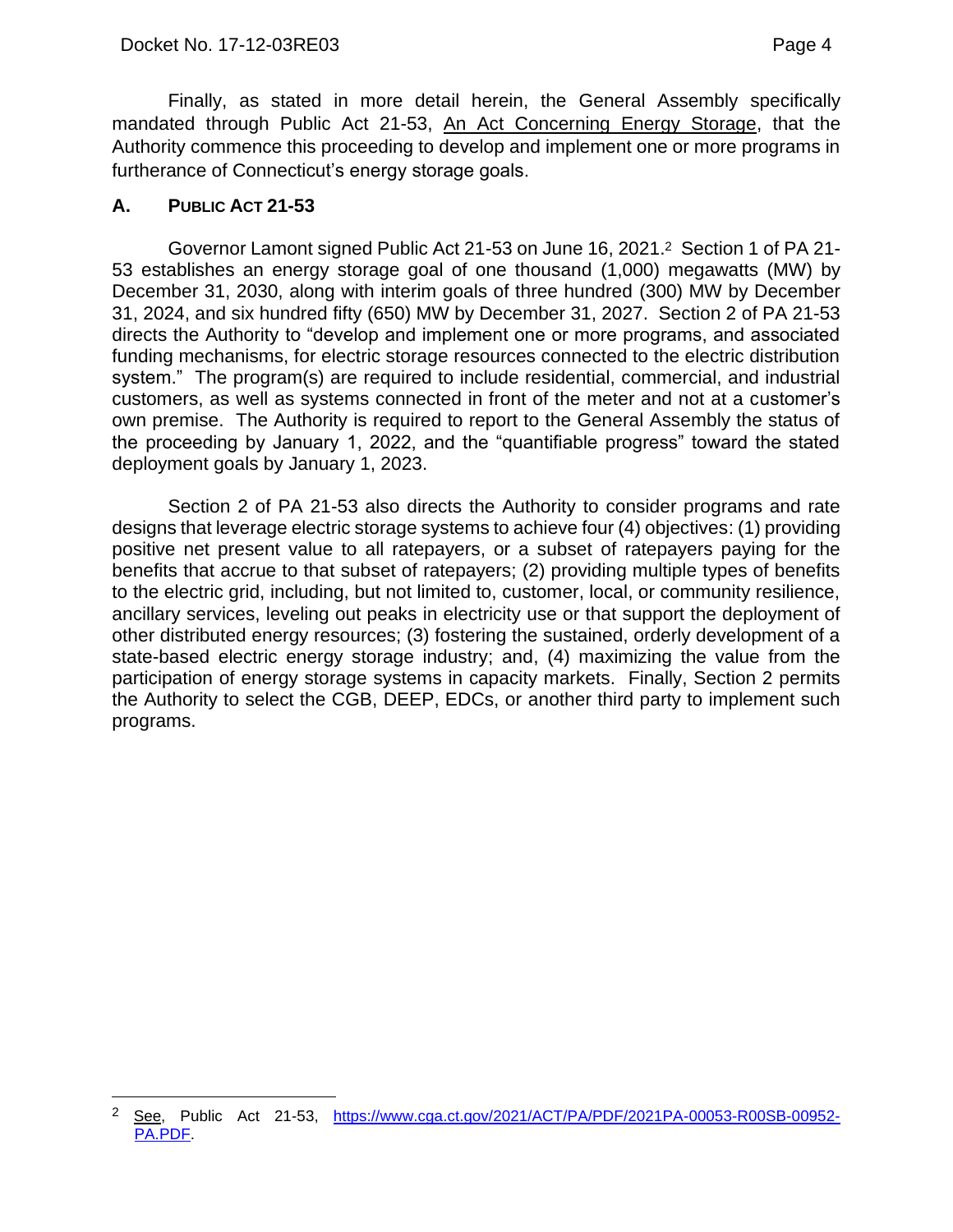#### <span id="page-6-0"></span>**III. ELECTRIC STORAGE PROGRAM DESIGN**

The Authority establishes the Electric Storage Program, as outlined herein, based on the record in this proceeding, including responses to the Authority's RFPD, Request for Written Comments on the Straw Proposal, Interrogatories, and other publicly available information. The key program elements include a declining-block upfront incentive and a performance-based incentive structure, which together comprise a nine-year Program available to all customers of the state's EDCs with an end goal of deploying 580 MW of electric storage by 2030. The Program shall be administered jointly by the CGB and the EDCs; the CGB shall administer the upfront incentive portion and shall be responsible for the communication and promotion of the Program, while the EDCs shall administer the performance incentive portion of the Program. The CGB and the EDCs shall jointly be responsible for Evaluation, Measurement, and Verification (EM&V). All other program administration duties shall be assigned as detailed herein. Where program administration duties have not yet been assigned or require clarification, the CGB and the EDCs shall submit a written proposal regarding the assignment of such duties for the Authority's review and approval.

#### <span id="page-6-1"></span>**A. PROGRAM OBJECTIVES**

In the Equitable Modern Grid Decision, the Authority noted that electric storage technologies have numerous use cases, through which electric storage provides various value streams and electric system benefits. Accordingly, the Authority opened the instant proceeding to explore programs that most effectively leverage the value of electric storage for the net benefit of the electric distribution system. Equitable Modern Grid Decision, p. 13. Specifically, in its Notice of Proceeding, the Authority stated such electric distribution system benefits may include, but are not limited to: "customer, local, or community resilience; support for DER deployment; ancillary services; and peak shaving." Notice of Proceeding, dated October 7, 2019, p. 1.

On May 6, 2020, the Authority issued a Request for Program Design proposals, which formally identified the following objectives for an electric storage program in Connecticut:

- 1) Provide positive net present value to all ratepayers, or a subset of ratepayers paying for the benefits that accrue to that subset of ratepayers;
- 2) Provide multiple types of benefits to the electric grid, including, but not limited to, customer, local, or community resilience, ancillary services, peak shaving, and avoiding or deferring distribution system upgrades or supporting the deployment of other distributed energy resources; and
- 3) Foster the sustained, orderly development of a state-based electric energy storage industry.

On July 31, 2020, the Authority received eight submissions in response to its RFPD. Shortly thereafter, Connecticut was hit by Tropical Storm Isaias, which left more than 800,000 electric utility customers without power, many for over a week. Customers who lost power included those in economically distressed and environmental justice communities, in nursing homes and other medical care facilities, with medical conditions that require electrical devices for at-home care, and countless facilities deemed "critical"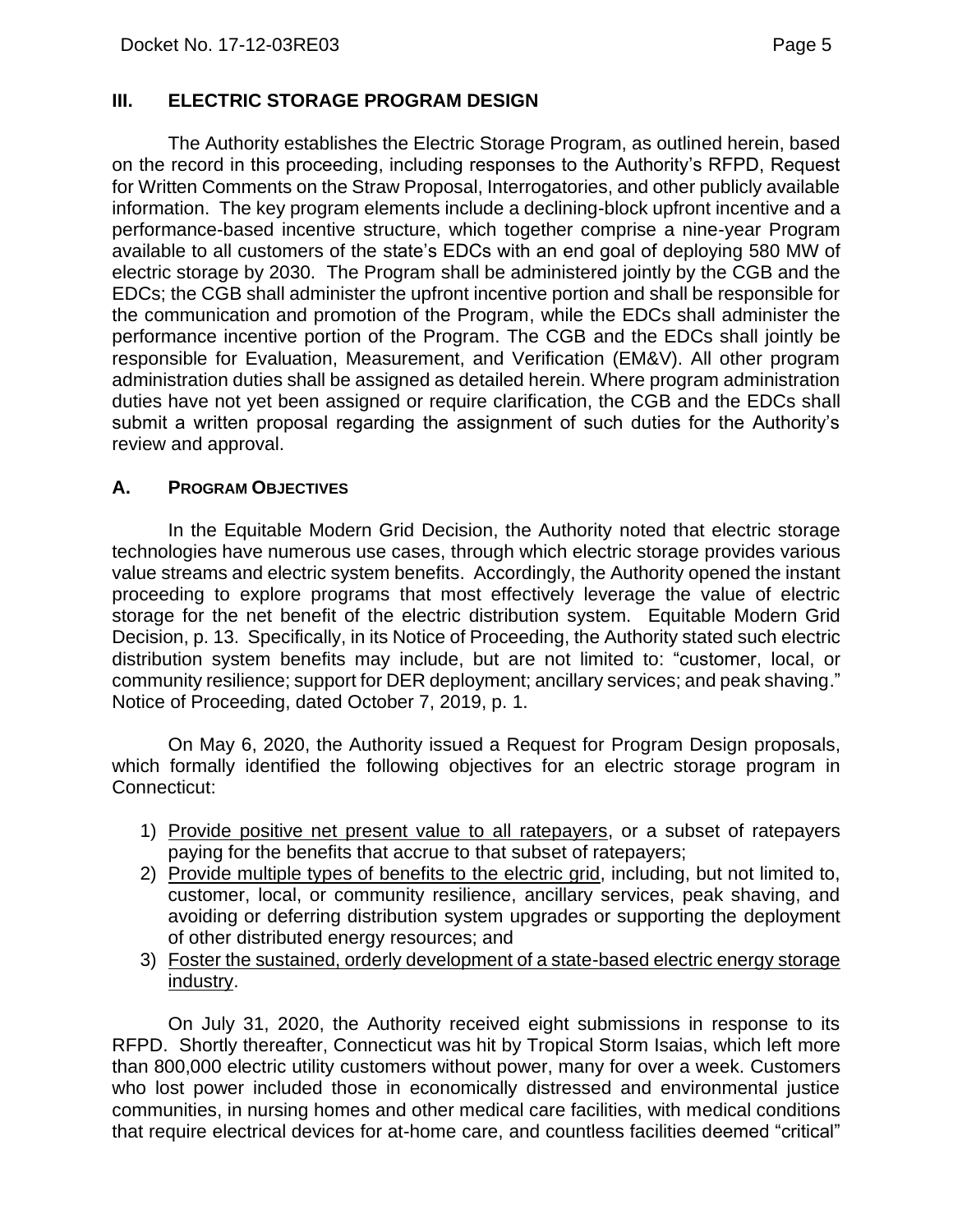by local, state, and utility officials.<sup>3</sup> The impact of Tropical Storm Isaias underscored the importance of a resilient electric grid and the importance of the resilience benefits that electric storage can provide. Accordingly, the Authority added the following objective to the Program:

4) Prioritize delivering increased resilience to: (1) low-to-moderate income (LMI) customers, customers in environmental justice or economically distressed communities, customers coded medical hardship, and public housing authorities as defined in Conn. Gen. Stat. § 8-39(b); (2) customers on the grid-edge who consistently experience more and/or longer than average outages during major storms;<sup>4</sup> and (3) critical facilities as defined in Conn. Gen. Stat § 16-243y(a)(2).

Further, in response to the Authority's RFPD, New England Clean Energy Council (NECEC) and the U.S. Energy Storage Association (ESA) jointly supported exploring program designs that overcome the barriers to entry for electric storage deployment in Connecticut. NECEC/ESA RFPD Response, p. 1. NECEC and ESA also contended that peak hour energy use drives high emissions, and shifting load through electric storage programs could lower net emissions. Id., pp. 2 and 14. Similarly, the DER Task Force asserted that environmental performance should be a factor in electric storage compensation. DER Task Force RFPD Response, p. 2. Based on these responses, the Authority adopted the following, additional objectives:

- 5) Lower the barriers to entry, financial or otherwise, for electric storage deployment in Connecticut; and
- 6) Maximize the long-term environmental benefits of electric storage by reducing emissions associated with fossil-based peaking generation.

Finally, PA 21-53 directs the Authority to consider programs that achieve objectives 1 through 3 listed above, and adds a final objective to: "maximiz[e] the value from the participation of energy storage systems in capacity markets." The Authority interprets this objective to mean that the Authority is to maximize the value of capacity market participation to ratepayers. Accordingly, the Authority adopts the following program objective:

7) Maximize the benefits to ratepayers derived from the wholesale capacity market.

<sup>3</sup> On April 28, 2021, the Authority issued a Final Decision in Docket No. 20-08-03, Investigation into Electric Distribution Companies' Preparation for and Response to Tropical Storm Isaias, evaluating the EDCs' performance in preparing for and responding to Tropical Storm Isaias. See, [http://www.dpuc.state.ct.us/dockcurr.nsf/8e6fc37a54110e3e852576190052b64d/9c3dfa93dc6c03d485](http://www.dpuc.state.ct.us/dockcurr.nsf/8e6fc37a54110e3e852576190052b64d/9c3dfa93dc6c03d4852586c50052218a/$FILE/200803-042821.pdf) [2586c50052218a/\\$FILE/200803-042821.pdf](http://www.dpuc.state.ct.us/dockcurr.nsf/8e6fc37a54110e3e852576190052b64d/9c3dfa93dc6c03d4852586c50052218a/$FILE/200803-042821.pdf)

<sup>4</sup> Major storms are defined in the Decision in Docket No. 86-12-03, dated March 22, 1995, p. 2. The "major storm exclusion criterion [that] is based on a statistical analysis of the most recent four calendar years of reliability data. A cumulative frequency distribution of the number of locations requiring service restoration work per day would be calculated for this four-year period. Whenever the frequency of restoration work locations exceeds the 98.5 percentile, by company and/or region, the major storm criterion would be met."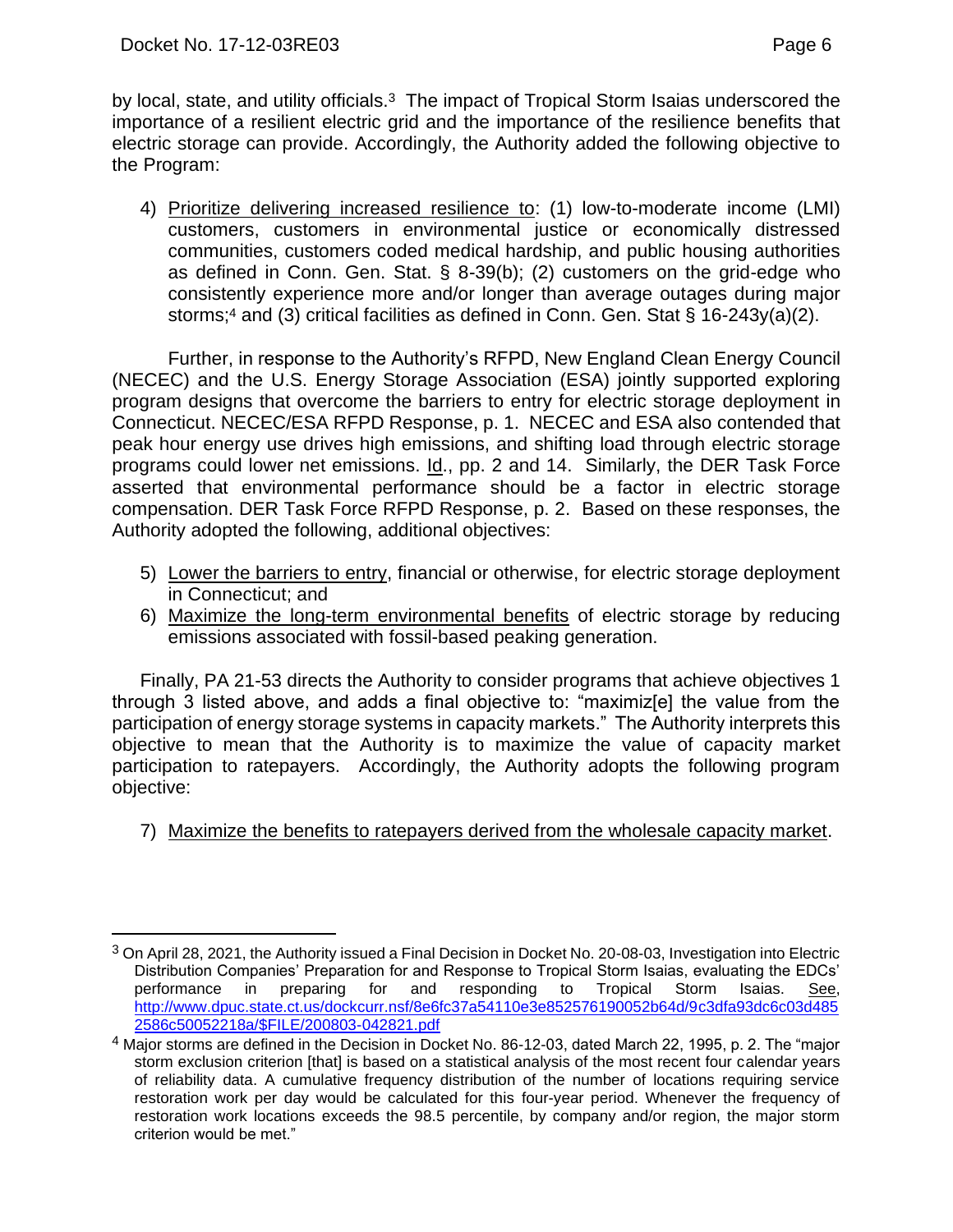DEEP supported the Authority's stated objectives 1 through 6, particularly that the program provide net positive value through multiple types of grid benefits, prioritizing increased resilience to LMI, grid edge, and critical facility customers, and maximizing the long-term environmental benefits of the Program. DEEP Written Comments, dated January 26, 2021, pp. 2-5. NECEC and ESA jointly agreed with the Authority's objectives, noting the range of benefits that could be supported. NECEC/ESA Written Comments, dated January 26, 2021, p. 2. AmeriZone similarly agreed and commented that the objectives complement each other, particularly in supporting the sustained, orderly development of the state-based storage industry. Accordingly, the Authority adopts the objectives outlined above (Program Objectives) to guide its development of the Program. The Program Objectives shall guide the Program Administrators in their implementation of the Program established herein.

#### <span id="page-8-0"></span>**B. PROGRAM LENGTH AND STATEWIDE ELECTRIC STORAGE DEPLOYMENT TARGETS**

As discussed above, PA 21-53 establishes an aspirational statewide energy storage target of 1,000 MW by the end of 2030. Based on the presumption that a statewide target of 1,000 MW would be established,<sup>5</sup> NECEC and ESA proposed a 580 MW total Program deployment target, which accounts for the two percent highest demand summer hours in 2018. NECEC RFPD Response, pp. 8-9. NECEC noted that the Massachusetts Energy Storage Initiative State of Charge Report<sup>6</sup> determined that the one percent highest cost hours from 2013-2015 were responsible for eight percent of Massachusetts ratepayers' annual electricity costs, on average. Id. Since the 2018 peak hourly demand in Connecticut was 6,591 MW, and removing the top two percent of hours results in a peak hourly demand of 6,004 MW, NECEC stated that deploying 580 MW of electric storage would likely provide significant benefits. Id. NECEC also noted that targeting 58% of the 1,000 MW statewide goal leaves space for other policy options the state may pursue.<sup>7</sup> Id.

UI stated a 580 MW total program deployment target and a 100 MW target for the first three years is appropriate. UI Written Comments, dated January 26, 2021, p. 7. DEEP initially supported a nine-year program and an initial 100 MW target by 2025, but proposed waiting to determine the ultimate Program target until after a full Program evaluation is completed in 2024. DEEP Written Comments, dated January 26, 2021, pp. 5-6. DEEP later suggested that initially targeting 50 – 60 MW over five years may be more appropriate, and proposed the Authority wait until more information is available about potential changes in regional energy markets. <sup>8</sup> DEEP Brief, pp. 8-9.

<sup>&</sup>lt;sup>5</sup> See, Raised House Bill 5351 (2020) – An Act Concerning Certain Programs and to Incentivize and Implement Electric Energy Storage Resources, Connecticut General Assembly, Energy and Technology Committee, February Session, 2020, [https://www.cga.ct.gov/asp/cgabillstatus/cgabillstatus.asp?selBillType=Bill&bill\\_num=HB5351&which\\_](https://www.cga.ct.gov/asp/cgabillstatus/cgabillstatus.asp?selBillType=Bill&bill_num=HB5351&which_year=2020) [year=2020,](https://www.cga.ct.gov/asp/cgabillstatus/cgabillstatus.asp?selBillType=Bill&bill_num=HB5351&which_year=2020) last visited March 19, 2020.

<sup>6</sup> See*,* State of Charge Massachusetts Energy Storage Initiative Study, [https://www.mass.gov/media/6441/download.](https://www.mass.gov/media/6441/download)

<sup>&</sup>lt;sup>7</sup> Section 3 of PA 21-53 gives DEEP the authority to procure energy storage projects apart from the Program authorized herein.

<sup>8</sup> Section 1 of PA 21-53 sets a goal of three hundred (300) MW of in-state energy storage by December 31, 2024, and six hundred fifty (650) MW by December 31, 2027.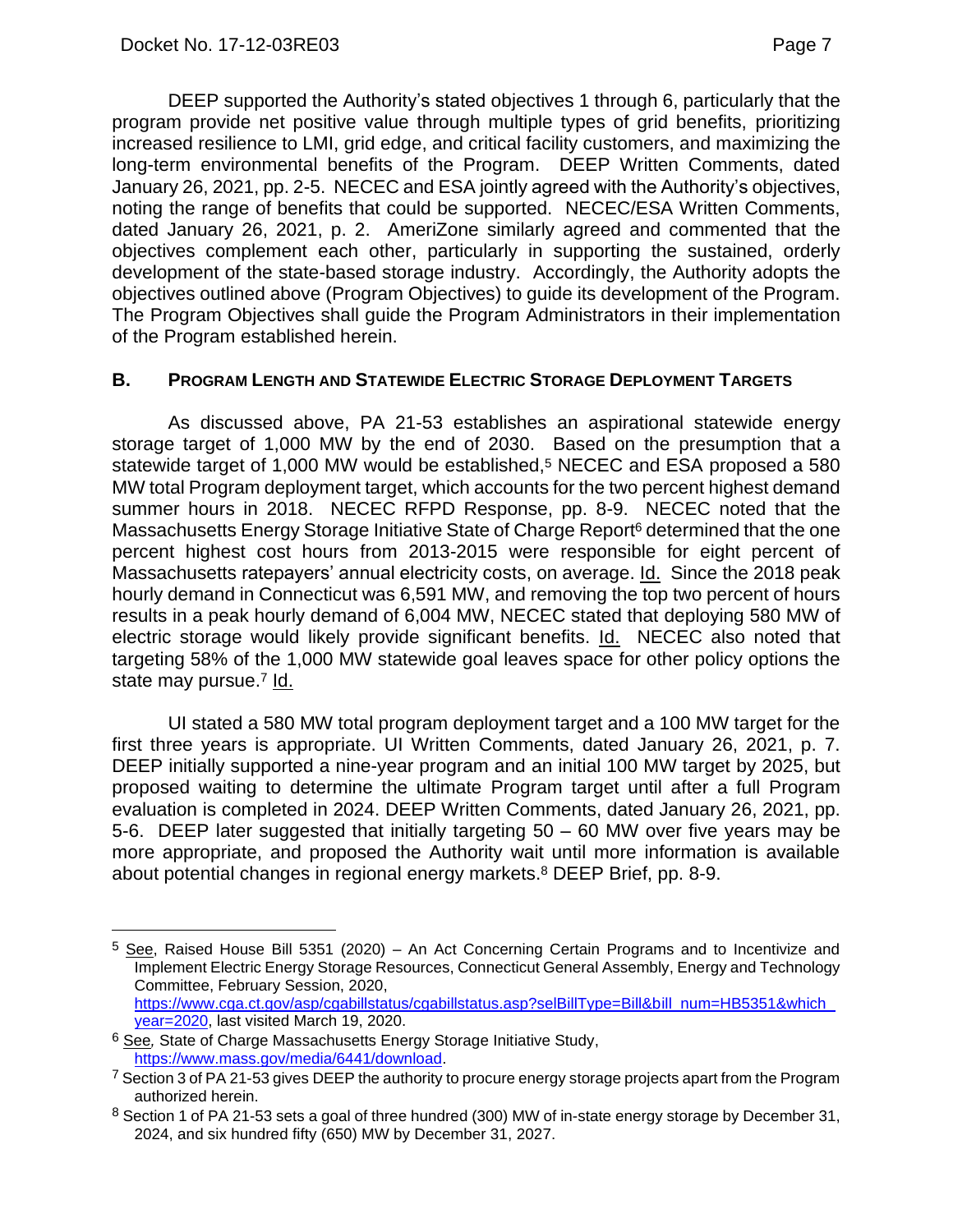The Authority appreciates the nascent nature of the electric storage industry in Connecticut; market conditions affecting electric storage are likely to change in the coming years. However, given the 1,000 MW target adopted in PA 21-53, coupled with the Authority's Program Objectives to lower the barriers to entry and to foster the sustained, orderly development of a state-based electric storage industry, the Authority finds that a 2030 deployment target equal to *at least* 580 MW is necessary. Further, the Authority also finds a 2025 deployment target equal to 100 MW appropriate to further support the industry's sustained, orderly development. Accordingly, the Authority adopts the Electric Storage Deployment Targets shown in Table 1 to support a nine-year program commencing January 1, 2022 and running through at least December 31, 2030. As detailed in Section V.E., the Program will include three-year program review cycles to evaluate whether the Program is delivering on the expected value to Connecticut's ratepayers and is meeting the Program Objectives stated above. During each three-year program review, the Authority will reassess the program deployment targets and the breakdown of the deployment targets by customer class, considering the current status of energy storage in Connecticut. The Program will also include annual processes to review key program metrics and to adjust Program rules as necessary.<sup>9</sup>

| $\frac{1}{2}$ and $\frac{1}{2}$ and $\frac{1}{2}$ and $\frac{1}{2}$ and $\frac{1}{2}$ and $\frac{1}{2}$ and $\frac{1}{2}$ and $\frac{1}{2}$ and $\frac{1}{2}$ and $\frac{1}{2}$ |               |               |               |               |  |
|---------------------------------------------------------------------------------------------------------------------------------------------------------------------------------|---------------|---------------|---------------|---------------|--|
| <b>CUSTOMER CLASS</b>                                                                                                                                                           | 2022-2024     | 2025-2027     | 2028-2030     | <b>TOTAL</b>  |  |
| <b>Residential</b>                                                                                                                                                              | 50 MW         | <b>100 MW</b> | <b>140 MW</b> | 290 MW        |  |
| <b>Commercial and</b><br>Industrial                                                                                                                                             | 50 MW         | <b>100 MW</b> | <b>140 MW</b> | 290 MW        |  |
| Total                                                                                                                                                                           | <b>100 MW</b> | <b>200 MW</b> | <b>280 MW</b> | <b>580 MW</b> |  |

#### **Table 1: Electric Storage Deployment Targets**

#### <span id="page-9-0"></span>**C. COMPENSATION STRUCTURE**

The Authority establishes two compensation mechanisms for electric storage systems participating in the Program:

- (1) an upfront incentive administered by the CGB; and
- (2) performance-based incentives administered by the EDC in which the electric storage system is interconnected.

The upfront incentive administered by the CGB shall be structured as a declining block incentive for residential customers and a single block for commercial and industrial customers, with the incentive levels set for each three-year program cycle at the beginning of that three-year cycle. The Authority will review both incentive levels annually, with the advice and consultation of the Program Administrators, as detailed in Section V.E.

<sup>9</sup> Should the Program Administrators find it necessary to bifurcate the deployment targets by EDC service territory, the Authority encourages the Program Administrators to us the 80/20 (Eversource/UI) split typically employed for the state's renewable energy programs.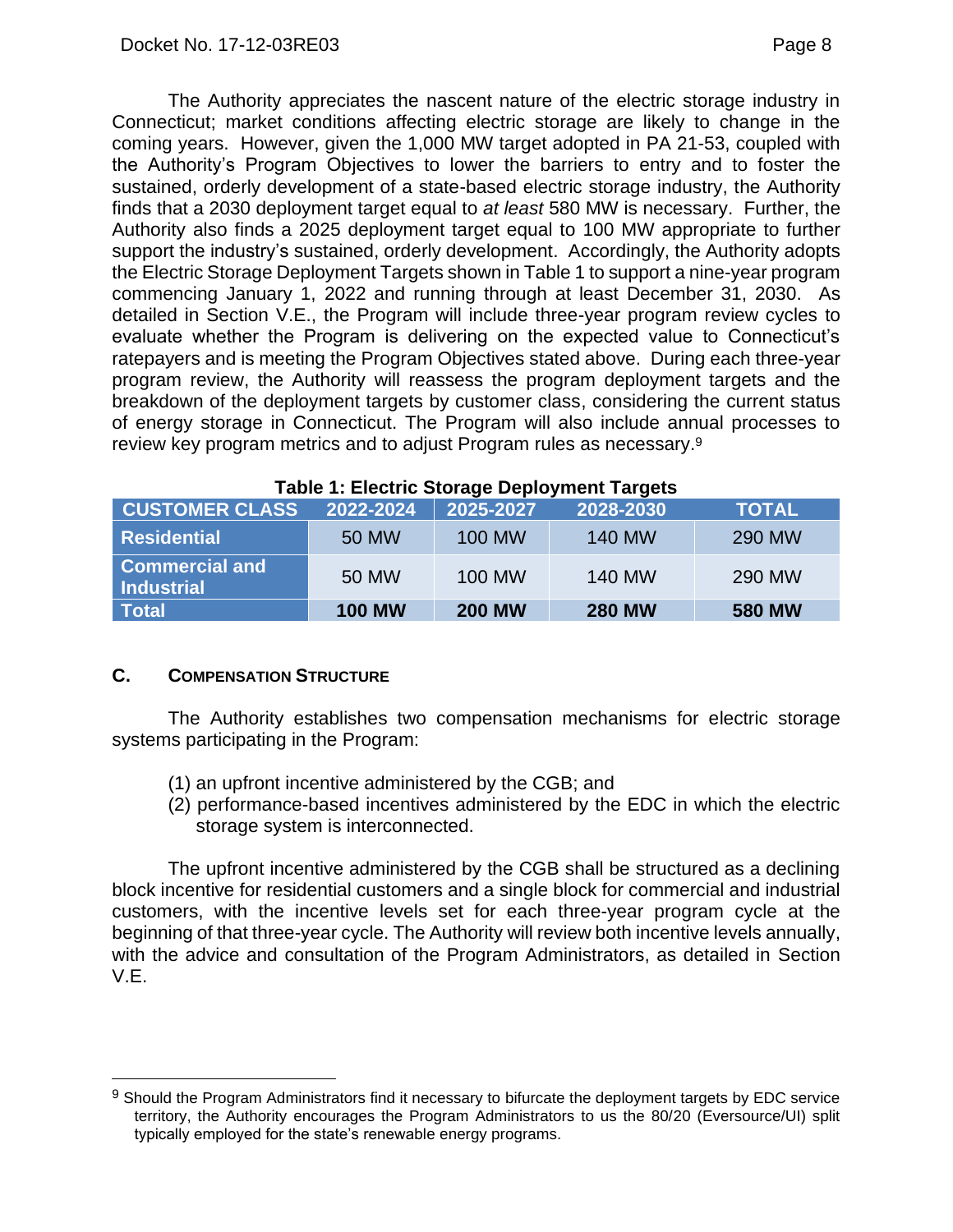# **1. Residential Upfront Incentive**

<span id="page-10-0"></span>In its RFPD response, the CGB proposed a declining block structure for an upfront incentive. CGB RFPD Response, pp. 9-10. The CGB's proposal included five incentive steps for a total capacity of 50 MW, along with effective upfront incentives ranging from \$560 - \$260 for LMI participants<sup>10</sup> and \$280 - \$130 for non-LMI participants. Id. Table 2 shows the CGB's proposed declining block, upfront incentives for LMI and non-LMI customers.

| <b>INCENTIVE</b><br><b>STEP</b> | <b>ESTIMATED#</b><br>ΟF<br><b>PARTICIPANTS</b> | <b>CAPACITY</b><br><b>BLOCK (MW)</b> | <b>NON-LMI</b><br><b>EFFECTIVE</b><br><b>UPFRONT</b><br><b>INCENTIVE</b><br>$($/KWH)^{11}$ | <b>LMI</b><br><b>EFFECTIVE</b><br><b>UPFRONT</b><br><b>INCENTIVE</b><br>(S/KWH) | <b>AVERAGE</b><br><b>UPFRONT</b><br><b>INCENTIVE</b><br><b>PER SYSTEM</b> |
|---------------------------------|------------------------------------------------|--------------------------------------|--------------------------------------------------------------------------------------------|---------------------------------------------------------------------------------|---------------------------------------------------------------------------|
|                                 | 400                                            | 2.0                                  | \$280                                                                                      | \$560                                                                           | \$3,950                                                                   |
| $\overline{2}$                  | 700                                            | 3.5                                  | \$240                                                                                      | \$480                                                                           | \$3,400                                                                   |
| 3                               | 1,300                                          | 6.5                                  | \$200                                                                                      | \$400                                                                           | \$2,900                                                                   |
| 4                               | 2,600                                          | 13.0                                 | \$170                                                                                      | \$340                                                                           | \$2,350                                                                   |
| 5                               | 5,000                                          | 25.0                                 | \$130                                                                                      | \$260                                                                           | \$1,850                                                                   |
| <b>Total</b>                    | 10,000                                         | 50.0                                 |                                                                                            |                                                                                 | \$2,300                                                                   |

**Table 2: CGB Proposed Residential Customer Upfront Incentive (2022-2024)**

The CGB stated that the effective upfront incentive assumes a 5 kW, 13.5 kWh battery, and a formula would be used to determine the actual incentive for each participating device. Tr. 2/1/21, pp/ 35-37. The CGB's proposed incentive level is based on the minimum of the following five values:

- BESS usable energy capacity (kWh) \* \$375/kWh
- BESS maximum power output rating (kW) \* 2 hrs \* \$375/kWh
- Solar PV system nameplate rating (kW) \* 2 hrs \* \$375
- 50% of BESS total installed cost
- Maximum per project inventive of \$7,000

CGB Response to CAE-7, pp. 1-2.

The CGB also proposed a \$7,500 upfront incentive cap per participant. CGB RFPD Response, p. 10.

The Authority finds that the upfront declining block incentive structure proposed by the CGB aligns with the Program Objectives to lower barriers to entry for electric storage deployment in Connecticut. Accordingly, the Authority authorizes the declining capacity blocks for residential customers as shown in Table 2 (i.e., capacity blocks of 2.0, 3.5, 6.5,

<sup>&</sup>lt;sup>10</sup> CGB defined LMI households as households with less than 100 percent area median income. See, CGB RFPD Response, p. 9.

<sup>&</sup>lt;sup>11</sup> The effective incentive level for both non-LMI and LMI residential participants factors in the usable energy capacity (kWh) and the maximum power output rating (kW) of the energy storage system. The incentive is adjusted based on kWh and kW capacity.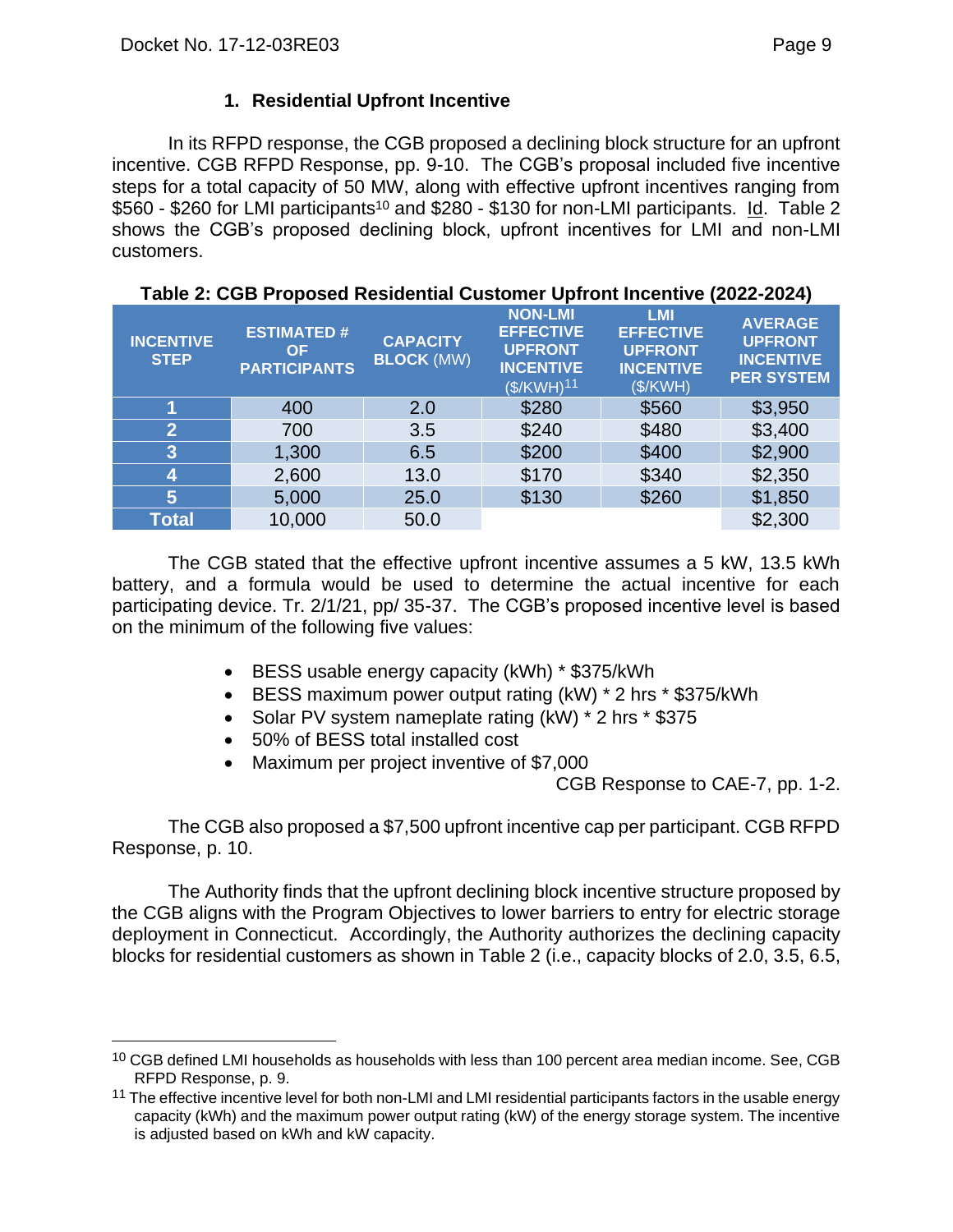13.0, and 25.0).12 Additionally, the Authority authorizes the upfront incentive to be capped at \$7,500 as recommended by the CGB.

The Authority directs the CGB to provide notice when a given capacity block is near completion through a compliance filing in the applicable docket(s). Specifically, the CGB shall: (1) set a date for the start of the subsequent step (e.g., first day of the next month); and, (2) notify the market and the Authority that current step will end on a specific date (e.g., last day of the current month) and that the subsequent step will begin the day after (e.g., first day of the next month). Following the provision of such notice, applications received before the designated end of the current step will receive the level of incentive in that step (e.g., Step 2), while those received after such date will receive the level of incentive in the subsequent step (e.g., Step 3).

Regarding the incentive levels, while the Authority finds the incentive levels proposed by the CGB and listed in Table 2 to be generally acceptable and in line with the Program Objectives, the Authority directs the CGB to adjust the specific incentive levels based on the direction provided in this Decision, specifically Sections III.C.3.b. and IV. Further, as discussed later in this Decision, the Authority will allow specific residential Program participants to request ISO New England, Inc. (ISO-NE) Forward Capacity Market (FCM) project capacity rights, as an incentive adder (See, Section III.D). The CGB shall provide the final residential upfront incentive levels and the corresponding participant incentive formula for Authority review and approval in the first annual Program review proceeding, discussed in Section V.E., no later than September 1, 2021.

Additionally, the Authority directs the Program Administrators to develop rules guiding the distribution of the upfront incentive payment to participating electric storage system owners. The Program Administrators shall include rules to ensure that the upfront incentive cap is not subverted.

#### **a. Incentive Adder for Underserved Communities**

Multiple stakeholders supported a compensation adder in support of the Program Objective prioritizing increased resilience for customers in environmental justice or economically distressed communities and public housing authorities. The CGB stated that the results of its survey conducted with Guidehouse<sup>13</sup> showed that higher incentive levels are needed to spur electric storage adoption in LMI households. CGB RFPD Response, p. 9. The CGB therefore proposed a separate declining block incentive for LMI customers that is twice the value of the non-LMI upfront incentive. Id., p. 10. NECEC and ESA jointly expressed strong support for the CGB's proposed LMI adder, positing that it would ensure equitable participation by customers in underserved and overburdened communities. NECEC/ESA Written Comments, dated January 26, 2021, p. 9. DEEP also strongly supported a higher incentive for LMI customers, but suggested

<sup>&</sup>lt;sup>12</sup> In accordance with the Program Deployment Targets, during the first three-year program cycle (2022-2024) the deployment goal for the residential portion of the Program is 50.

<sup>&</sup>lt;sup>13</sup> Guidehouse administered a survey to gather data from previous Residential Solar Investment Program and Smart-E residential program participants on customer interest in and willingness to pay for battery storage. The survey also identified the most valuable aspects of battery storage to customers and key customer demographics. See, CGB RFPD Response, Appendix 1.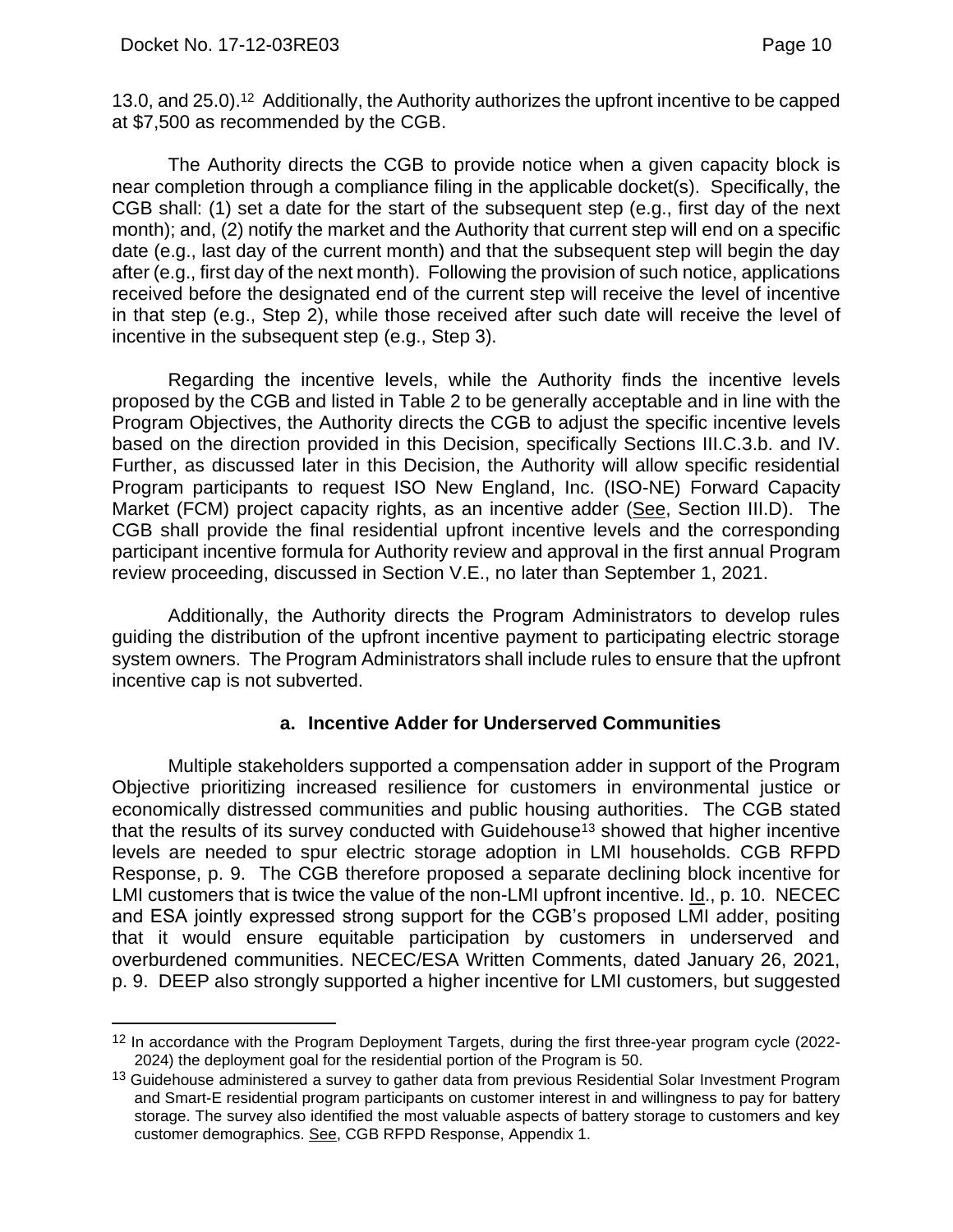further clarification about customer eligibility is needed. DEEP Written Comments, dated January 26, 2021, pp. 4 and 7. Additionally, DEEP suggested that incentive levels be structured to ensure at least 40 percent of installations are at LMI households statewide and LMI households in environmental justice communities in order to improve affordability for underserved customers, and consistent with the federal goal that 40 percent of benefits from clean energy investments flow to disadvantaged communities. DEEP Brief, p. 7.

In accordance with the Program Objectives, the Authority finds an upfront incentive adder appropriate to prioritize electric storage deployment in underserved communities. An underserved community as defined by the Electric Storage Program shall include environmental justice communities pursuant to Conn. Gen. Stat. § 22a-20a, distressed municipalities pursuant to Conn. Gen. Stat. § 32-9p, and public housing authorities. Conn. Gen. Stat. § 22a-20a defines an environmental justice community as "(A) a United States census block group, as determined in accordance with the most recent United States census, for which thirty per cent or more of the population consists of low income persons who are not institutionalized and have an income below two hundred per cent of the federal poverty level, or (B) a distressed municipality, as defined in subsection (b) of section 32-9p." Pursuant to Conn. Gen. Stat. § 32-9p, the Department of Economic and Community Development identifies municipalities based on its tax base, residents' personal income, and residents' need for public services, and publishes a list of distressed municipalities annually.<sup>14</sup>

Additionally, in accordance with the Program Objectives and in line with DEEP's proposal, the Program Administrators shall strive to deploy 40 percent of the residential installations in underserved communities, as defined above.

The Authority directs the CGB to offer qualifying residential customers in underserved communities an upfront incentive adder, which shall be calculated consistent with the CGB's RFPD proposal and the direction provided in this Decision. The CGB shall propose final incentive adders for Authority review and approval in the first annual Program review docket, no later than September 1, 2021.

# **2. Commercial and Industrial Upfront Incentive**

<span id="page-12-0"></span>Multiple stakeholders highlighted the need for a different upfront incentive structure for participating Commercial and Industrial (C&I) customers. CPower proposed upfront incentives that range from \$215/kWh to \$325/kWh, with no maximum project incentive. CPower Written Comments, dated January 26, 2021, pp. 4-5. AmeriZone asserted that C&I installations may have higher costs, and also suggested that C&I participants should be eligible for low-interest and forgivable loans. AmeriZone Written Comments, Dated January 26, 2021, p. 5. Eversource suggested that the total upfront C&I customer incentive should be larger than the residential customer upfront incentive, and the capacity blocks larger, in order to encourage more participation. Tr. 2/1/21, pp. 156-157.

<sup>14</sup> See Department of Economic and Community Development, Distressed Municipalities, [https://portal.ct.gov/DECD/Content/About\\_DECD/Research-and-](https://portal.ct.gov/DECD/Content/About_DECD/Research-and-Publications/02_Review_Publications/Distressed-Municipalities)[Publications/02\\_Review\\_Publications/Distressed-Municipalities.](https://portal.ct.gov/DECD/Content/About_DECD/Research-and-Publications/02_Review_Publications/Distressed-Municipalities)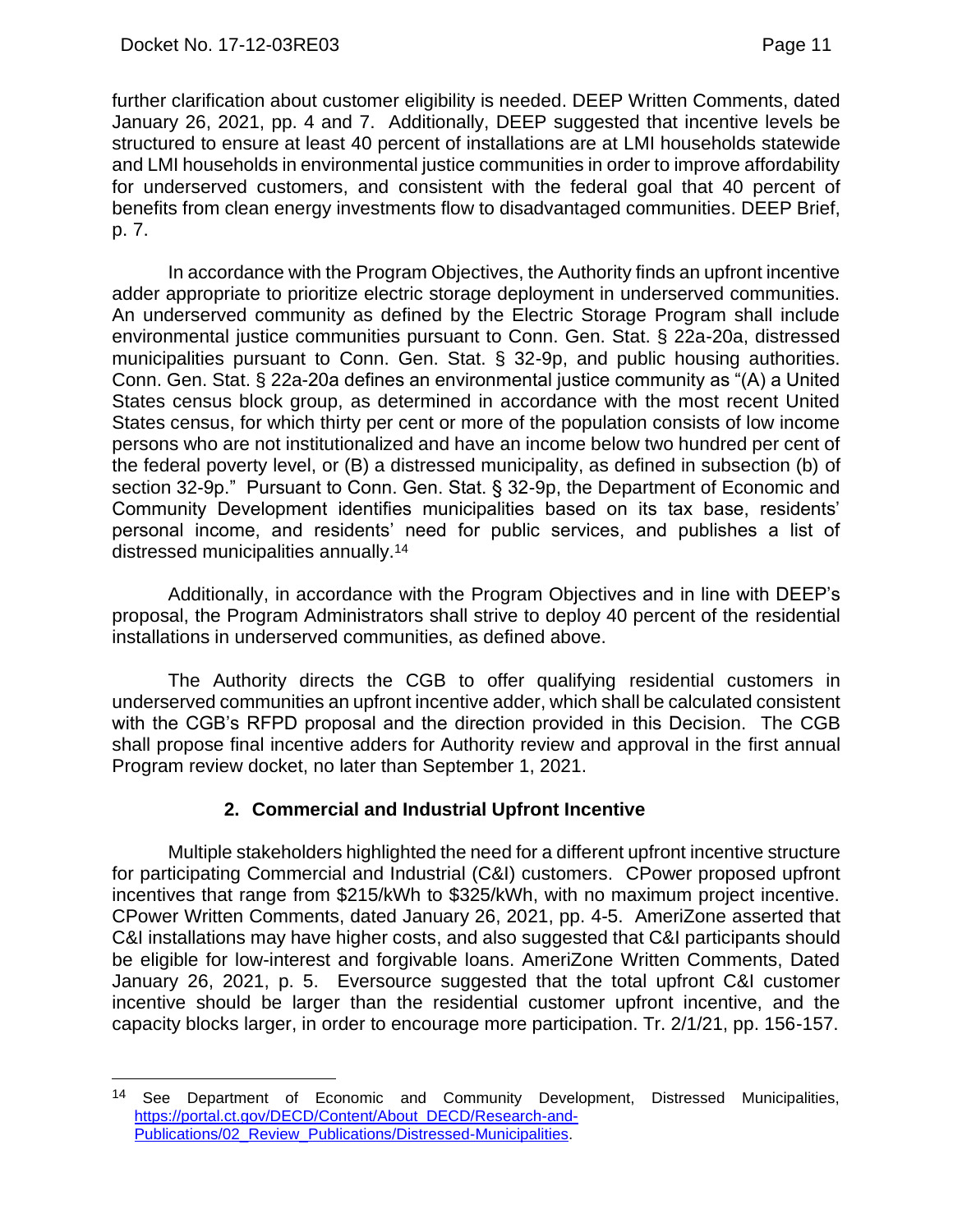NECEC proposed the upfront incentive for non-residential electric storage systems be calculated based on the total deployment cost (i.e., capital, installation, and operations and maintenance costs) minus the expected lifetime project revenues (i.e., performance incentives, demand charge management benefits, ISO-NE revenues). NECEC Response to CAE-4, p. 1. NECEC also proposed three project size-based incentive tiers, along with three capacity blocks. Id., p. 4. NECEC proposed a \$1.6 million incentive cap for a representative 8 MWh project in the first capacity block, which would decline proportionally with each successive capacity block. Id. ESA, Enel X, and Stem generally supported NECEC's C&I upfront incentive proposal. 15

The CGB recommended one upfront incentive capacity block for the first threeyear program cycle, as the federal Investment Tax Credit is scheduled to change, the non-residential energy storage system market is not well developed in the state, and such projects will likely be larger than residential projects. CGB Response to CAE-4. The CGB proposed three tiers of incentives based on customer rate class; Small Commercial (Eversource Rate 30; UI Rate GST), Large Commercial (Eversource Rate 56; UI Rate GST), and Industrial (Eversource Rate 57; UI Rate LPT). CGB Response to CAE-13, C&I PURA Response Materials, p. 7. Specifically, the CGB proposed the following C&I upfront incentives for the first program cycle:

#### **Table 3: CGB Proposed C&I Customer Upfront Incentive Structure (2022-2024)**

| <b>CAPACITY</b>   | <b>EFFECTIVE UPFRONT INCENTIVE (\$/KWH) 16</b> |                     |            |  |
|-------------------|------------------------------------------------|---------------------|------------|--|
| <b>BLOCK (MW)</b> | Small<br>Commercial                            | Large<br>Commercial | Industrial |  |
| 50.0              | \$280                                          | \$250               | \$225      |  |

The CGB's proposal assumes that C&I customers would not be able to monetize a project's capacity rights, and proposed an incentive cap at 50% of electric storage system cost for all customer classes. CGB Response to CAE-4. The CGB stated that if customers or TPOs are able to monetize capacity rights, incentives should be reduced so ratepayer and societal benefits are maximized. CGB Brief, p. 17.

The Authority agrees that a unique upfront incentive structure is necessary to incentivize non-residential customer participation in the Program. Given the nascent nature of and expected changes to the market conditions noted by the CGB, the Authority finds one capacity block appropriate for the first three-year program cycle. Additionally, the Authority authorizes the upfront incentive to be capped at 50% of electric storage system cost for all C&I customer classes, as recommended by the CGB.

Regarding the incentive levels, while the Authority finds the incentive levels proposed by the CGB and listed in Table 3 to be generally acceptable and in line with the Program Objectives, the Authority directs the CGB to adjust the specific incentive levels based on the direction provided in this Decision, specifically Sections III.C.3.b. and IV.

<sup>&</sup>lt;sup>15</sup> See, ESA, Enel X, Stem Responses to CAE-4.

 $16$  The effective incentive level is adjusted based on kWh and kW capacity using the same formula as the Residential Program area. The upfront incentive is capped at 50% of the cost of the electric storage system for all customer classes.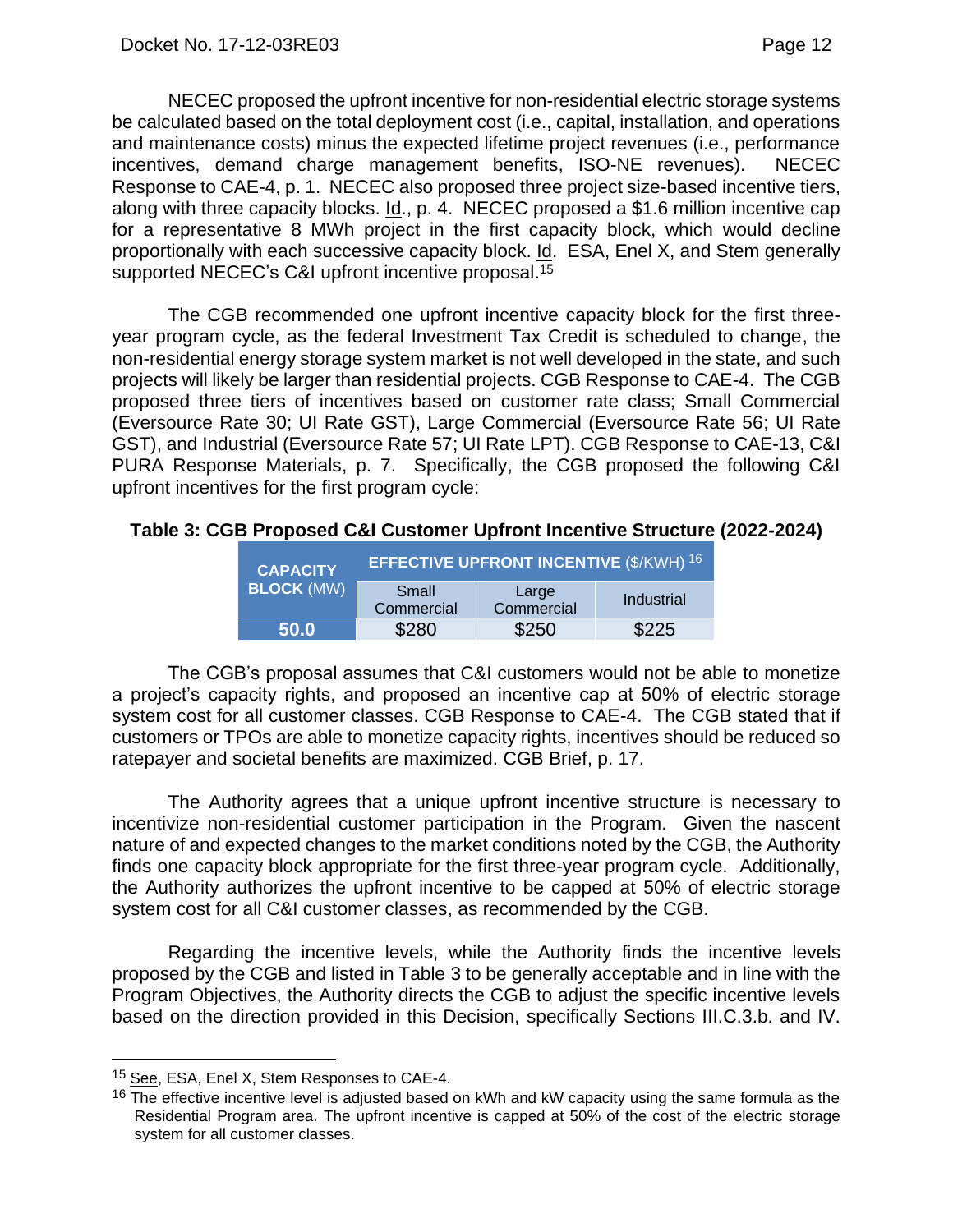Further, as discussed later in this Decision, the Authority will allow specific C&I Program participants to request ISO-NE FCM capacity rights, as an incentive adder (See, Section III.D). The CGB shall provide the final C&I upfront incentive levels and the corresponding participant incentive formula for Authority review and approval in the first annual Program review proceeding, discussed in Section V.E., no later than September 1, 2021.

Additionally, the Authority directs the Program Administrators to develop rules guiding the distribution of the upfront incentive payment to participating electric storage system owners. The Program Administrators shall include rules to ensure that the upfront incentive cap is not subverted.

### **3. Performance Incentive**

<span id="page-14-0"></span>In addition to an upfront incentive, electric storage systems participating in the Program will be eligible for a performance incentive paid to the storage system on a per event basis for each event the storage system is dispatched. Participating customers may receive performance incentives for the same electric storage system for up to 10 years. Participating customers shall receive their performance incentive in an annual, lump-sum payment. Customers may transfer their payments to a TPO or another party. The EDCs shall administer the performance incentive with input as needed from the CGB.

### **a. Summer Performance Incentive**

The CGB proposed a performance-based incentive whereby the EDCs or thirdparty owners (TPOs) would dispatch the electric storage system during appropriate events to maximize transmission and distribution system benefits. CGB RFPD Response, p. 12. The EDC would distribute the performance-based incentive provided the dispatching entity operated at the specified times. Id. For its benefit-cost analysis (BCA), the CGB adopted the same summer compensation levels as Eversource's Connected Solutions Demand Response program. Id., pp. 26-27 and 30. The key parameters for the summer performance incentive are included in Table 4.

|                         | <b>SUMMER</b>                       |
|-------------------------|-------------------------------------|
| Incentive (\$/kW)       | \$225                               |
| <b>Season Dates</b>     | June $1 -$<br>September 30          |
| <b>Number of Events</b> | $30 - 60$                           |
| <b>Event Duration</b>   | 3 hours                             |
| <b>Timing</b>           | $2:00 \text{ pm} - 7:00 \text{ pm}$ |

# **Table 4: Summer Performance Incentive Parameters (2022-2024)**

Based on the CGB's BCA results discussed in Section IV. of this Decision, the Authority finds that the Eversource Connected Solutions Demand Response program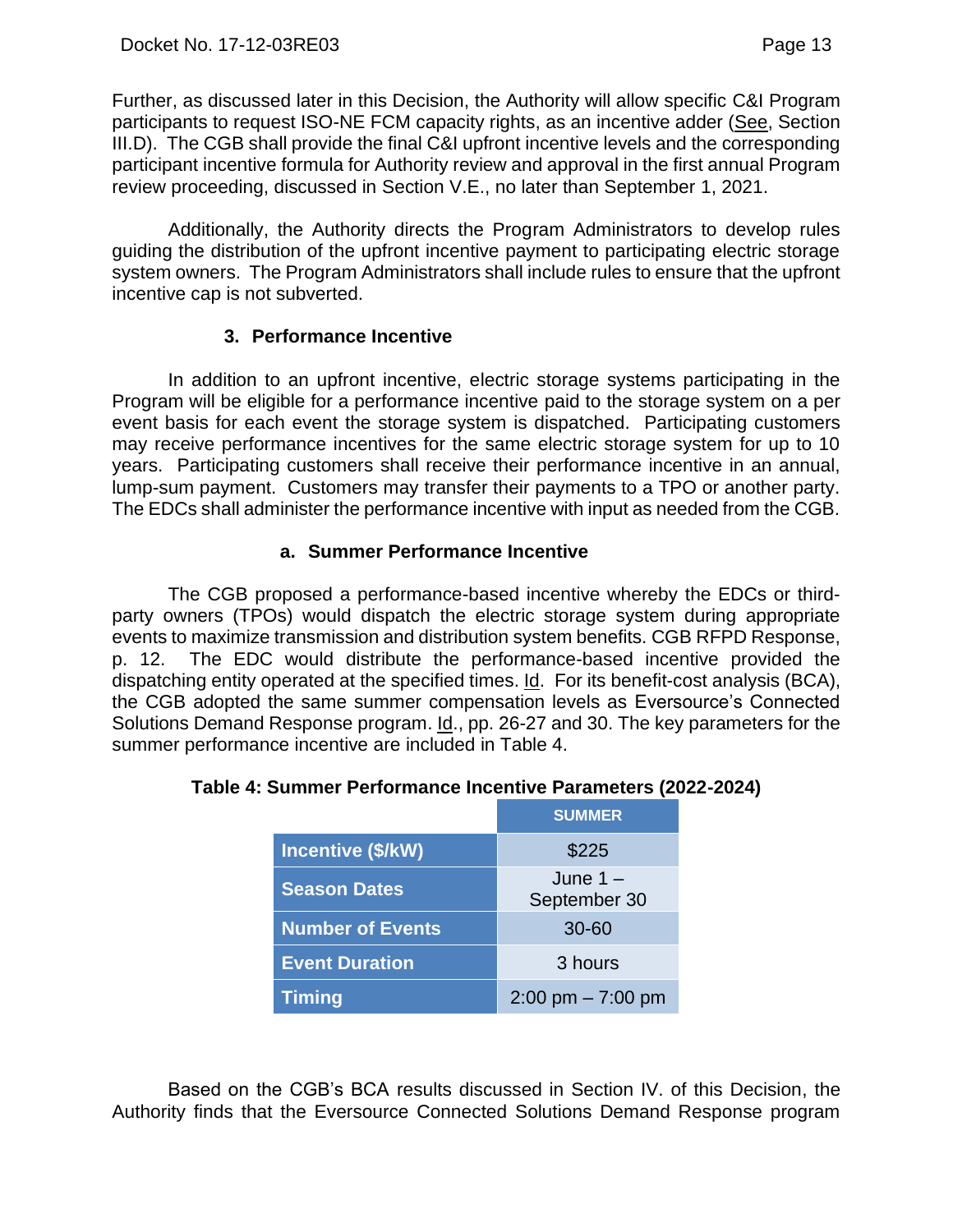summer performance incentive level (i.e., \$225/kW per summer season<sup>17</sup>) is generally in line with the Program Objectives. However, both Sections III.C.3.b. and IV. of this Decision provide additional direction to the Program Administrators that will impact the final incentive levels and calculations. As such, the Authority directs the CGB to collaborate with the EDCs to adjust the specific incentive summer performance levels based on the direction provided in this Decision, specifically, sections III.C.3.b. and IV.

The CGB shall provide the final summer incentive levels for Authority review and approval in the first annual Program review proceeding, discussed in Section V.E., no later than September 1, 2021. Additionally, the Authority directs the Program Administrators to jointly develop the appropriate rules to administer the summer performance incentive as described above, and file them in the first annual Program review proceeding for the Authority's review and approval no later than September 1, 2021.

### **b. Winter Performance Incentive**

NECEC and ESA suggested that the Authority consider performance-based incentives for winter events. NECEC/ESA Written Comments, dated January 26, 2021, p. 12. DEEP also supported further consideration of incentives that would reduce natural gas dependence during periods of high energy demand in winter months, and noted that storage could also work to displace oil-burning peaking plants in distressed municipalities used during such times. DEEP Written Comments, dated January 26, 2021, pp 5 and 8. CGB posited that the cold spell from December 26, 2017 to January 8, 2018, which caused natural gas delivery constraints and forced some dual-fuel generators to switch from natural gas to fuel oil, could motivate an incentive to target winter peaks. CGB Response to CAE-9, pp. 2-3. The CGB stated that while using stored clean energy to offset oil-fueled generation in the winter may support an additional incentive of \$3/kW, 18 such a small figure would likely not motivate additional participation. CGB Response to CAE-9. The CGB suggested that the Authority could enable the evaluation of a possible winter dispatch benefit through a \$25/kW-\$50/kW performance incentive, similar to that of other regional programs. Id. The CGB stated that reducing the summer peak performance-based incentive by an amount equal to any adopted winter peak performance-based incentive would not materially impact the value to the participant (i.e., PCT), but would result in a higher societal benefit (i.e., SCT) if marginal winter emissions are in fact reduced, in addition to other benefits. Id.

Given the stakeholder support for targeting the reduction of oil-fueled generation in winter months, the Authority finds that a winter peak period performance-based incentive is appropriate. Specifically, the Authority determines that an active winter dispatch incentive presents significant potential benefits, particularly for municipalities that suffer disproportionate health impacts from oil-burning peaking generation units. Accordingly, the EDCs shall offer participating electric storage system customers a performance incentive of \$50/kW per winter season during the winter season, during which the storage system is dispatched for the first three-year program cycle (2022-2024),

<sup>&</sup>lt;sup>17</sup> Based on the average kW used per event, averaged over the season

<sup>18</sup> See, CGB Response to CAE-8 for further explanation.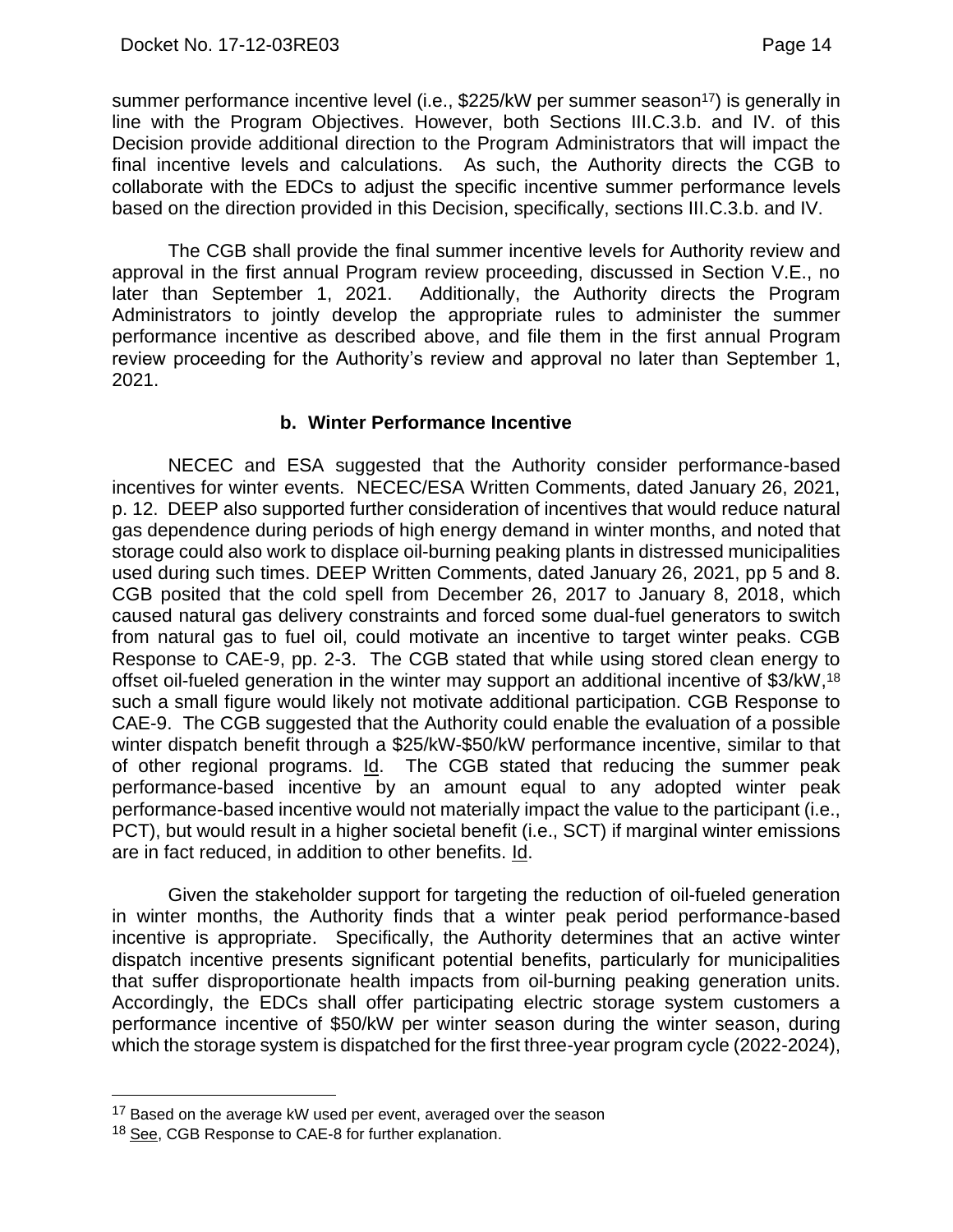in line with Eversource's current Connected Solutions Demand Response Program. The key parameters for the winter performance incentive are shown in Table 5.

|                         | <b>WINTER</b>                       |
|-------------------------|-------------------------------------|
| Incentive (\$/kW)       | \$50                                |
| <b>Season Dates</b>     | December $1 -$<br>March 31          |
| <b>Number of Events</b> | $\mathbf{b}$                        |
| <b>Event Duration</b>   | 3 hours                             |
| <b>Timing</b>           | $2:00 \text{ pm} - 7:00 \text{ pm}$ |

# **Table 5: Winter Performance Incentive Parameters (2022-2024)**

The Authority directs the Program Administrators to jointly develop the appropriate rules to incorporate the winter performance incentive into the summer performance incentive administration rules described in Section III.C.3.a. above.

#### **4. Front-of-the-Meter Considerations**

<span id="page-16-0"></span>The Authority requested incentive structures for front-of-the-meter (FTM) sited projects, and received one proposal specific to such projects from Key Capture Energy (Key Capture). Key Capture provided four proposed options for consideration, with varying Program incentive and wholesale market participation eligibility. Key Capture Response to CAE-5. Key Capture also stated that non-coincident peak demand charges would make projects unviable, and assumed such charges were eliminated, as is under consideration in New York. <sup>19</sup> Tr. 2/26/21, pp. 258-259. Additionally, NECEC indicated its proposed C&I incentive structure would be applicable to both BTM and FTM projects, but different considerations may be necessary for non-customer sited FTM projects. Tr. 2/26/21, pp. 241-242. ESA asserted that compensation levels should be different for large FTM projects, but that more discussion is needed to fully develop an appropriate Program design. ESA Response to CAE-5. The CGB also noted that the FTM marketplace is more complex, and proposed the Authority consider a DEEP-administered competitive procurement. CGB Brief, pp. 25-26. Alternatively, the CGB proposed introducing a low upfront incentive that increases until developers pursue FTM projects, or allowing the active dispatch performance incentive to serve as a "back stop" if market revenues are not sufficient. Id. The CGB also recommended a more comprehensive discussion on the Program parameters for FTM systems. Id.

Key Capture proposed four options for the Authority's consideration, shown in Table 6; two options where the storage system would operate according to the guidelines contemplated in the Authority's Straw Proposal, and two options where the storage system would be permitted to participate in wholesale markets. Key Capture Response to CAE-5. Option one combines upfront and performance incentives slightly lower than those proposed by the CGB for BTM systems to reflect economies of scale inherent to

<sup>&</sup>lt;sup>19</sup> See, LFE-5, Whitepaper on Allocated Cost of Service Methods Sued to Develop Standby and Buyback Service Rates.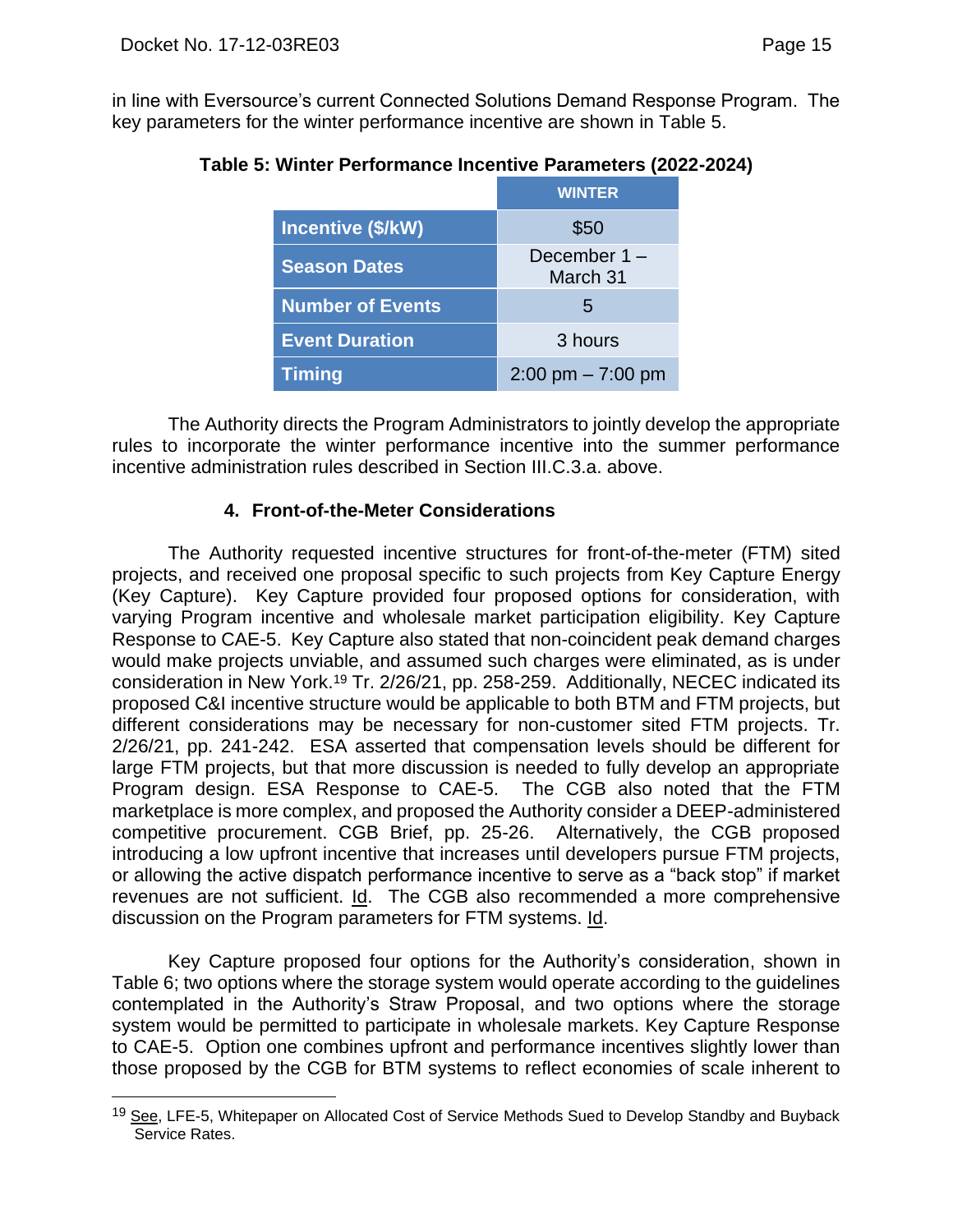#### Docket No. 17-12-03RE03 Page 16

larger projects, while option two contains only a performance incentive. Id. Option three combines further reduced upfront and performance incentives, to reflect the additional value streams that would be available to systems participating in energy markets, while option four contains only an upfront incentive. Id. Key Capture noted its proposed incentives would be for the first program year, and supported a declining block structure to provide certainty for developers as the industry matures. Id.

|                | Table 0. Rey Captule I This TOJect Incentive Floposal |                                                |                                                |                      |                                                           |                                         |
|----------------|-------------------------------------------------------|------------------------------------------------|------------------------------------------------|----------------------|-----------------------------------------------------------|-----------------------------------------|
|                | <b>Description</b>                                    | <b>Upfront</b><br><b>Incentive</b><br>(\$/kWh) | Performance<br><b>Incentive</b><br>$($/kW-yr)$ | <b>Term</b><br>(yrs) | Per-Project<br><b>Incentive</b><br>Cap (\$) <sup>20</sup> | Operational<br><b>Model</b>             |
|                | Upfront +<br>Performance                              | \$70                                           | \$80                                           | 10                   | \$2.8MM                                                   | Storage operates<br>according to        |
| $\overline{2}$ | Performance<br>Only                                   |                                                | \$95                                           | 10                   | N/A                                                       | prescribed<br>program<br>guidelines     |
| 3              | Reduced<br>Upfront +<br>Performance                   | \$35                                           | \$25                                           | 10                   | \$1.4MM                                                   | Storage is<br>allowed full<br>wholesale |
| $\overline{4}$ | <b>Upfront Only</b>                                   | \$90                                           |                                                | ٠                    | \$3.6MM                                                   | market<br>participation                 |

# **Table 6: Key Capture FTM Project Incentive Proposal**

# Key Capture Response to CAE-5.

Additionally, Key Capture also raised the issue of demand charges for FTM standalone electric storage systems. See, Tr. 2/26/21, pp. 258-261. Specifically, Key Capture provided the following example: "in Eversource's service territory today under Rate 58, the noncoincident peak C&I demand charges that would apply to a front-of-themeter large scale battery storage project would make it uneconomic to run." Id., p. 259. Key Capture also pointed to New York as a jurisdiction that is addressing demand charges in order to lower barriers to entry for FTM electric storage systems, providing a New York Department of Public Service whitepaper on the topic. Id., p. 259-261; Key Capture Correspondence, dated March 5, 2021.

Based on the foregoing, the Authority finds demand charges to be a barrier to the deployment of FTM standalone electric storage systems. Such systems were explicitly included in the language of PA 21-53. Accordingly, the Authority directs the EDCs to develop a revenue-neutral tariff rider for FTM electric storage systems that does not contain a demand charge, to be submitted for consideration in the first annual Program review proceeding, discussed in Section V.E., no later than September 1, 2021. The tariff riders submitted by the EDCs shall be implemented and made effective on or before January 1, 2022.

Regarding Key Capture's proposed incentive structure, the Authority finds that additional analysis and stakeholder input is required to ensure that all barriers to entry, market opportunities, and programs are fully understood, particularly in light of Section 3

 $20$  Per project incentive caps are based on the equivalent upfront incentive that would be issued to a 20 MW/40 MWh system.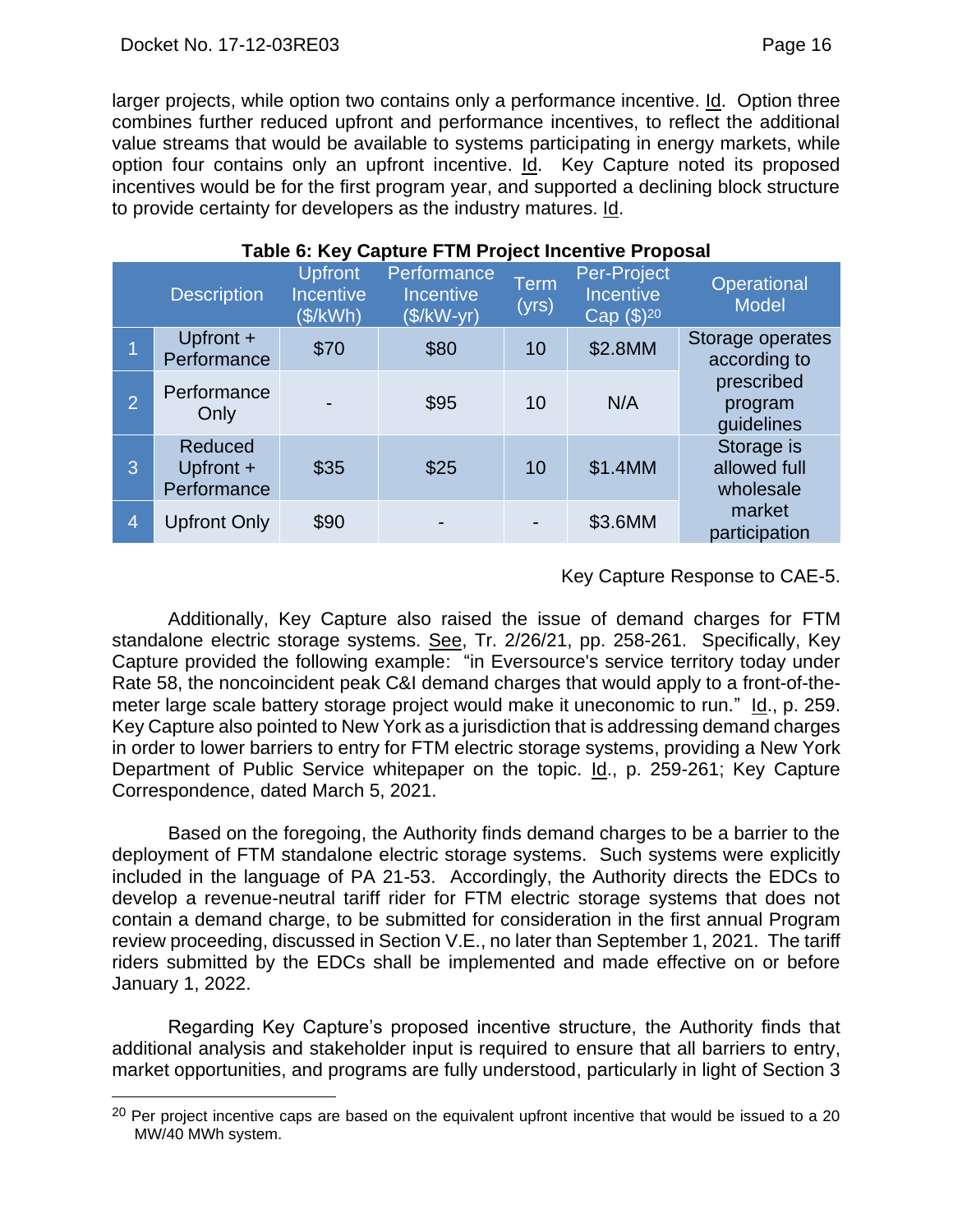of Public Act 21-53, which authorizes DEEP to procure electric storage systems, and the Authority's above direction to implement a FTM storage tariff rider effective January 1, 2022. Therefore, the Authority directs the CGB take the following steps:

- Perform BCAs of Key Capture's proposed options one through four. See, Key Capture Response to CAE-5. The CGB should consult with FTM electric storage stakeholders to further refine any parameters needed to calculate the complete BCAs.
- The CGB should consult with FTM electric storage stakeholders, DEEP, the EDCs, and wholesale market participants to better understand the barriers to entry, market opportunities, and programs for FTM standalone electric storage systems.

The CGB shall provide the results of the above ordered actions, including a recommended path forward on or before August 1, 2022 in the appropriate annual Program review proceeding. The Authority intends to solicit stakeholder feedback on the CGB's recommendations and other solutions to FTM storage deployment in such proceeding.<sup>21</sup>

# <span id="page-18-0"></span>**D. PROGRAM ELIGIBILITY**

The following criteria must be met for customer participation in the Program:

- Eligible customers must be an electric customer, residential or C&I, of one of the State's two EDCs;
- The service address for a residential or C&I customer electric account must be for a physical address located within the state of Connecticut;
- The residence or C&I building/facility must be connected to the electric grid by agreement with the EDCs;
- The electric storage system must be new to the customer residence or C&I building/facility.

The Program will allow for both standalone electric storage systems and energy storage systems coupled or co-located with other energy resources (e.g., solar), if such configurations are also in compliance with EDC interconnection agreements. Both alternating current ("AC") and direct current ("DC")-coupled battery systems are eligible for the Program. The following technical criteria must also be met:

- The electric storage system must be grid-tied;
- All components must utilize commercially available electric storage technologies approved for use by the Authority;
- The customer and any contractors must abide by the most recent version of the applicable EDC's interconnection guidelines;

<sup>&</sup>lt;sup>21</sup> Deployment of FTM electric storage systems under the Program authorized herein would not decrease the 580 MW deployment target for participating residential and commercial and industrial customers. In other words, FTM storage deployment under this program is above and beyond the deployment targets outlined in Section III.B.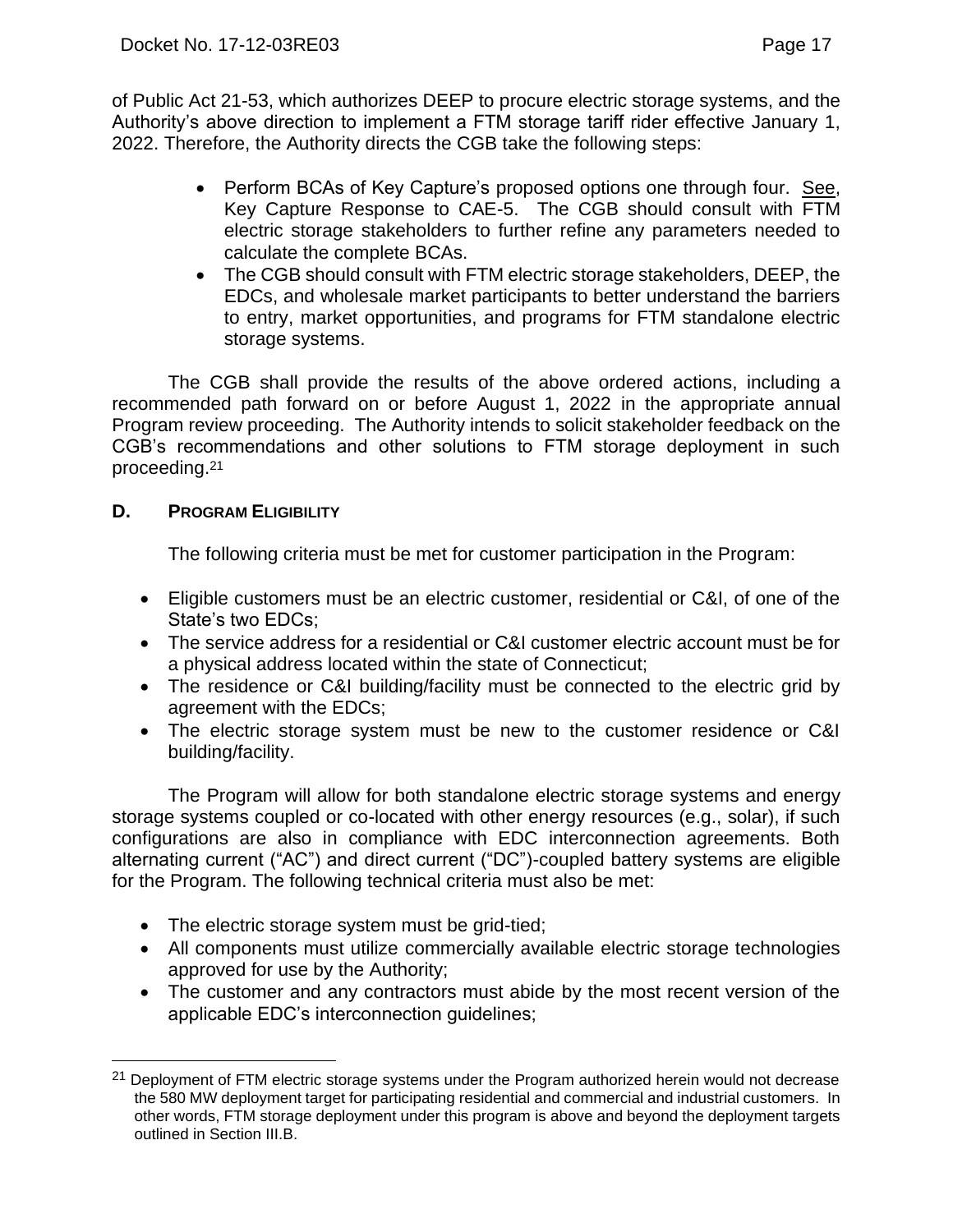- To receive an upfront incentive, the electric storage system must be set to the passive dispatch default settings or another acceptable use case determined by the CGB and approved by PURA, subject to audit over the course of the useful life of the electric storage system; and,
- To receive ongoing performance incentives, the electric storage system must be actively dispatched in accordance with the rules determined by the EDCs and approved by PURA.

### **1. ISO-New England Market Participation**

<span id="page-19-0"></span>The Authority's Straw Proposal proposed requiring all participating electric storage systems to transfer the ownership of capacity rights to the CGB. Straw Proposal, p. 5. The CGB further stated that benefit-cost ratios are higher for projects that do not participate in the ISO-NE FCM, showing the higher value of electric storage demand response benefits. CGB Response to CAE-11, p.1. The CGB also noted that if all capacity rights are owned by the Program Administrators, the corresponding revenues flow to ratepayers rather than directly to the participant. Tr. 2/26/21, pp. 106-107. The CGB suggested that the Program should prioritize ratepayer and societal benefits while enabling maximized participant incentives, instead of maximizing participant profits. CGB Brief, p. 17. Further, the CGB stated that if the TPOs can receive capacity market revenues, the resulting benefits should accrue to underserved populations in order to achieve societal benefits. Tr. 2/26/21, pp. 86-87. DEEP supported requiring participants to transfer capacity rights, noting that such an arrangement would contribute significant ratepayer value. DEEP Written Comments, dated January 26, 2021, pp. 6-7. DEEP also proposed the capacity rights be transferred to the EDCs instead of the CGB. Id.

NECEC and ESA, meanwhile, asserted that transferring capacity rights to the CGB would create financing and operational risk, as it removes a potential project revenue stream and could create conflicting operational schedules between the customer's intended usage and the capacity right holder's obligations, as well as between the active and passive dispatch schedules. NECEC/ESA Brief, p. 4. UI supported transferring capacity rights to TPOs to bid into the applicable ISO-NE markets, but proposed TPOs be required to share a portion of the resulting revenue with the Program Administrators to offset program costs and minimize ratepayer impact. UI Brief, p. 12. UI further proposed that the active demand response requirement should always supersede any TPO's ISO-NE obligations. Id. Stem asserted that energy storage operators would seek to optimize market signals and overall value, possibly providing multiple types of benefits to the electric grid. Stem Response to CAE-2.

The Authority appreciates that the potential revenue stream from ISO-NE market participation would improve project economics for TPOs. However, the Authority also understands that, based on the analysis provided in this proceeding, the retention of the capacity rights increases ratepayer value. In order to ensure ratepayer benefits, as represented in the RIM and discussed in Section IV., the Authority will require residential and C&I Program participants to transfer the capacity rights to the appropriate EDC as the default arrangement. However, in the select cases described below, TPOs and residential and C&I customers will be permitted to request capacity rights for projects that support public policy goals outlined in the Program Objectives, namely regarding the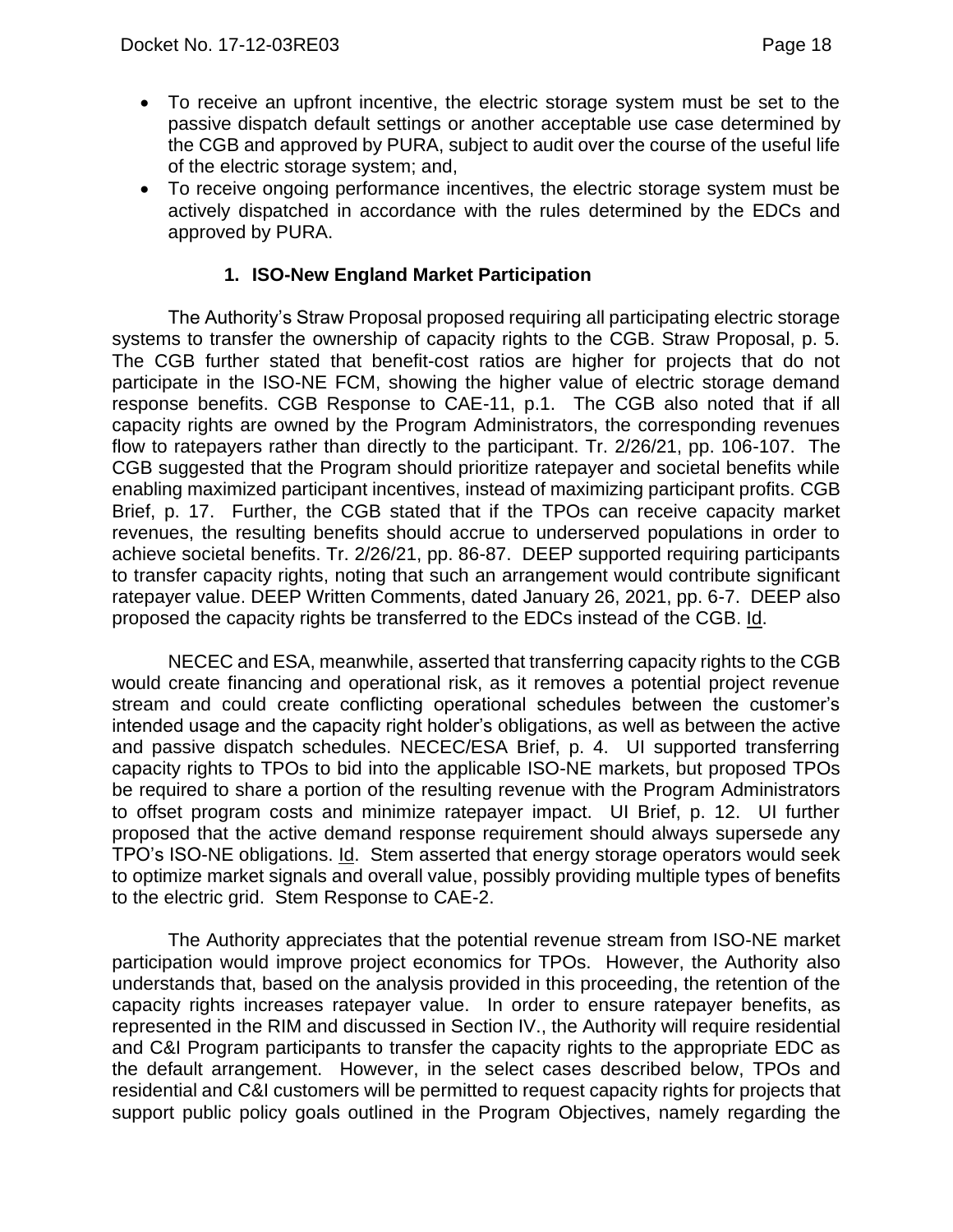objective to increase local and community resilience and prioritize delivering increased resilience to customers in underserved communities, critical facilities, and customers on the grid edge who consistently experience more and/or longer than average outages during major storms. See, Section III.A. Additionally, the Authority will allow C&I participants to request capacity rights for projects to enable such projects to more actively optimize electric grid benefits. Electric storage system operators with capacity rights shall be required to adopt the passive dispatch settings established pursuant to this Decision, but may operate outside the passive dispatch parameters to meet ISO-NE market obligations.

### **a. Customers on the Grid Edge**

The Authority finds that allowing TPOs to retain the capacity rights for residential projects located on the grid edge will better align the Program with its Objectives outlined in Section III.A. Specifically, allowing TPOs to retain capacity rights for projects on the grid edge will appropriately prioritize delivering increased resilience to customers who consistently experience more and/or longer than average outages during major storms. Accordingly, the CGB shall allow TPOs to request capacity rights for projects located on the grid edge through the Program application process.

Through CAE-21, 22, 23, and 24, the Authority directed the EDCs to identify the following data:

- Identify which zip codes, on average, have experienced more outages per customer during major storms<sup>22</sup> than other zip codes since July 1, 2012. Provide a list of the total number of outages due to major storms since July 1, 2012, by zip code, as well as the number of customers in each zip code.
- Identify which zip codes, on average, have experienced longer outages per customer during major storms than other zip codes since July 1, 2012. Provide a list of the total duration of outages due to major storms since July 1, 2012, by zip code, as well as the number of customers in each zip code.
- Identify which circuits, on average, have experienced more outages per customer during major storms than other circuits since July 1, 2012. Provide a list of the total number of outages due to major storms since July 1, 2012, by circuit and zip code, as well as the number of customers on each circuit.
- Identify which circuits, on average, have experienced longer outages per customer during major storms than other circuits since July 1, 2012. Provide a list of the total duration of outages due to major storms since July 1, 2012, by circuit and zip code, as well as the number of customers on each circuit.

Based on the EDCs' responses, the Authority determines that, for purposes of the Program, Grid Edge shall be defined as (1) the top ten percent of zip codes with the

<sup>&</sup>lt;sup>22</sup> "Major storm" is defined in the Decision in Docket No. 86-12-03, dated March 22, 1995, p.2, as follows: "major storm exclusion criterion [that] is based on a statistical analysis of the most recent four calendar years of reliability data. A cumulative frequency distribution of the number of locations requiring service restoration work per day would be calculated for this four-year period. Whenever the frequency of restoration work locations exceeds the 98.5 percentile, by company and/or region, the major storm criterion would be met."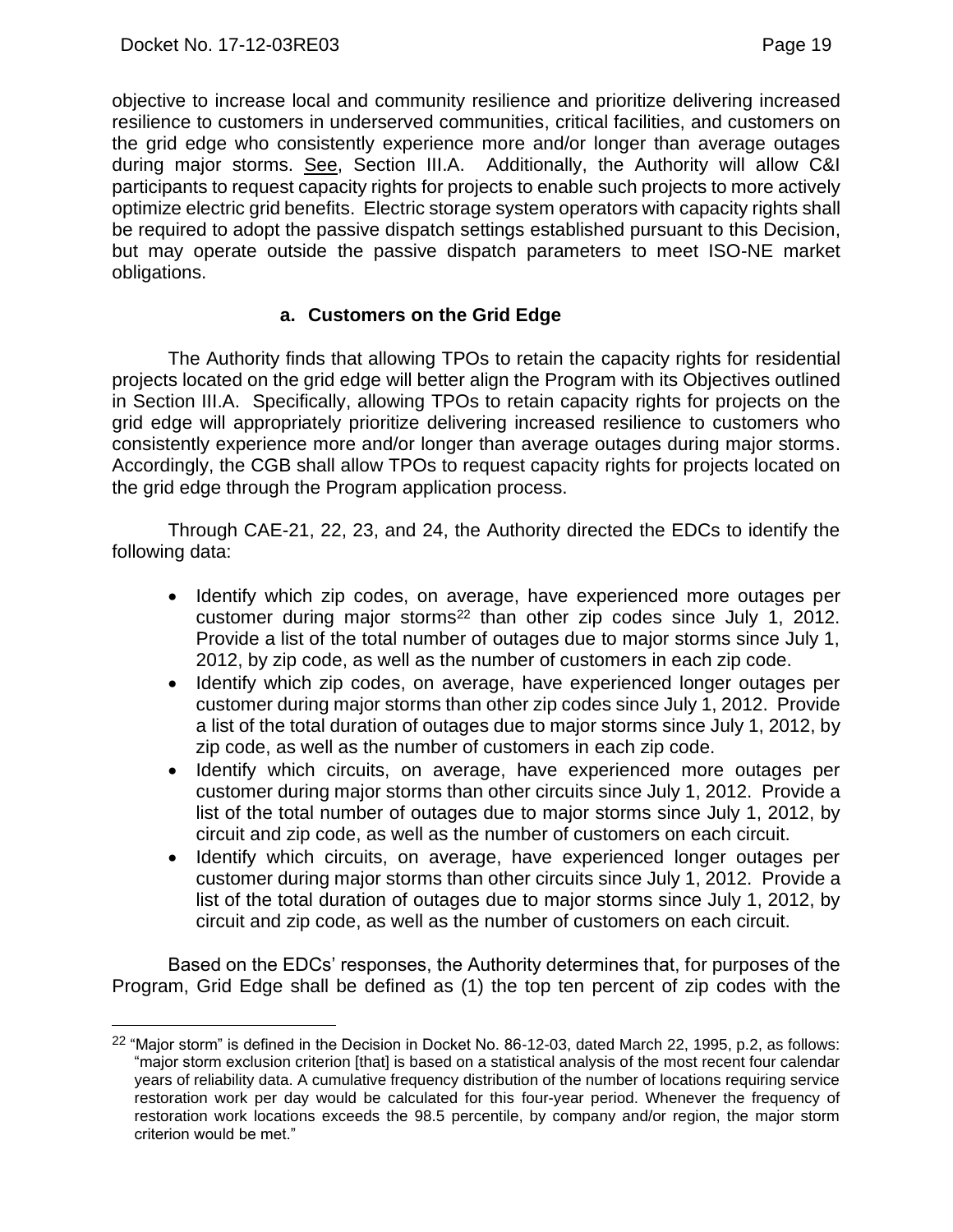highest number of outages per customer during major storms since July 1, 2012, and (2) the top ten percent of zip codes with the longest outages due to major storms since July 1, 2012. The EDCs shall develop maps of locations that meet the above criteria, to be submitted for Authority review and approval no later than September 1, 2021. Further, the EDCs shall update the final approved maps on an annual basis, and shall include such maps in all relevant Program documentation, including on the EDCs' respective Program webpages.

#### **b. Critical Facilities**

AmeriZone noted that some C&I customers require backup power during outages in order to maintain their service, such as supermarkets and housing authorities. Tr. 2/1/21, pp. 104-105. AmeriZone stated that such companies typically install traditional fossil fuel generators, which are dirty and do not provide any value to the facility outside of outages. Id. AmeriZone therefore proposed higher incentives for "essential business serving LMI communities." AmeriZone RFPD Response, p. 3. AmeriZone further asserted that such "critical facilities" require greater resilience, and suggested additional incentives for qualifying customers would encourage businesses to add resiliency to their operations. Tr. 2/1/21, p. 116.

The Authority directed the EDCs to provide lists of all critical facilities known to the Companies as defined in Conn. Gen. Stat. § 16-243y(a)(2), as well as known facilities that were designated essential by the Connecticut Department of Economic and Community Development (DECD) pursuant to Governor Lamont's Executive Order 7H, commercial customers located in targeted investment communities, public investment communities, or Neighborhood Revitalization Zones, and public housing authorities as defined by Conn. Gen. Stat § 8-39. See, Interrogatory CAE-24. In response, Eversource provided a list of critical facilities, essential facilities, and public housing authorities, and stated it "does not maintain a list of targeted investment communities, public investment communities or Neighborhood Revitalization Zone and public housing authorities." Eversource Response to Interrogatory CAE-24. UI provided its list of critical facilities that are submitted by municipalities. UI Response to Interrogatory CAE-24.

The Authority agrees that incentivizing commercial customers of critical facilities that require backup power during outages to adopt electric storage systems would provide important benefits, and supports the Authority's Objective to provide local community resilience, as discussed in Section III.A. For the purposes of the Program, Critical Facilities shall be defined according to Conn. Gen. Stat. § 16-243y(a)(2), as well as known facilities that were designated essential by the DECD pursuant to Governor Lamont's Executive Order 7H. The Authority accordingly directs the CGB to allow customers to request capacity rights for projects for Critical Facilities through the Program application process. Additionally, the Authority requires such customers to submit a Resiliency Plan in which the customer shall demonstrate how their system would be recharged when gridcharging is otherwise unavailable. The Program Administrators shall develop a template Resiliency Plan for eligible customers to retain the capacity rights associated with their project. The Program Administrators shall consult AmeriZone and other interested stakeholders in developing the template plan. Lastly, the Program Administrators shall develop a process to receive a customer's Resiliency Plan, integrating it into the application process discussed in Section IV.B. The Program Administrators shall submit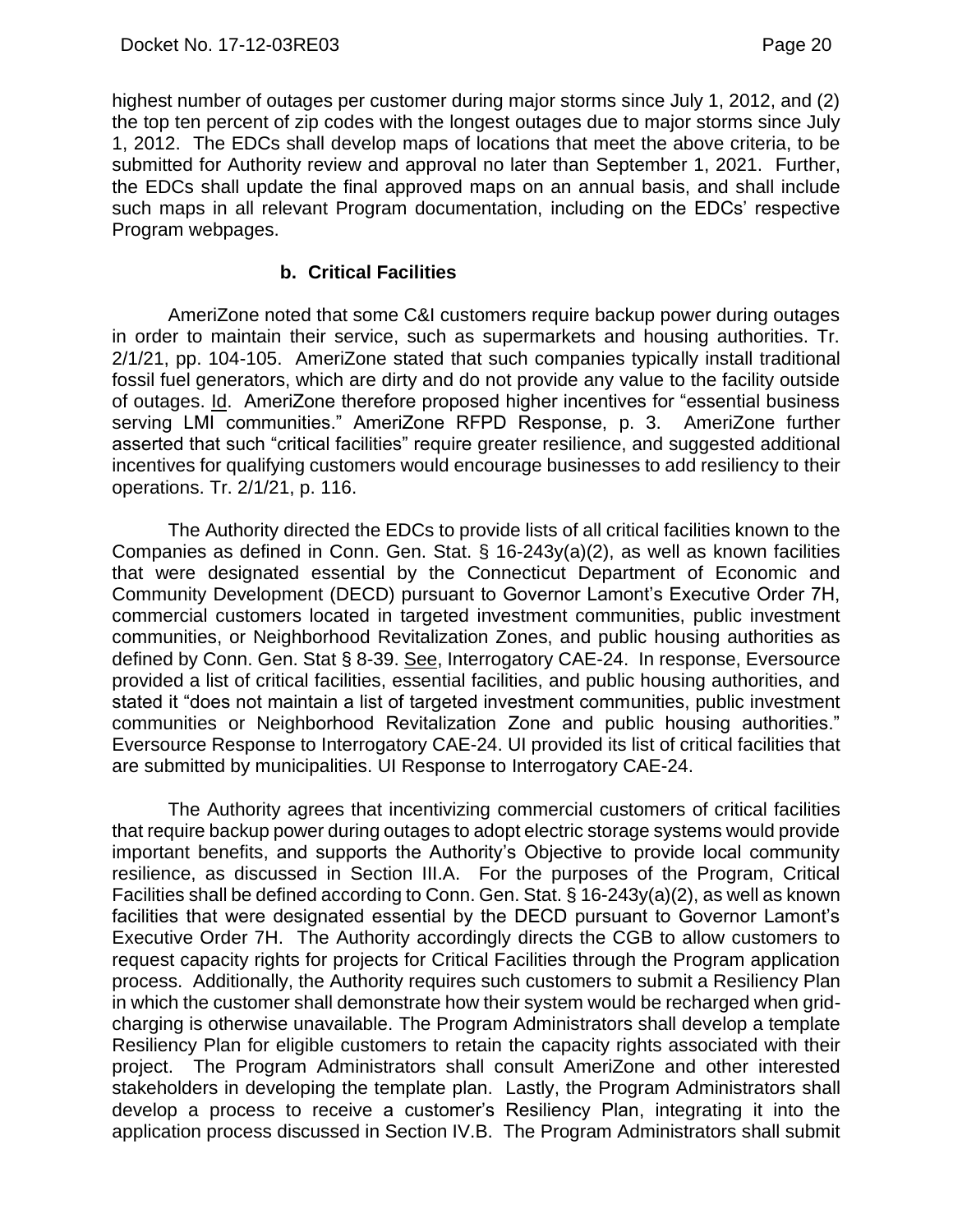the Resiliency Plan template and proposed application process for the Authority's review and approval no later than December 15, 2021.

# **c. C&I Customers with Fossil Fuel Generators**

AmeriZone proposed higher incentives for customers that "retire an existing diesel or natural gas generator and replace it with a battery system." AmeriZone RFPD Response, p. 3. As discussed above, AmeriZone also asserted that fossil fuel generators do not typically provide value to customers outside of outages. Tr. 2/1/21, pp. 104-105. AmeriZone further proposed that the Program require participants to submit a "long-term resiliency plan in the event of a multi-day outage" as part of the application process. AmeriZone RFPD Response, p. 2. Participants would need to "demonstrate how their battery system will be deployed, and how it will be recharged when grid-charging is otherwise unavailable." Id. Such requirements would qualify systems for incentive adders, particularly if participants could show systems would be recharged with renewable energy (e.g., solar). AmeriZone proposed that participants that fail to follow through on the resiliency plan would be required to repay any Program incentives they received. Id., pp. 5-6.

In support of the Program Objectives to provide multiple types of benefits to the electric grid, namely customer resilience and ancillary services (e.g., energy arbitrage), the Authority determines that an additional incentive is appropriate to incentivize customers to replace existing fossil fuel generators. Accordingly, the Authority directs the CGB to allow C&I customers to request capacity rights for electric storage projects that are replacing existing fossil fuel generators through the Program application process. Additionally, in support of the Objective to provide electric grid benefits by supporting the deployment of other distributed energy resources, the Authority shall require such customers to submit a Resiliency Plan, in which customers shall demonstrate how their system would be recharged when grid-charging is otherwise unavailable and provide proof that the fossil fuel generator being replaced will be decommissioned. The Program Administrators shall develop a template Resiliency Plan for eligible customers to retain the capacity rights associated with their project. The Program Administrators shall consult AmeriZone and other interested stakeholders in developing the template plan. Lastly, the Program Administrators shall develop a process to receive a customer's Resiliency Plan, integrating it into the application process discussed in Section IV.B. The Program Administrators shall submit the Resiliency Plan template and proposed application process for the Authority's review and approval no later than December 15, 2021.

# **d. Small Business Customers**

Small business customers shall also be able to request capacity rights for projects. Shall submit a resiliency plan. In alignment with the Shared Clean Energy Facility Program authorized in Docket No. 19-07-01, Review of Statewide Shared Clean Energy Facility Program Requirements, Small Business Customer means a commercial or industrial electric customer with less than a 200 kW peak load.23 The Authority directs

<sup>&</sup>lt;sup>23</sup> See, Docket No. 19-07-01, Review of Statewide Shared Clean Energy Facility Program Requirements, Final Decision Exhibit B – Modified SCEF Program Requirements, p. 4.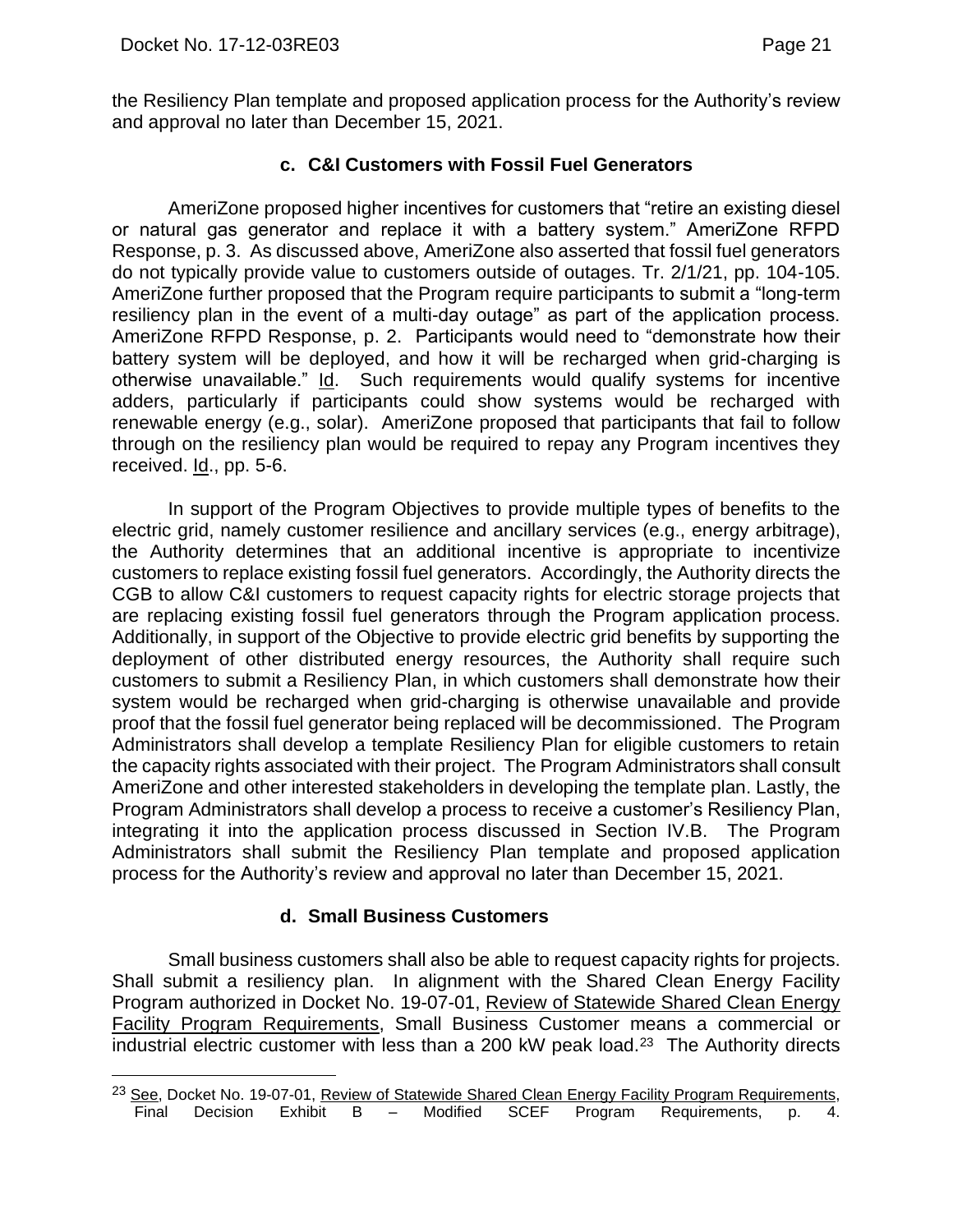the CGB to allow Small Business Customers to request capacity rights for electric storage projects. Additionally, the Authority shall require such customers to submit a Resiliency Plan in which customer shall demonstrate how their system would be recharged when grid-charging is otherwise unavailable. The Program Administrators shall develop a template Resiliency Plan for eligible customers to retain the capacity rights associated with their project. The Program Administrators shall work with AmeriZone other interested stakeholders to develop the template plan. Lastly, the Program Administrators shall develop a process to receive a customer's Resiliency Plan, integrating it into the application process discussed in Section IV.B. The Program Administrators shall submit the Resiliency Plan template and proposed application process for the Authority's review and approval no later than December 15, 2021.

# **2. Active Dispatch**

<span id="page-23-0"></span>To receive ongoing performance incentives, the electric storage system must be actively dispatched by a TPO or the applicable EDC in accordance with the operational control model described in Section III.F. Projects that request and receive capacity rights may be eligible for the upfront incentive but may be unable to respond to an active dispatch event due to ISO-NE obligations. The projects that do not participate in an active demand response event will not receive the corresponding performance incentive. For clarity, all electric storage systems participating in the Program *must* enroll in and communicate with the active dispatch aspect of the program. However, systems that are authorized to participate in the ISO-NE markets will be permitted to respond to those market signals, so long as all requirements under the operational control model are met. The EDCs shall develop the final active dispatch guidelines, incorporating the guidance in Section III.C.3, to be submitted for Authority review and approval no later than September 1, 2021.

# **3. Passive Dispatch**

<span id="page-23-1"></span>The CGB proposed that energy storage systems receiving the upfront incentive be required to maintain default passive dispatch settings to ensure the system performs during the ISO-NE summer peak period. CGB RFPD Response, p. 10. Specifically, participants would be required to "set the electric storage system to automatically store and dispatch … energy through the battery to reduce demand during ISO-NE summer peak periods which currently includes June through August weekdays from 1:00 to 5:00 p.m. using no more than 80% of the battery storage capability (i.e., at least 20% will be reserved for back-up power)." Id. The CGB stated that such settings would automatically store and dispatch energy to meet customer load during the ISO-NE summer peak period. Id., p. 12. The resulting benefits to ratepayers include avoided generation capacity, avoided transmission and distribution capacity, improved reliability, and lower ISO-NE capacity market clearing prices through demand reduction induced price effects. Id., pp. 80-83. See, Section IV.

[http://www.dpuc.state.ct.us/dockcurr.nsf/8e6fc37a54110e3e852576190052b64d/2c2724a6374a05a38](http://www.dpuc.state.ct.us/dockcurr.nsf/8e6fc37a54110e3e852576190052b64d/2c2724a6374a05a3852584d4006bd716/$FILE/190701%20(Exhibit%20B-Modified%20SCEF%20Program%20Requirements)-121819.pdf) [52584d4006bd716/\\$FILE/190701%20\(Exhibit%20B-](http://www.dpuc.state.ct.us/dockcurr.nsf/8e6fc37a54110e3e852576190052b64d/2c2724a6374a05a3852584d4006bd716/$FILE/190701%20(Exhibit%20B-Modified%20SCEF%20Program%20Requirements)-121819.pdf)[Modified%20SCEF%20Program%20Requirements\)-121819.pdf](http://www.dpuc.state.ct.us/dockcurr.nsf/8e6fc37a54110e3e852576190052b64d/2c2724a6374a05a3852584d4006bd716/$FILE/190701%20(Exhibit%20B-Modified%20SCEF%20Program%20Requirements)-121819.pdf)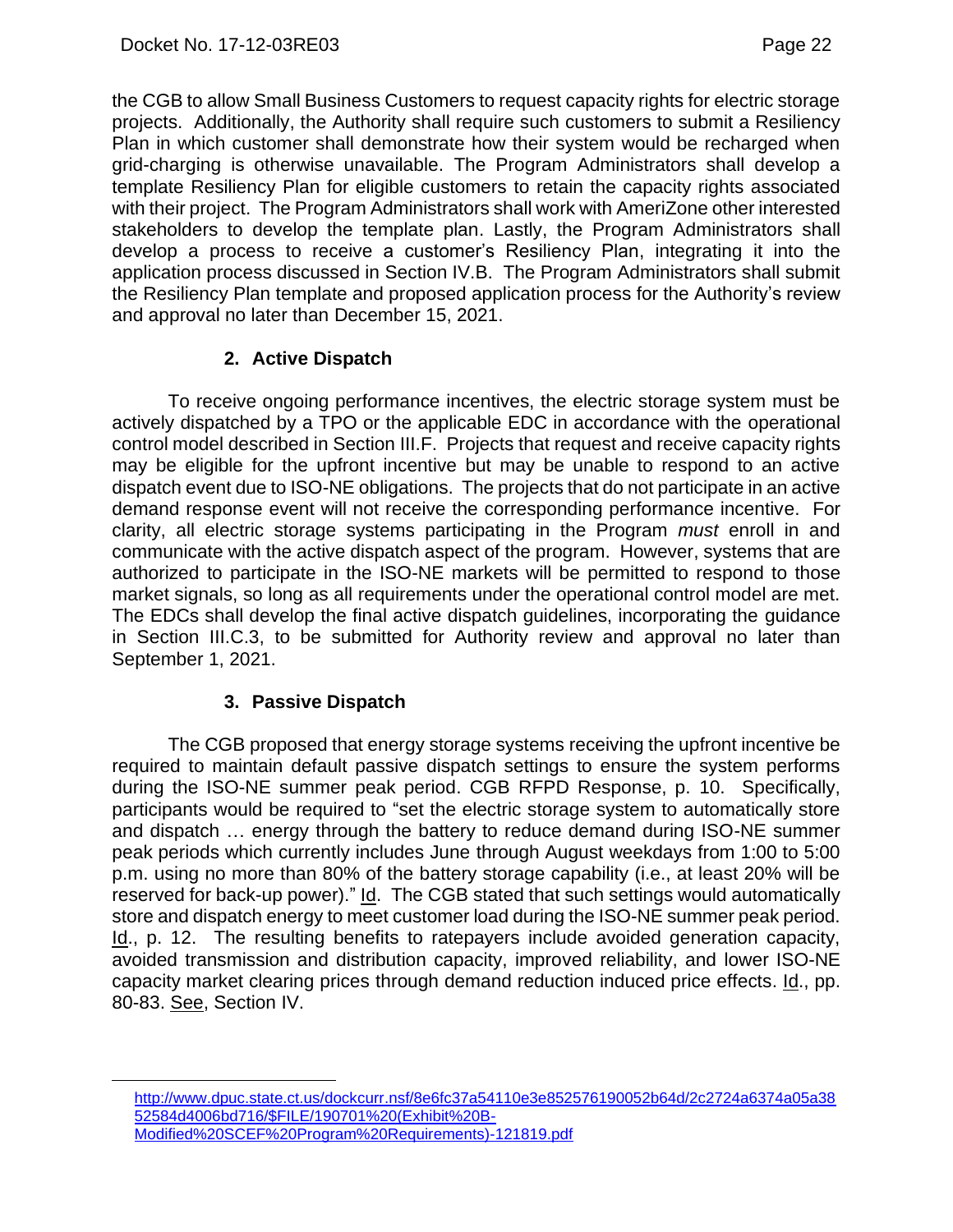Stem asserted that requiring passive dispatch settings may not be optimal, noting that the settings contemplated in the Authority's Straw Proposal would only target load shifting to smooth system peaks, which may not always be the highest value grid service. Stem Response to CAE-2, dated February 19, 2021. Stem also stated that multiple market signals, including rate structures, utility programs, or wholesale markets, provide grid benefits by definition. Stem Response to CAE-1, dated February 19, 2021. Stem proposed that electric storage systems could opt for the passive dispatch settings, but should be able to utilize other existing options that provide grid and customer value. Id. Stem asserted that such flexibility would allow the storage system operator to maximize the system's value through multiple market signals, likely creating more overall value from the resource than the passive dispatch settings. Stem Response to CAE-2, dated February 19, 2021. Stem further maintained that the program administrator is unable to optimize specific customer value streams, which would harm such customers. Tr. 2/1/21, p. 206.

The Authority finds that requiring passive dispatch settings guarantees ratepayer benefits, as demonstrated by the results of the RIM test outlined in Section IV. The Authority adopts the CGB's proposed passive dispatch settings described above as the default arrangement for participating residential electric storage systems. However, the Authority also appreciates that other revenue streams may also be able to provide grid, societal, or other benefits. Specifically, the Authority understands that participating in different ISO-NE markets (e.g., capacity market, ancillary service market, etc.) or responding to other signals to ensure marginal emission rates are minimized may provide greater grid or societal benefits than the passive demand response settings. As discussed in Section III.D.1., the Authority will allow certain projects to request capacity rights.

Additionally, the Program rules established herein do not preclude energy storage devices from participating in the ISO-NE ancillary service market. Accordingly, such projects shall be permitted to operate outside the passive dispatch settings in order to satisfy any ISO-NE capacity and ancillary service market obligations. To be clear, projects shall operate under the passive dispatch settings to the furthest possible extent, but can override the baseline settings in order to satisfy any ISO-NE market requirements. Such projects will be permitted to apply for a passive dispatch setting waiver in the upfront incentive application process. Accordingly, the CGB shall develop a passive dispatch waiver to include in the project application. The CGB shall also develop a process to verify participation in the ISO-NE markets or other approved program to ensure the expected benefits are realized.

#### **a. Emissions Impacts**

The Institute for Policy Integrity at NYU School of Law (Policy Integrity) and WattTime stated that while energy storage systems are important for reducing carbon emissions by supporting variable renewable energy sources, operation can increase emissions if use is not designed properly. Policy Integrity and WattTime Written Comments, dated January 26, 2021, p. 1. Policy Integrity and WattTime noted that both battery efficiency losses and charge and discharge timing can lead to higher emissions than otherwise would have occurred. Id., p. 2. WattTime provided an analysis of the fiveminute marginal emission rate data for the ISO-NE Connecticut sub-region, which it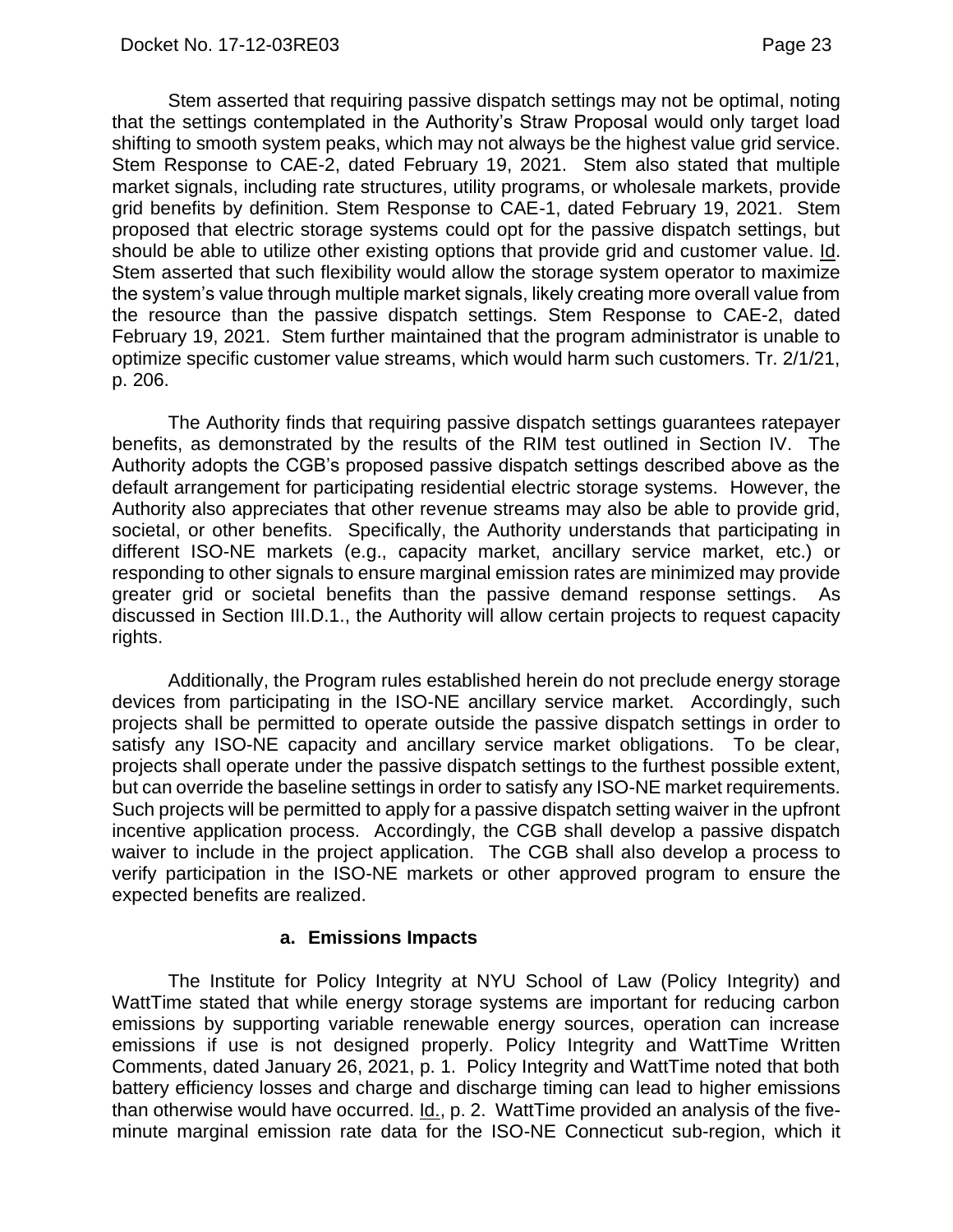stated implied that an energy storage system that charges at night and discharges from 2 p.m. – 7 p.m. would increase emissions since the marginal operating emission rate at night is higher than during the peak 2 p.m.  $-7$  p.m. period. <u>Id.,</u> pp. 2-3. WattTime proposed the Authority direct the EDCs to collect emissions data  $(CO_2, NO_x SO_x)$  at the most granular level practicable in order to inform an analysis of the Program's emission impacts. Id., pp. 5-6.

Additionally, the CGB's analysis stated that the net emissions impact of the Straw Proposal is driven by the passive dispatch settings of participating energy storage systems. CGB Response to CAE-8. The CGB estimated its proposed passive dispatch settings would increase emissions by approximately 245 lb.  $CO<sub>2</sub>$  per ISO-NE summer season and 242 lb. CO<sup>2</sup> per ISO-NE winter season for each standalone residential system, and 239 lb. CO<sub>2</sub> per ISO-NE summer season and 224 lb. CO<sub>2</sub> per ISO-NE winter season for each PV-paired residential system. Id. The CGB stated that, because the calculation assumes the charging and discharging occurs at the same marginal emissions rate, energy storage systems' efficiency losses drive a net increase in emissions. Tr. 2/26/21, pp. 49-50. Further, the CGB noted more granular emissions data would likely indicate greater emission reductions attributable to the Program. Id., pp. 50-51. The CGB also noted that as the grid becomes cleaner, electric storage will play an important role in shifting renewable power to other times of the day. Id., p. 45.

Stem stated that electric storage systems participating in California's Self Generation Incentive Program receive a grid-level greenhouse gas emissions signal, updated every five minutes, and are required to reduce emissions on an annual basis. Tr. 2/1/21, pp. 211-214. Stem stated that the emissions signal is provided by WattTime through the storage device's software. Id.

As the ISO-NE electric grid is expected to introduce significant intermittent generation capacity in the near future, the Authority also expects electric storage systems deployed through the Program will likely play an important role in shifting low-emission energy generation to other times of the day. The Authority is therefore interested in more fully understanding the emissions impacts of the Program, particularly as the ISO-NE generation mix changes. Accordingly, and consistent with the Authority's objective to maximize the long-term environmental benefits of electric storage, the Authority directs the CGB to further evaluate ways to increase the emission reductions associated with the Program. The CGB shall consult with outside marginal emissions data experts (i.e., WattTime) and DEEP to more fully quantify the Program's emissions impacts. The CGB shall report its findings on or before August 1, 2022, including any recommendations for better optimizing the emissions reductions achievable by the Program and the resulting impact on the BCA test, in the appropriate annual Program review docket so the Authority can consider modifying the passive dispatch setting beyond Year 1 for all electric storage systems.

# **4. Technology Eligibility**

<span id="page-25-0"></span>In order to ensure robust and sustained Program participation, the Authority directs the EDCs to qualify as many commercially available inverters and storage systems as possible. The EDCs shall provide annual compliance updates through the annual Program review docket on the device qualification status, including a list of all known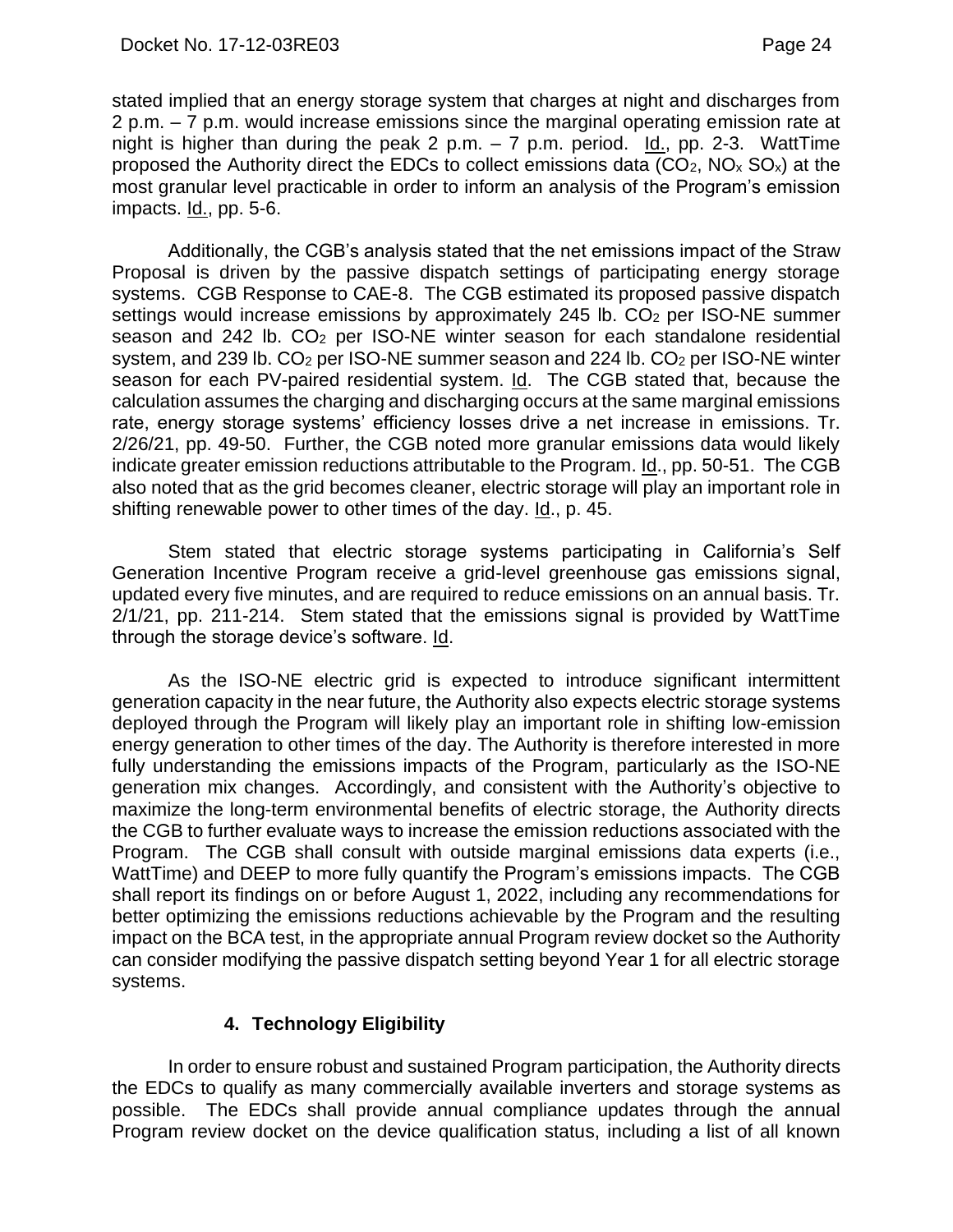qualified and non-qualified technology. The EDCs shall also maintain a single list of eligible electric storage technologies, to be updated on an ongoing, rolling basis. Storage technologies shall be considered (and approved or not approved) for inclusion as eligible based on their ability to satisfy program requirements and objectives, including, but not limited to, the following:

- Commercially available technologies with appropriate technical certifications, reflecting adequate capabilities, testing and quality control with respect to industry standards;
- Ability to meet the passive and active dispatch needs of the Program, including existing or intended software integration with dispatch platforms utilized in the program, and ability for technology to receive remote software upgrades;
- Safety considerations, and other characteristics including:
	- a. 80% roundtrip efficiency or greater;
	- b. 10-year warranty or equivalent; and,
	- c. 10-year system life or equivalent.
- Customer service and technical support provided by battery manufacturer.

The EDCs shall develop an initial list of eligible electric storage technologies, to be submitted for Authority review and approval no later than September 1, 2021. The EDCs shall include the list in all relevant program documentation, as well as on Power Clerk (or other similar least-cost system) and their respective websites. Any updates to the list must be submitted during the next Annual or Program Review, as applicable.

### <span id="page-26-0"></span>**E. OWNERSHIP MODEL**

So long as the eligibility requirements outlined in Section III.D. are satisfied for the duration of the system's participation in the Program, eligible customers may own the participating electric storage system. TPOs may also own a participating electric storage system so long as: (1) the eligibility requirements outlined in Section III.D. are satisfied for the duration of the system's participation in the Program; (2) the TPO actively dispatches the electric storage system in accordance with the rules and/or information provided by the EDCs; and (3) the Program Administrators have determined that the TPO has the technical, financial, and managerial capabilities to own and operate, if requested, electric storage systems.

The Program Administrators shall establish a process for certifying TPOs as technically, financially, and managerially capable of owning and operating electric storage systems. The Program Administrators shall develop the appropriate program rules and submit such program rules and/or documents for the Authority's approval on or before September 1, 2021. In its September 1, 2021 filing, the Program Administrators may also recommend pre-approval or fast track approval of certain developers already known to be developing energy storage systems in Connecticut.

# <span id="page-26-1"></span>**F. OPERATIONAL CONTROL MODEL**

Eversource proposed an operational control model whereby enrolled customers are registered in an existing dispatch control system. Eversource Written Comments,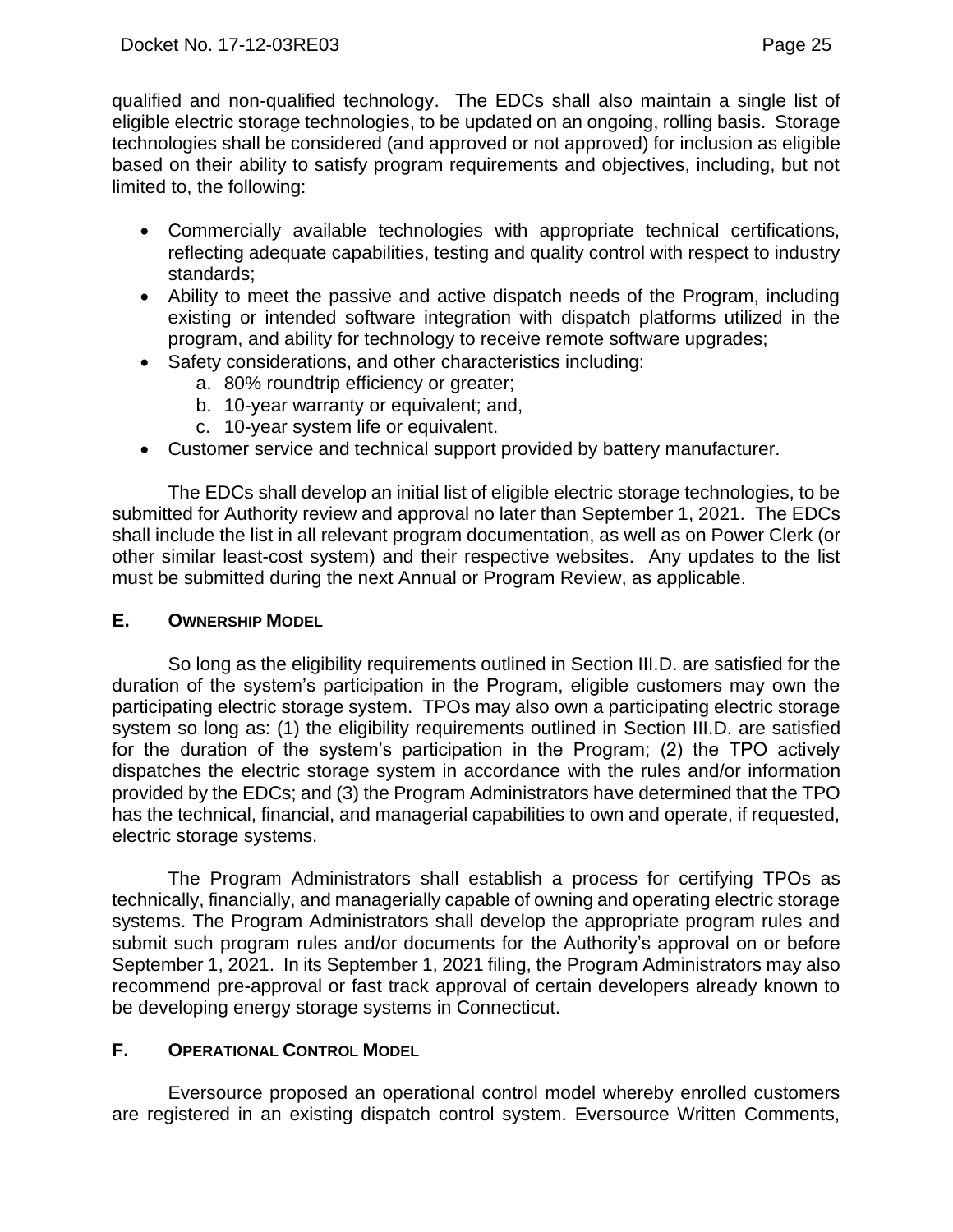dated January 26, 2021, p. 11. The EDC would then send active dispatch signals through the device's original equipment manufacturer (OEM) platform or a third-party DER aggregator, which would then communicate directly with the device itself. Id. The CGB supported an operational control model whereby the EDCs act as the central dispatcher through a competitively sourced Demand Response Management System (DRMS) (e.g., Energy Hub). Tr. 2/1/21, p. 26; CGB Brief, pp. 15-16. Additionally, NECEC supported the Eversource proposal, and noted that a similar model has been implemented successfully in other jurisdictions, namely Eversource's ConnectedSolutions program in Massachusetts. NECEC Response to CAE-6. UI also recommended the Authority adopt Eversource's ConnectedSolutions control model, and noted that it intends to utilize a dispatch platform such a Virtual Peaker or Energy Hub to make operational decisions. Tr. 3/17/21, p. 120; UI Brief, pp. 3-4, UI Written Comments, dated January 26, 2021, p. 9. Stem similarly proposed that the EDCs send a signal to the energy storage system operator, who can then dispatch the system based on their individual value. Tr. 2/1/21, p. 207. Stem noted that such a proposal aligns with the California Self-Generation Incentive Program and Eversource's ConnectedSolutions Program. Tr. 2/1/21, pp. 236-237. Through CAE-06, the Authority sought confirmation from the CGB and the solar industry that it supports the Eversource operational control model. In addition to the CGB, Stem, and NECEC, ESA, Enel North America, Inc., Sunrun Inc., and AmeriZone, LLC expressed support for the proposed operational control model. The Authority received no comments expressing dissent or concern regarding Eversource's proposal.

Given the stakeholder support for Eversource's proposal, the Authority directs the EDCs to work with the CGB to finalize an operational control model as defined in Eversource's ConnectedSolutions program, whereby customers are registered in a dispatch control system which sends signals to an OEM or third-party platform, leaving direct operational control with the device owner. The resulting rules shall also establish an application process for enrolling customers in the active demand response portion of the Program. The Program Administrators shall jointly submit the resulting operational control guidelines and associated documents for the Authority's review and approval on or before September 1, 2021.

In addition, the EDCs shall separately submit no later than January 1, 2022 a comprehensive description of their existing demand response management system (DRMS) and distributed energy resource management system (DERMS) platforms, including the difference between the different systems. See, Eversource and UI Responses to CAE-18. Such filing shall include, but not be limited to, a detailed description of the procurement process and timeline, as well as upfront and ongoing system costs, clearly delineated and explained. The EDCs shall also describe how the costs for such systems are paid for by ratepayers.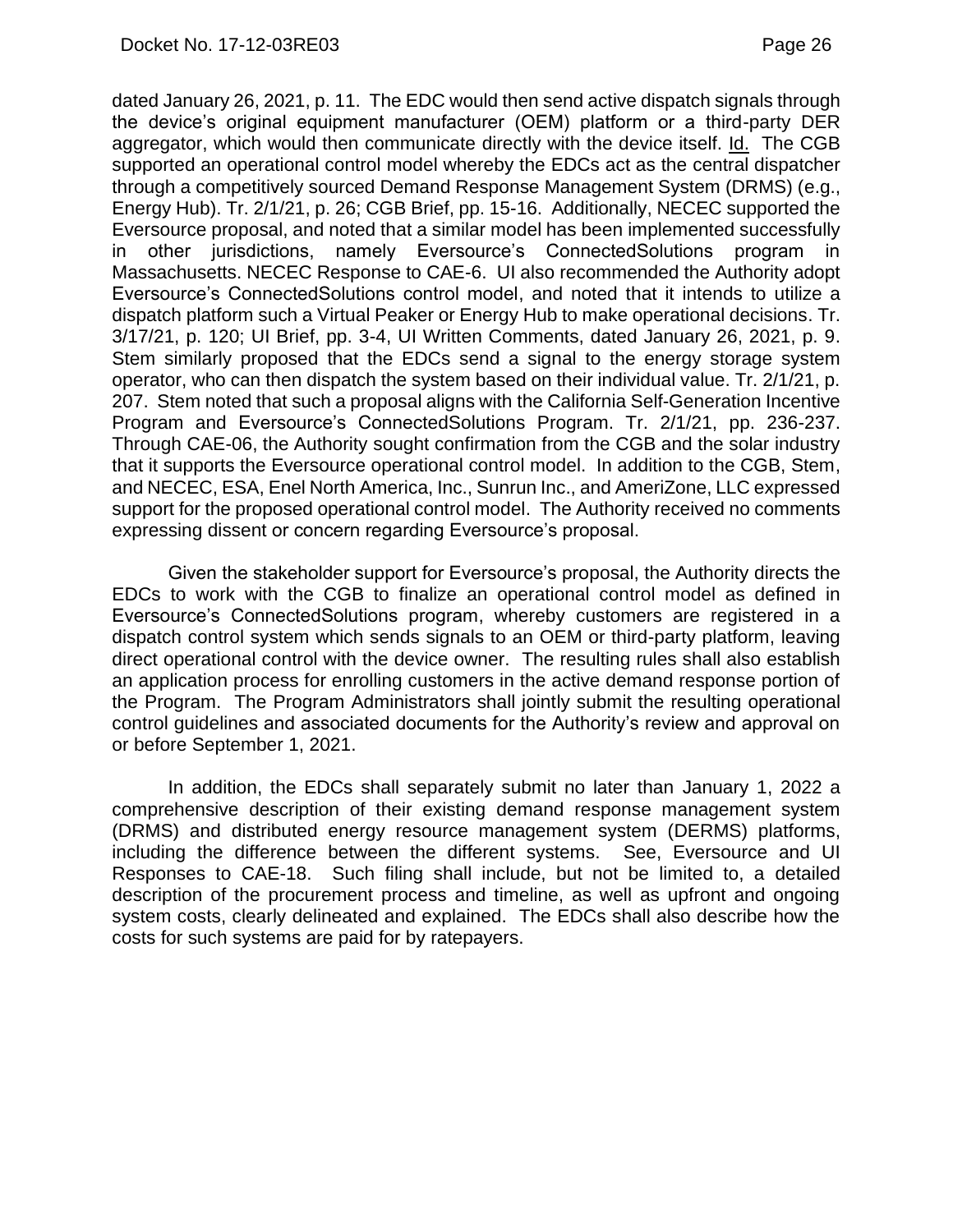### <span id="page-28-0"></span>**IV. BENEFIT-COST ANALYSIS**

The benefits and costs of multiple statewide energy storage program designs were analyzed through the instant proceeding. Various benefit-cost analysis methodologies are utilized nationally to "plan, prioritize, and assess energy efficiency and distributed energy resource programs." CGB Brief, pp. 17-18. In Connecticut, DEEP and the EDCs have historically applied benefit-cost methodologies to evaluate electric and gas conservation measures for the Conservation and Load Management (C&LM) Plan. As noted in the 2021 Plan Update to the 2019-2020 Conservation & Load Management Plan, both the Utility Cost Test (UCT), which includes utility-specific benefits and associated program costs, and the Total Resource Cost Test (TRC), which includes all energy and non-energy benefits, have been used in Connecticut since 2015 to determine costeffectiveness.24 In addition to the TRC and Program Administrator Cost Test (also called the UCT), the CGB calculated benefit-cost ratios using the Participant Cost Test (PCT), Societal Cost Test (SCT), and the Ratepayer Impact Measure (RIM) cost test.25 Each benefit-cost test includes multiple categories of benefits and costs, which the CGB defined as follows, consistent with the C&LM Plan:

- Avoided Energy
	- $\circ$  Changes in energy purchases in the ISO-NE wholesale market due to changes in energy consumption. The annual energy savings by ISO-NE costing period based on energy storage dispatch profiles, according to the value of Avoided Energy in Connecticut from the Avoided Energy Supply Components in New England: 2021 Report (AESC).<sup>26</sup>
- Avoided Generation Capacity
	- o Changes in levels of power contracted in the ISO-NE forward capacity market due to changes in peak demand. The average annual peak savings during the ISO-NE peak capacity hours based on energy storage dispatch profiles, according to the value of Avoided Generation Capacity in Connecticut from the AESC.
- Avoided Transmission and Distribution (T&D) Capacity
	- $\circ$  Changes in transmission and distribution infrastructure investments that would otherwise be necessary to meet peak demand due to changes in peak demand. The average annual peak savings during the ISO-NE peak capacity hours based on energy storage dispatch profiles, according to the value of Avoided Pooled Transmission

<sup>&</sup>lt;sup>24</sup> See, 2021 Plan Update to the 2019-2020 Conservation & Load Management Plan, [https://portal.ct.gov/-](https://portal.ct.gov/-/media/DEEP/energy/ConserLoadMgmt/FINAL-2021-Plan-Update-Filed-10302020.pdf) [/media/DEEP/energy/ConserLoadMgmt/FINAL-2021-Plan-Update-Filed-10302020.pdf,](https://portal.ct.gov/-/media/DEEP/energy/ConserLoadMgmt/FINAL-2021-Plan-Update-Filed-10302020.pdf) pp. 39-44.

<sup>&</sup>lt;sup>25</sup> For more information on these cost tests, see Understanding Cost-Effectiveness of Energy Efficiency Programs: Best Practices, Technical Methods, and Emerging Issues for Policy Makers, Energy and Environmental Economics, Inc. and Regulatory Assistance Project, dated November 2008, <https://www.epa.gov/sites/production/files/2015-08/documents/cost-effectiveness.pdf.>

<sup>26</sup> See, Avoided Energy Supply Components in New England: 2021 Report, https://www.synapseenergy.com/sites/default/files/AESC\_2021\_.pdf.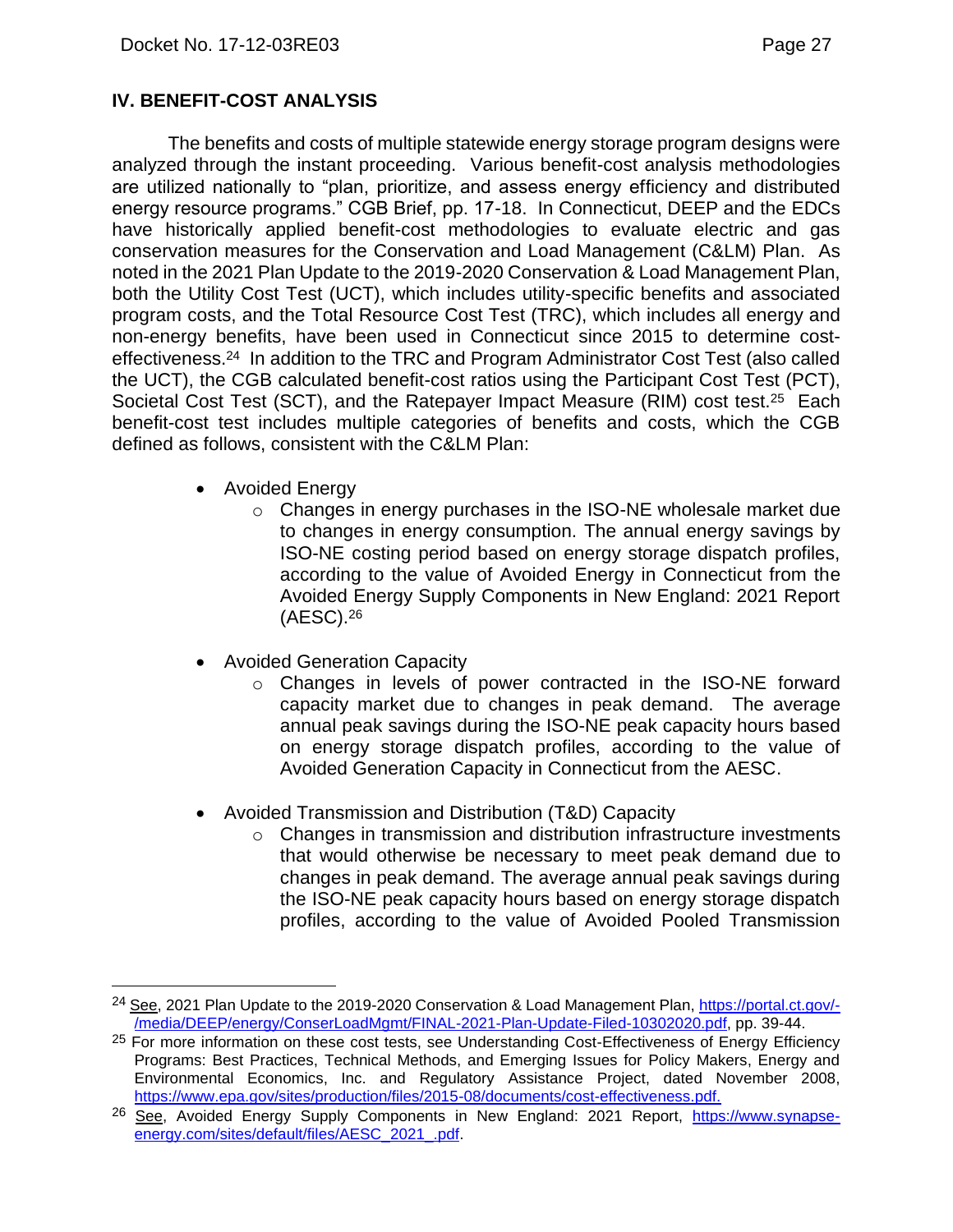Facilities in Connecticut from the AESC and the value of avoided localized transmission and distribution from the C&LM Plan.

- **Reliability** 
	- o Changes in commercial, industrial, and consumer costs due to changes in the frequency and duration of outages. The average annual peak savings during the ISO-NE peak capacity hours based on energy storage dispatch profiles, according to the value of Reliability in Connecticut from the AESC.
- DRIPE Energy Impacts
	- o Changes in the ISO-NE wholesale market clearing prices due to changes in energy purchases in the ISO-NE wholesale market, resulting from changes in energy consumption. The annual energy savings by ISO-NE costing period based on energy storage dispatch profiles, according to the value of intrastate and rest-of-pool demand reduction induced price effect (DRIPE) Energy in Connecticut from the AESC.
- **DRIPE Capacity Impacts** 
	- o Changes in the ISO-NE forward capacity market clearing prices due to changes in the levels of power contracted in the ISO-NE forward capacity market, resulting from changes in peak demand. The average annual peak savings during the ISO-NE peak capacity hours based on energy storage dispatch profiles, according to the value of intrastate and rest-of-pool Capacity DRIPE from the AESC.
- Cross-DRIPE Impacts
	- o Changes in ISO-NE clearing prices due to changes in natural gas prices resulting from changes in energy consumption. The annual energy savings based on energy storage dispatch profiles, according to the value of DRIPE Energy in Connecticut from the AESC.<sup>27</sup>
- Lost Utility Revenue (Participant Bill Savings)
	- o Changes in utility revenue due to changes in energy consumption during higher cost periods. The annual energy savings by utility time of use (TOU) rate period based on energy storage dispatch profiles, according to the average TOU rates by utility and assuming annual rate growth of 2.61%.
- Upfront Incentives

<sup>&</sup>lt;sup>27</sup> Cross-DRIPE primarily refers to the interconnected impacts, and associated costs and benefits, of the electric and gas systems. Since much of the electricity in ISO-NE is generated by natural gas power plants, a reduction in electricity demand reduces demand for natural gas, which reduces the price of natural gas and lowers the operating costs for natural gas power plants, further reducing the cost of electricity.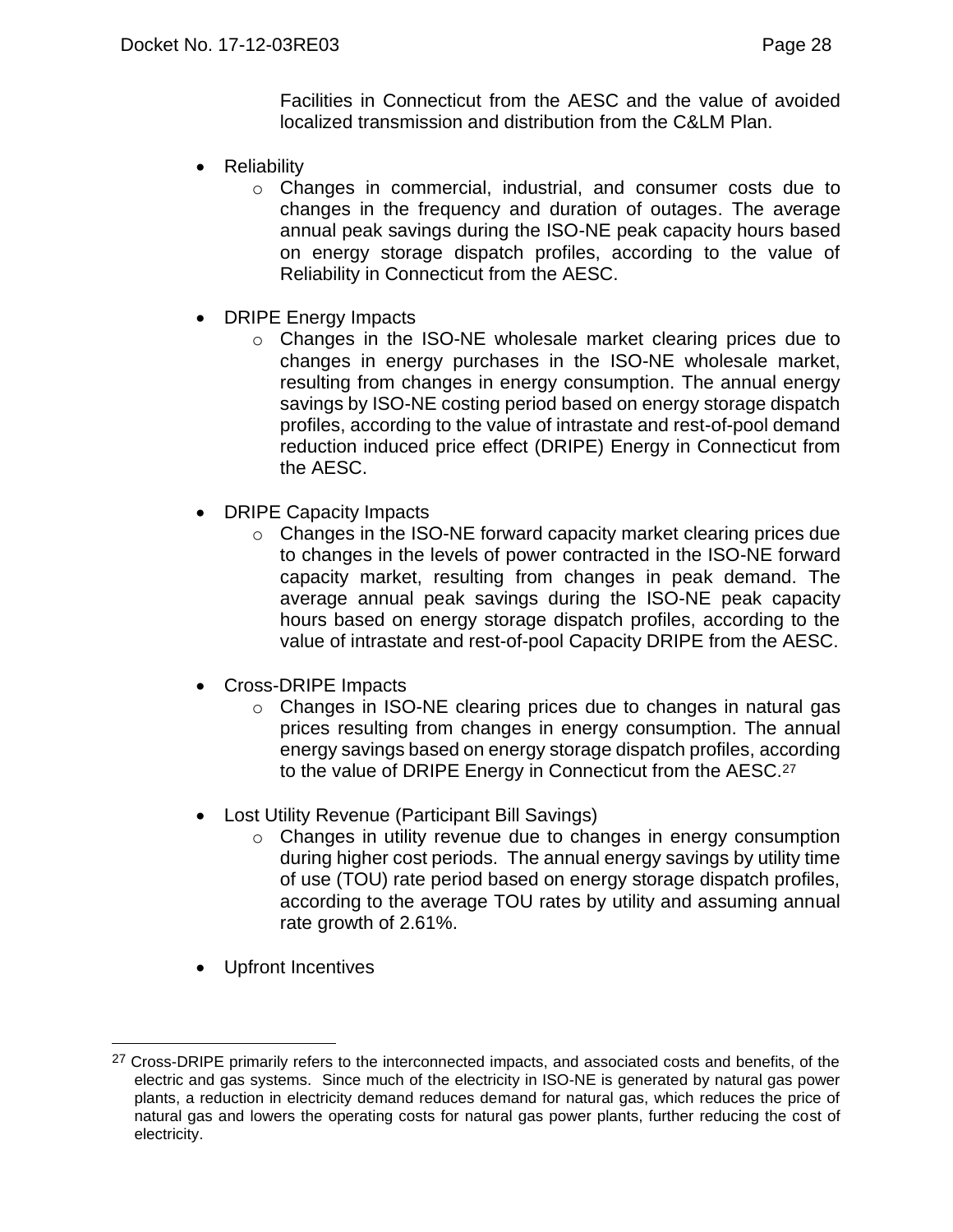- Performance Incentives
	- o The cost of performance incentives provided to participants. The effective performance incentive per participant applied to the level of peak reduction for each participant.
- Upfront Incentive Program Costs (e.g., Administration)
	- o The non-incentive cost associated with the upfront incentive. The fixed and variable components of the upfront incentive program costs.
- Performance Incentive Program Costs (e.g., Administration)
	- o The non-incentive cost associated with the performance incentive. The fixed and variable components of the performance incentive program costs.

CGB RFPD Response, pp. 80-85

- Avoided Non-Embedded Emissions
	- o The estimated emissions impacts based on ISO-NE electric-sector emissions rates by season, assuming a \$100 per short ton of CO2, net of emissions compliance costs already embedded in avoided energy costs.

Id, p. 90; CGB Response to CAE-8, p. 1

Each benefit-cost test identifies and quantifies the above cost and benefit categories associated with a different perspective, as described below:

- PACT Analyzes the benefits and costs specific to the administrators of the Program, including all the costs and benefits from the upfront and performance incentives.
	- o Benefits Avoided Energy, Avoided Generation Capacity, Avoided Transmission & Distribution Capacity, Reliability, DRIPE Energy Impacts, DRIPE Capacity Impacts, Cross-DRIPE Impacts
	- o Costs Upfront Incentives, Performance Incentives, Program Administration

CGB RFPD Response, pp. 90-91

- PCT Analyzes the benefits and costs specific to the electric customers that participate in the Program.
	- o Benefits Net Avoided Outage Benefits, Participant Bill Savings, Upfront Program Incentives, Performance Incentives, and Non-Program Incentives (Federal Tax Credit)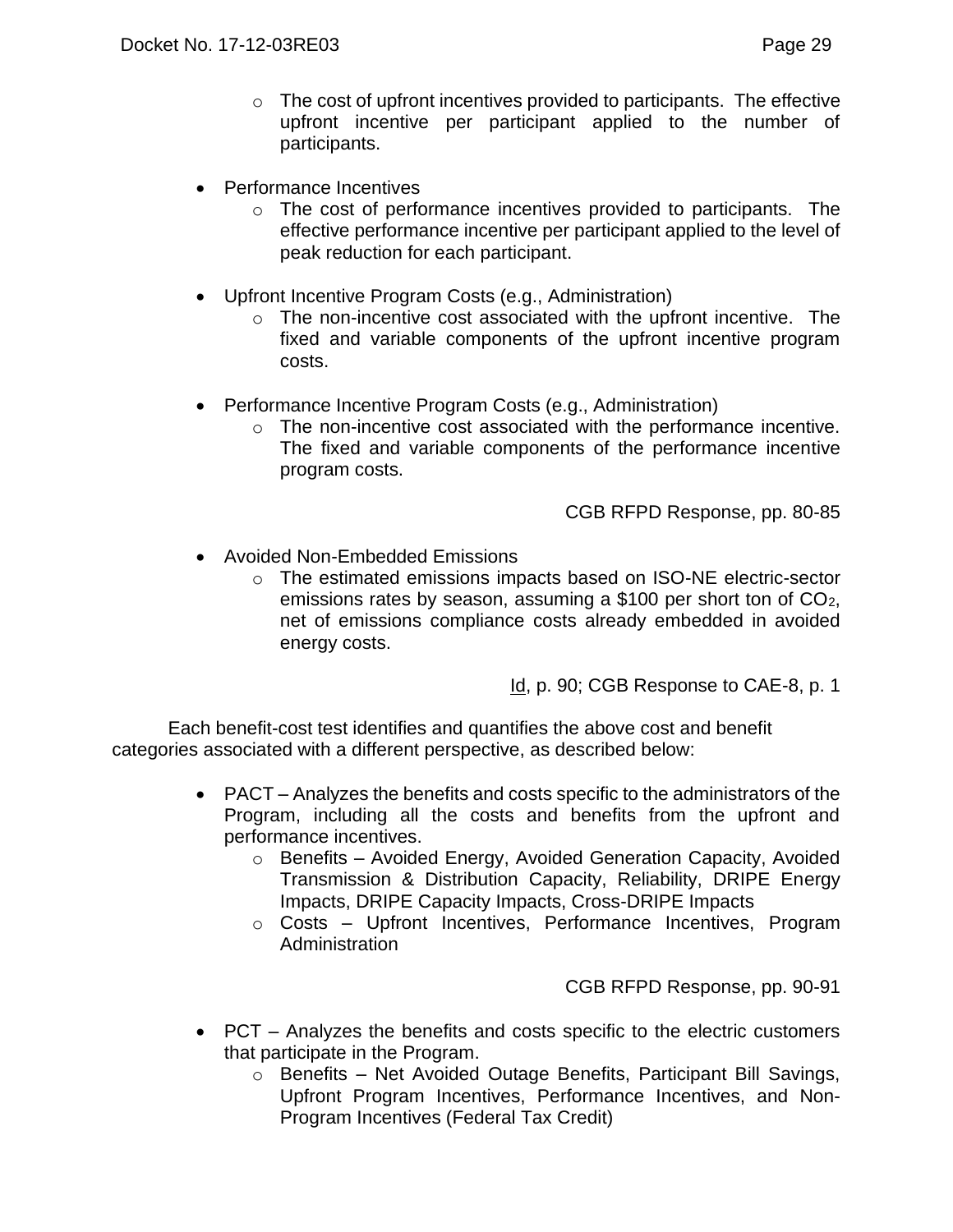o Costs – Upfront electric storage system costs, electric storage system lease value

CGB RFPD Response, p. 85

- SCT Analyzes the benefits and costs from the combined perspective of the Program administrators and participants, plus the impacts on society.<sup>28</sup>
	- o Benefits Avoided Energy, Avoided Generation Capacity, Avoided Transmission & Distribution Capacity, Reliability, DRIPE Energy Impacts, DRIPE Capacity Impacts, Cross-DRIPE Impacts, Avoided Non-Embedded Emissions
	- o Costs Upfront Incentive Program Costs (e.g., Administration), Performance Incentive Program Costs (e.g., Administration)

CGB RFPD Response, p. 7

- TRC Analyzes the benefits and costs from the combined perspective of the Program administrators and participants.<sup>29</sup>
	- o Benefits Avoided Energy, Avoided Generation Capacity, Avoided Transmission & Distribution Capacity, Reliability, DRIPE Energy Impacts, DRIPE Capacity Impacts, Cross-DRIPE Impacts
	- o Costs Upfront Incentive Program Costs (e.g., Administration), Performance Incentive Program Costs (e.g., Administration)

CGB RFPD Response, p. 7

- RIM Analyzes the benefits and costs of the program that will impact electric ratepayers.
	- o Benefits Avoided Energy, Avoided Generation Capacity, Avoided Transmission & Distribution Capacity, Reliability, DRIPE Energy Impacts, DRIPE Capacity Impacts, Cross-DRIPE Impacts
	- o Costs Lost Utility Revenue, Upfront Incentives, Performance Incentives, Upfront Incentive Program Costs (e.g., Administration), Performance Incentive Program Costs (e.g., Administration)

CGB RFPD Response, p. 75

The CGB stated that a RIM greater than one indicates "ratepayers as a whole, including non-participant ratepayers, are not subject to a cost-shift, since the benefits outweigh the costs for ratepayers as a whole." CGB Written Comments, dated January 26, 2021, p. 17. Additionally, a PCT greater than one indicates "the benefits outweigh the costs for participants and could help indicate that the program would be attractive to participants." Id. Finally, a PACT greater than one indicates "the program benefits outweigh program costs and therefore that the incentives provided through the program

<sup>28</sup> See, [https://www.nationalenergyscreeningproject.org/wp-content/uploads/2020/08/NSPM-DERs\\_08-](https://www.nationalenergyscreeningproject.org/wp-content/uploads/2020/08/NSPM-DERs_08-24-2020.pdf) [24-2020.pdf,](https://www.nationalenergyscreeningproject.org/wp-content/uploads/2020/08/NSPM-DERs_08-24-2020.pdf) Appendix E, p. 4

<sup>&</sup>lt;sup>29</sup> See, [https://www.nationalenergyscreeningproject.org/wp-content/uploads/2020/08/NSPM-DERs\\_08-](https://www.nationalenergyscreeningproject.org/wp-content/uploads/2020/08/NSPM-DERs_08-24-2020.pdf) [24-2020.pdf,](https://www.nationalenergyscreeningproject.org/wp-content/uploads/2020/08/NSPM-DERs_08-24-2020.pdf) Appendix E, p. 3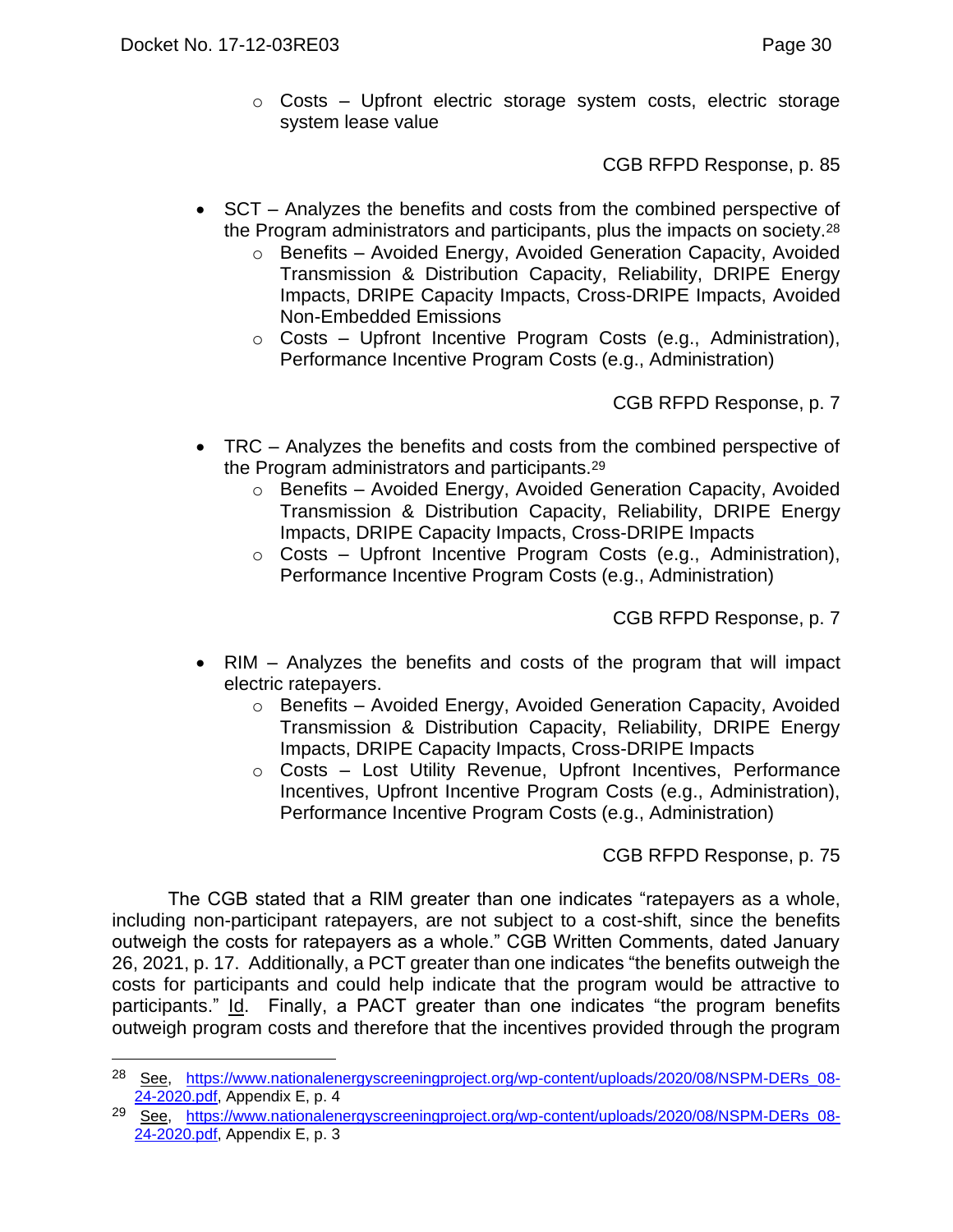will result in even greater benefits." Id. The CGB recommended considering all five tests for Program evaluation, and emphasized that the RIM is important to ensure that the Program is "delivering benefits to ratepayers without imposing costs on ratepayers." Id., Tr. 2/26/21, pp. 84-85.

The Authority appreciates the robust participation and detailed analysis provided by the CGB and its consultant to ensure the stated Program Objectives can be achieved. The Authority agrees with CGB that all five cost tests are appropriate to comprehensively analyze the Program's expected results in support of the Program Objectives. The Authority notes that the CGB's methodology is consistent with, and builds on, the Authority's approach across all programs authorized through its Equitable Modern Grid proceedings, which lean on the current cost-benefit methodologies, tests, and data inputs used in the C&LM Plan.

While the Authority agrees that all five cost tests should be considered to evaluate the cost-effectiveness of the Program, the RIM in particular was the subject of considerable discussion in his docket because, as the CGB notes, the RIM measures any potential cost shift to non-participants. As discussed above, programs such as the C&LM Plan do not typically use the RIM for program design, instead relying the PACT and TRC. However, PA 21-53 sets an objective for the Authority to "provid[e] positive net present value to all ratepayers, or a subset of ratepayers paying for the benefits that accrue to that subset of ratepayers," and to maximize the benefits to ratepayers derived from the wholesale capacity market, as discussed in Section III.A. As such, the Authority finds that the RIM is crucial in designing and evaluating the effectiveness of the Program authorized herein.

The Authority reiterates, however, that all five cost tests are vitally important and informative. Further, the Authority notes that not all Program benefits or Objectives can be captured through these tests, such as the added resilience for underserved communities and small businesses, or the local health benefits of replacing fossil fuelbased peaking generation and backup generators, among other examples. Regardless, due to the nascent nature and unique scope and breadth of this Program, it is important to set cost effectiveness targets so the Authority can be confident that the Program will deliver on the Objectives laid out in Section III.A. Therefore, the Authority directs the CGB to design upfront incentives, using the 2021 AESC, designed to deliver a RIM of 1.5 over the first three-year Program cycle.<sup>30</sup> As the electric storage devices are deployed and the costs and benefits of the Program are realized, the Authority may adjust this threshold to better reflect the reality of the overall Program costs and benefits and in order to meet the state's electric storage deployment targets.

As a baseline, the results of the CGB's most recent benefit-cost analyses are described below. See, CGB Brief, Attachment 1. The results include avoided costs calculated using the 2021 ASESC. The CGB shall update the BCAs shown below to reflect the final Program design as directed above, and incorporating all direction provided in this Decision. The CGB shall submit the final Program BCA in the first Annual Review proceeding no later than September 1, 2021.

 $30$  In calculating a RIM of 1.5, the CGB shall assume that all electric storage devices are standalone and that 50% participate in the FCM.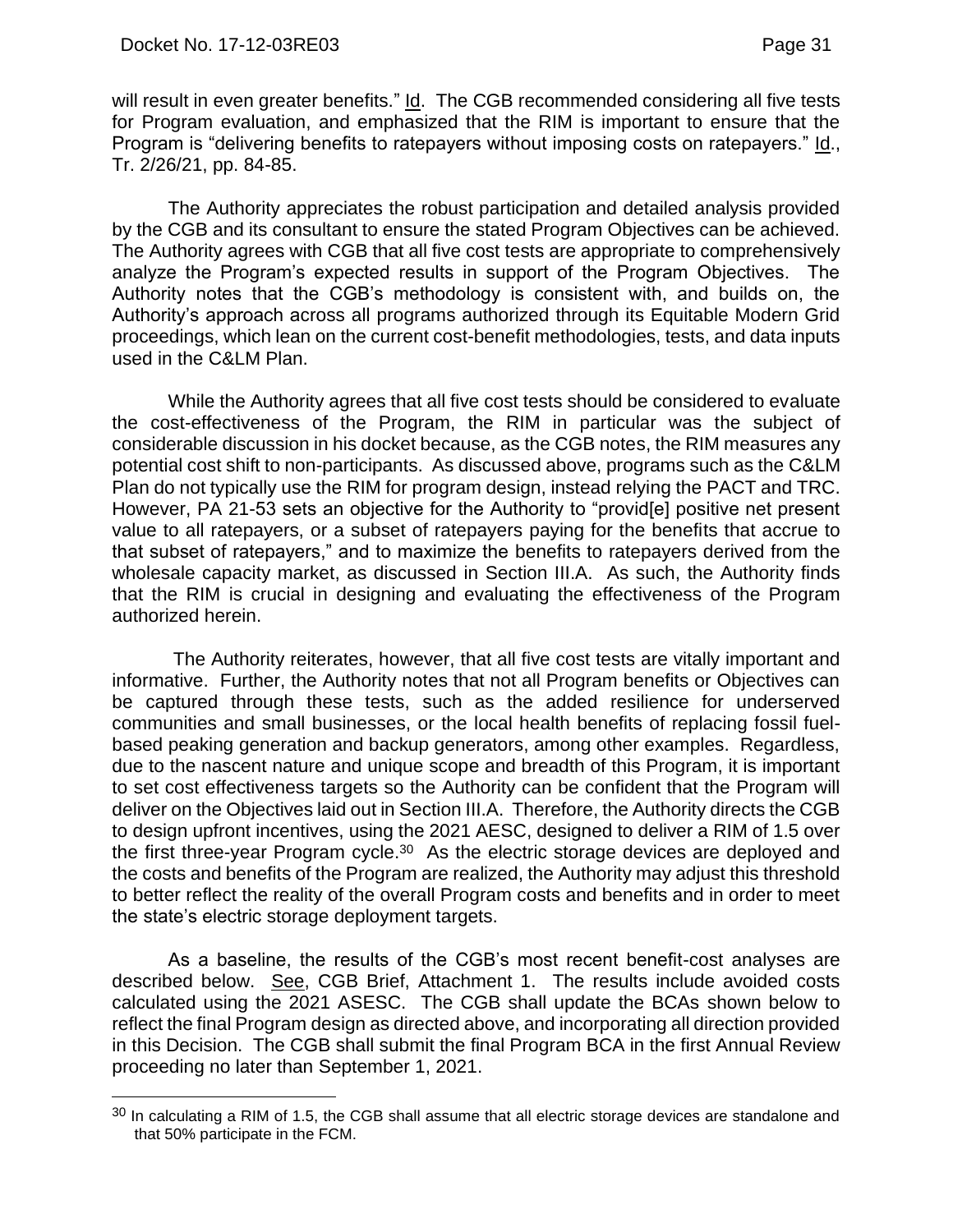### <span id="page-33-0"></span>**A. RESIDENTIAL PROGRAM-LEVEL BCA**

For the residential portion of the Program, the CGB modeled the incentive structures described in Section III.C., inclusive of the upfront incentive shown in Table 2 and the ongoing summer performance incentive described in Table 4. Figures 1 through 3 below show all five benefit-cost tests for the residential portion of the Program:





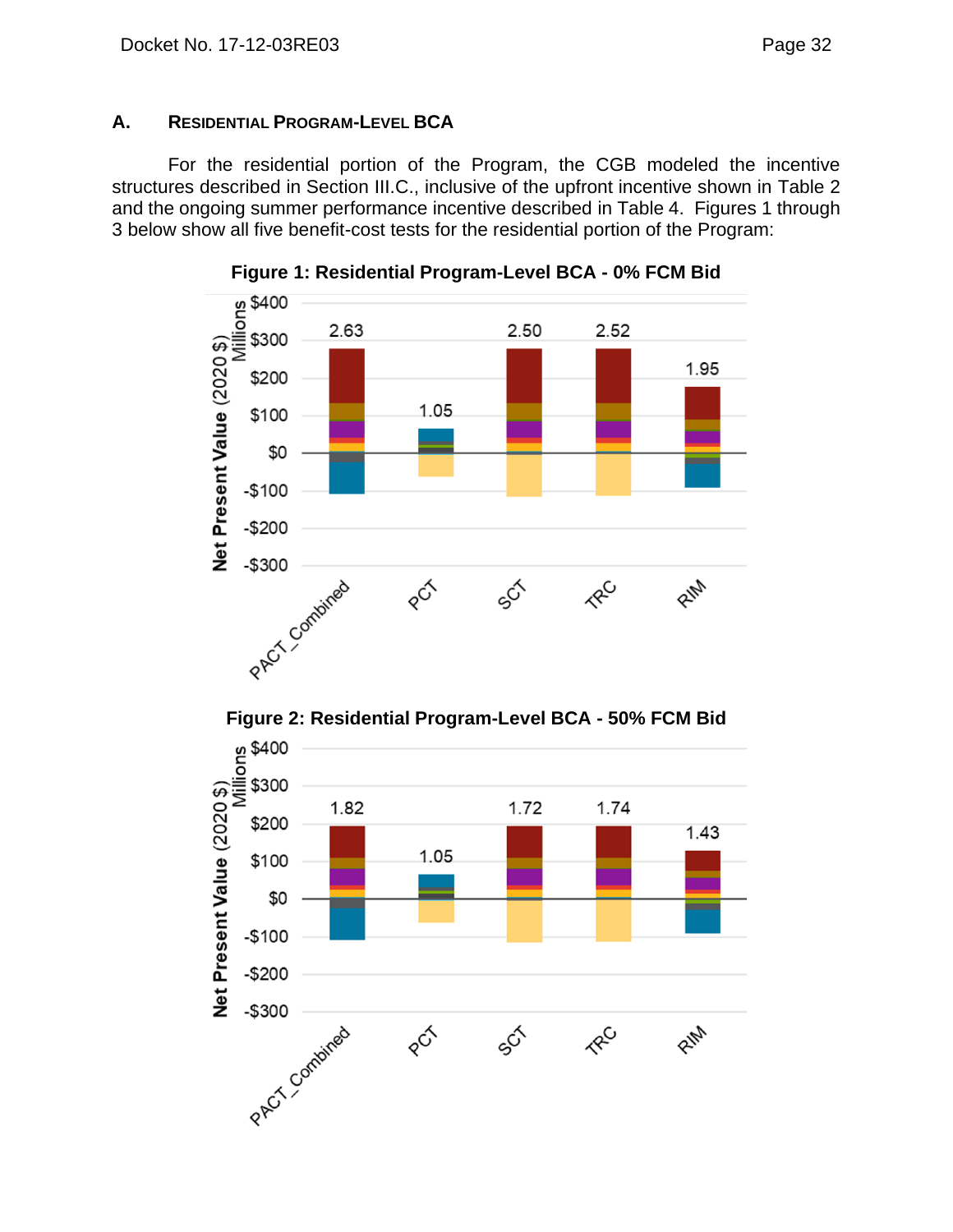

# <span id="page-34-0"></span>**B. C&I PROGRAM-LEVEL BCA**

For the C&I portion of the Program, the CGB modeled the incentive structures described in Section III.C., inclusive of the upfront incentive shown in Table 3 and the ongoing summer performance incentive described in Table 4. Figures 4 through 6 below show all five benefit-cost tests for the C&I portion of the Program:



#### **Figure 4: C&I Program-Level BCA - 0% FCM Bid**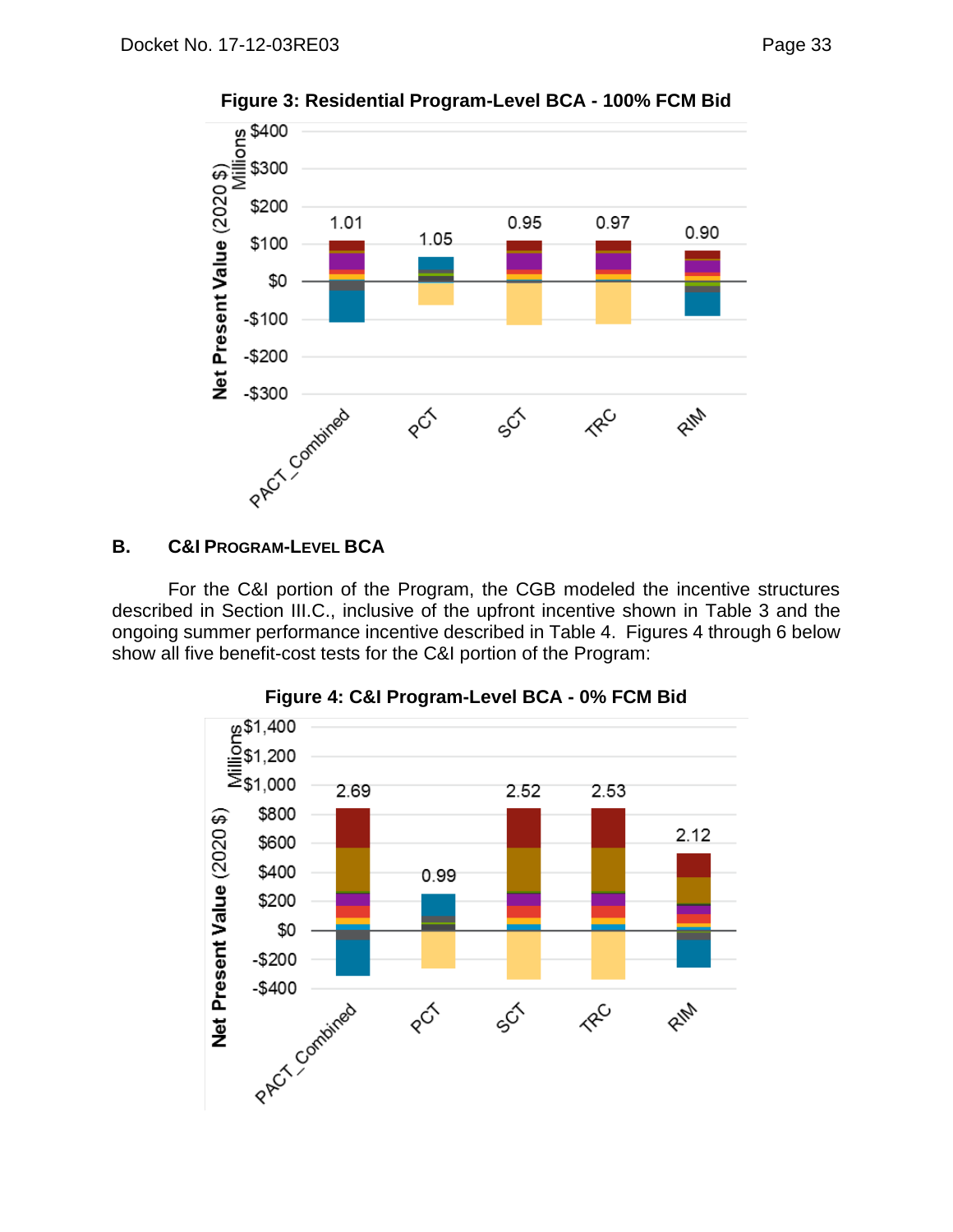

**Figure 5: C&I Program-Level BCA - 50% FCM Bid**



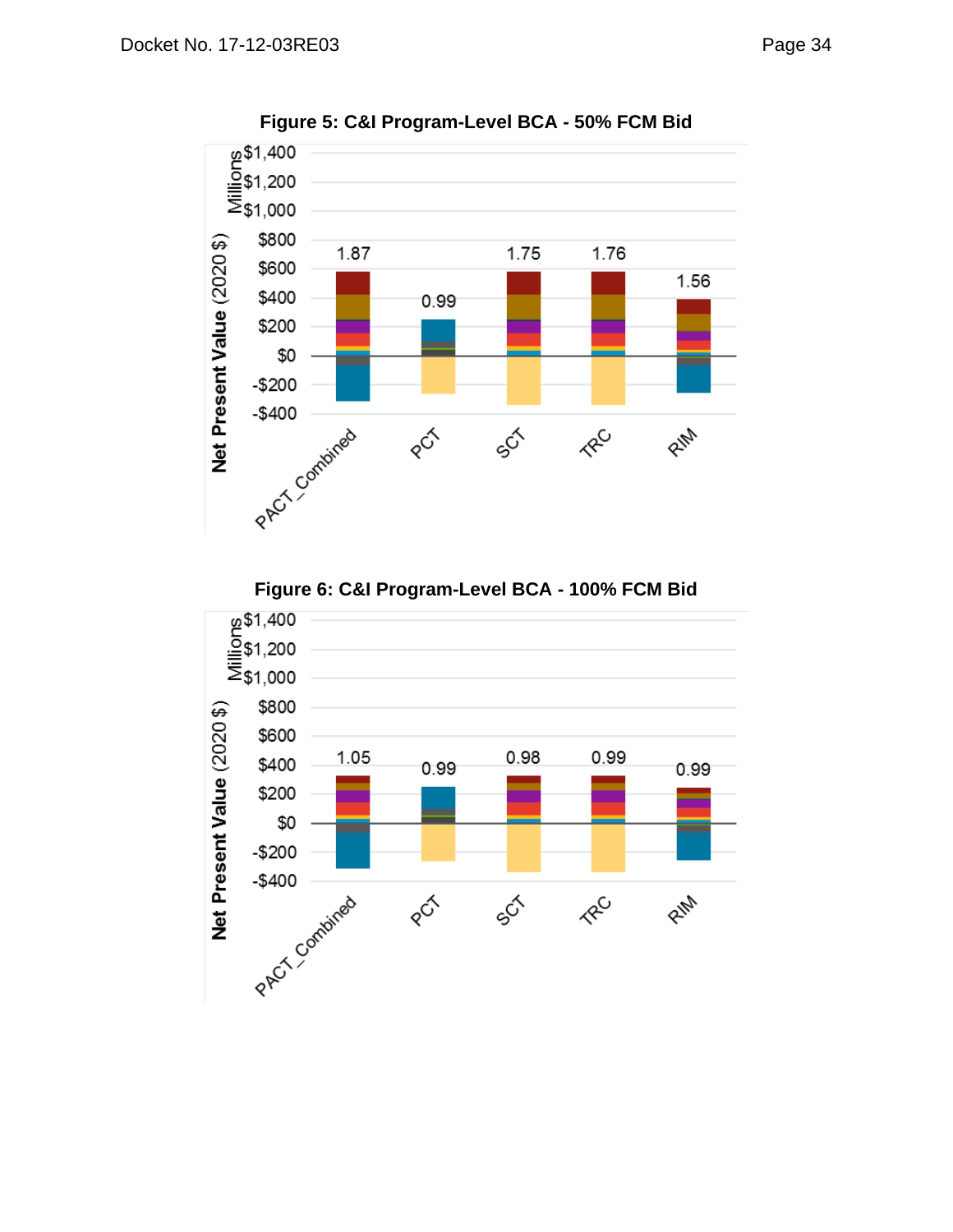#### <span id="page-36-0"></span>**V. PROGRAM ADMINISTRATION**

#### <span id="page-36-1"></span>**A. PROGRAM ADMINISTRATION ROLES**

UI proposed administration roles whereby the CGB would be responsible for financing, communication, and promotion through construction of the storage system with EDC input, while the EDCs would administer the performance incentives, determine inverter settings, and collect data with CGB input. UI Brief, p. 8. Eversource proposed the CGB administer aspects of the Program relating to marketing, financing, and data aggregation, while the EDCs retain operational control for active and passive dispatch including dispatch platform management, customer enrollment, performance incentive administration, and new technology evaluation and integration, Eversource Brief, pp. 10- 12. The CGB stated it would work with the EDCs to "create processes that are as seamless as possible for all participants in all aspects of the Program, including customer, contractor and battery storage manufacturer engagement; project application review and approvals; integration of front and back-end systems (Power Clerk, Energy Hub, Virtual Peaker, etc.); completion and inspection requirements and associated processes; processes related to issuing incentive payments; and, data collection and EM&V." CGB Written Comments, dated January 26, 2021, p. 12.

Based on the foregoing, the Authority establishes the following categories of Electric Storage Program administration; (1) customer enrollment; (2) marketing and outreach; (3) upfront incentive administration and passive dispatch settings; (4) performance incentive administration; (5) active dispatch; and (6) data aggregation and publication.

With respect to category (1) customer enrollment, the Program Administrators shall work together as directed in Section IV.B. to use a shared platform or integrated systems that collect(s) customer information. The CGB shall be responsible for categories (2) marketing and outreach, (3) upfront incentive administration, and (6) data aggregation and publication. The EDCs shall be responsible for categories (4) performance incentive administration and (5) active dispatch. Ultimately, the Program Administrators shall collaborate as necessary to ensure streamlined processes for each administration category.

Details regarding the six (6) program administration categories listed above are covered in throughout this Decision. Specifically, they are primarily addressed in the following sections:

- (1) customer enrollment Section V.B.
- (2) marketing and outreach Section V.C.
- (3) upfront incentive administration and passive dispatch settings Sections III.C.1., III.C.2., III.D.1., and III.D.3.
- (4) performance incentive administration Section III.C.3.
- (5) active dispatch Sections III.D.2. and III.E.
- $\bullet$  (6) data aggregation and publication Sections V.D., V.E., and V.F.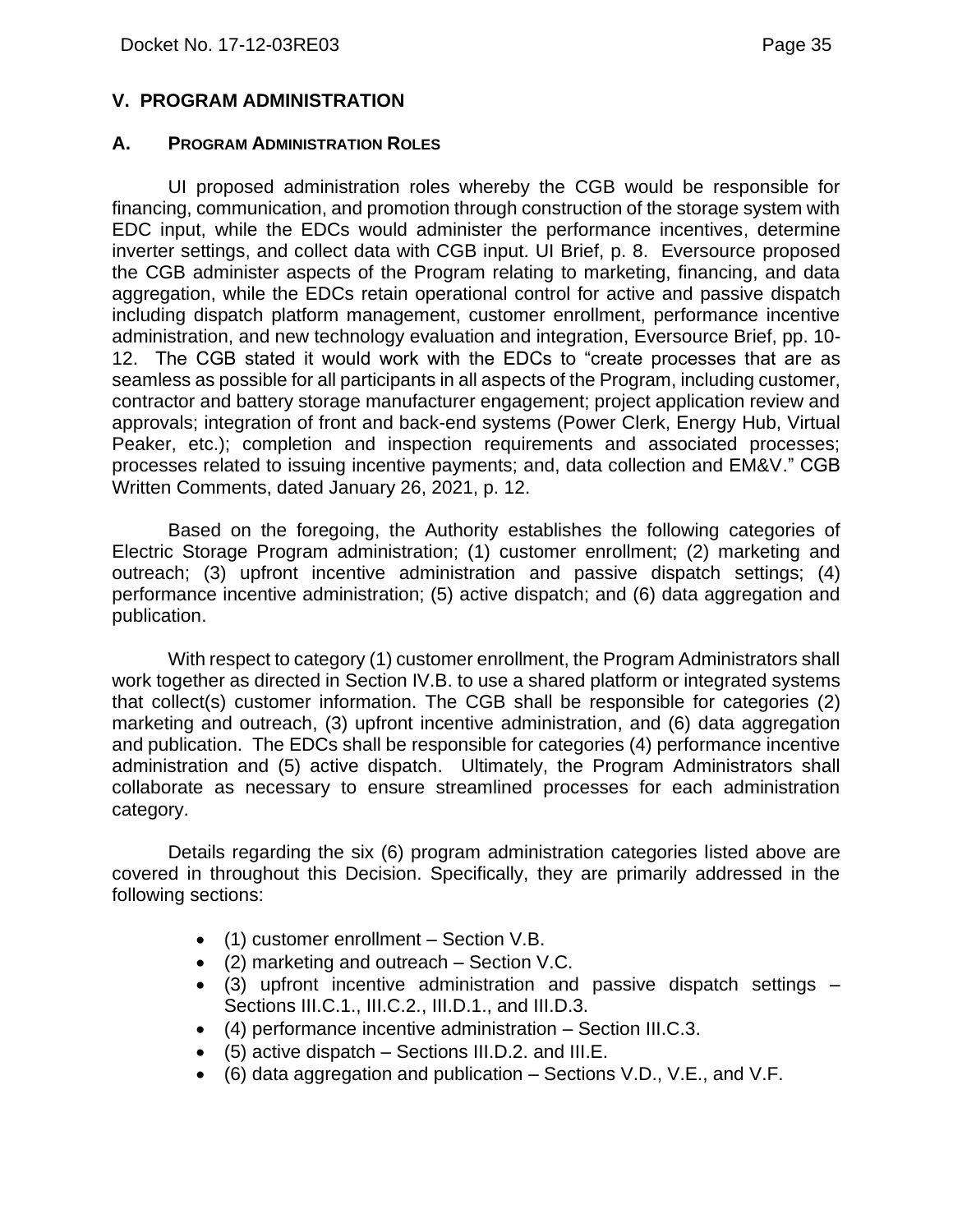Additional responsibilities not included in the six (6) identified buckets above are also discussed in this Section, including data privacy and security and electric storage system disposal. For any program administration roles that have not been assigned or require clarification, the Program Administrators shall jointly submit a written proposal regarding assignment of such roles for the Authority's review and approval as they are identified.

#### <span id="page-37-0"></span>**B. PARTICIPANT ENROLLMENT PROCESS**

In order to create a seamless, single program experience, the CGB proposed requiring all customers to enroll through a single platform (e.g., PowerClerk) that collects all initial customer information. CGB Written Comments, dated January 26, 2021, p. 12. The platform would provide both the EDCs and CGB with information including basic customer information, passive and active dispatch enrollment status, and incentive levels, shared between the CGB and the EDCs. Id. Eversource also supported a single enrollment process to help lower barriers to adoption, and proposed the Company be responsible for customer enrollment. Eversource Brief, pp. 11-12. UI stated it would leverage its experience with demand response programs to ensure effective enrollment administration. UI Written Comments, dated January 26, 2021, p. 9.

The Authority agrees that a single enrollment platform will minimize customer confusion and help lower the barriers to entry for storage systems in Connecticut, in line with the Program Objectives. Accordingly, the Program Administrators shall work together to procure a single platform (e.g., PowerClerk or another least-cost option) or integrated systems to collect all relevant enrollment information from customers. The enrollment platform or integrated systems shall result in a common customer experience between EDC service territories (i.e., same forms and general customer portal and/or interface) and in interacting with the Program Administrators (i.e., customers should not have to interact with the CGB and the EDCs separately, but instead should be able to use the same platform for interactions with either the CGB or the EDCs). No later than November 1, 2021, the Program Administrators shall submit for the Authority's review and approval the name and a description of the platform or other systems procured, including all capabilities and relevant cost information. Such filing shall also include details regarding the customer application process, including how and where customers may apply for the program starting January 1, 2022.

The CGB and the EDCs shall have shared access to all program data collected through the platform used to administer the program. After the customer is enrolled in both the upfront and performance portions of the Program, the following steps will occur:<sup>31</sup>

- Installation, municipal approval, interconnection approval, testing and commissioning, and project completion submission to enrollment platform (e.g., PowerClerk);
- Enrollment in dispatch platform (e.g., Virtual Peaker);
- Project inspection;

<sup>&</sup>lt;sup>31</sup> Customers shall have 270 days from enrollment in both portions of the Program before the upfront incentive approval expires.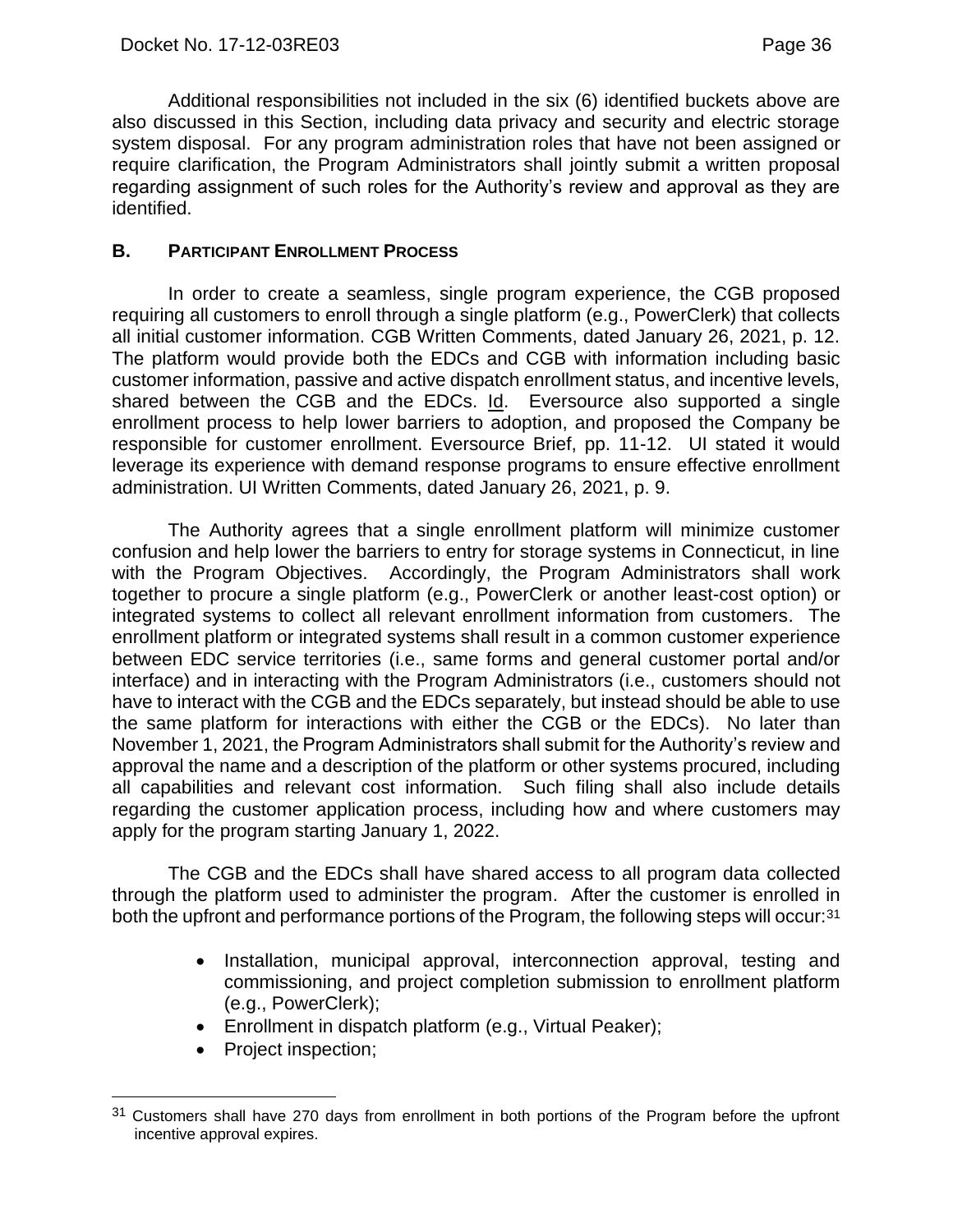- Begin participation in passive and active dispatch protocols; 18 Customers have 270 days from enrollment in both portions of the Program before the upfront incentive approval expires.
- Contractor or TPO reimbursed for upfront incentive already provided to customer as discount on sales/lease/PPA agreement;
- Performance measurement and reporting will be ongoing in accordance with the plan and schedule for EM&V;
- Performance-based incentive payments will be made on a schedule set up by the EDCs for an active demand response program; and
- Dispatch and performance monitoring would continue for 10 years.

# <span id="page-38-0"></span>**C. PROGRAM MARKETING**

The CGB noted that it has "worked to foster the sustained orderly development of a local solar industry," and expects to similarly work with local partners such as residential solar contractors and storage providers to develop marketing campaigns based on its past experience with SolarizeCT, Solar for All, and EnergizeCT. CGB Written Comments, dated January 26, 2021, p. 13. The CGB accordingly proposed that the Authority direct it to develop a communication and promotion plan for the Program. Id., p. 10. The Authority appreciates the CGB's suggestion, and directs the Program Administrators to support a variety of outreach initiatives, specifically utilizing the following:

- SolarizeCT refocusing community-based social marketing campaign to connect competitive market approaches (e.g., issuing RFP's for local contractors) to create demand for battery storage through a Storage campaign in collaboration with Yale;
- Solar for All expanding its low-to-moderate income neighbor-to-neighbor message of residential solar PV to include third-party ownership of electric storage to provide access to affordable resiliency benefits;
- Sustainable CT as an original co-founder and current co-chair of Sustainable CT, the CGB will promote the Program through local sustainability enthusiasts in Connecticut's cities and towns. Beyond marketing and outreach, the CGB will provide potential participants with the access to capital they may need to finance a system on their property – i.e., through loans, leases, and/or on-bill repayment mechanisms;
- EDC's respective websites;
- EnergizeCT; and,
- GoSolarCT.

Specifically, the CGB shall develop a communication and promotion plan (i.e., Marketing Plan) in collaboration with the EDCs, incorporating the above direction for the Authority's review and approval no later than September 1, 2021. All communications shall clearly convey that the CGB and the appropriate EDC are partnering to bring customers the Electric Storage Program overseen by PURA and paid for by ratepayers. Additionally, the CGB shall conduct a targeted communication and outreach campaign to recruit the customers defined in Section III.D.1. into the Program, namely customers in Underserved Communities, on the Grid Edge, Critical Facilities, facilities with existing fossil fuel generators, and Small Business Customers. Such campaign may include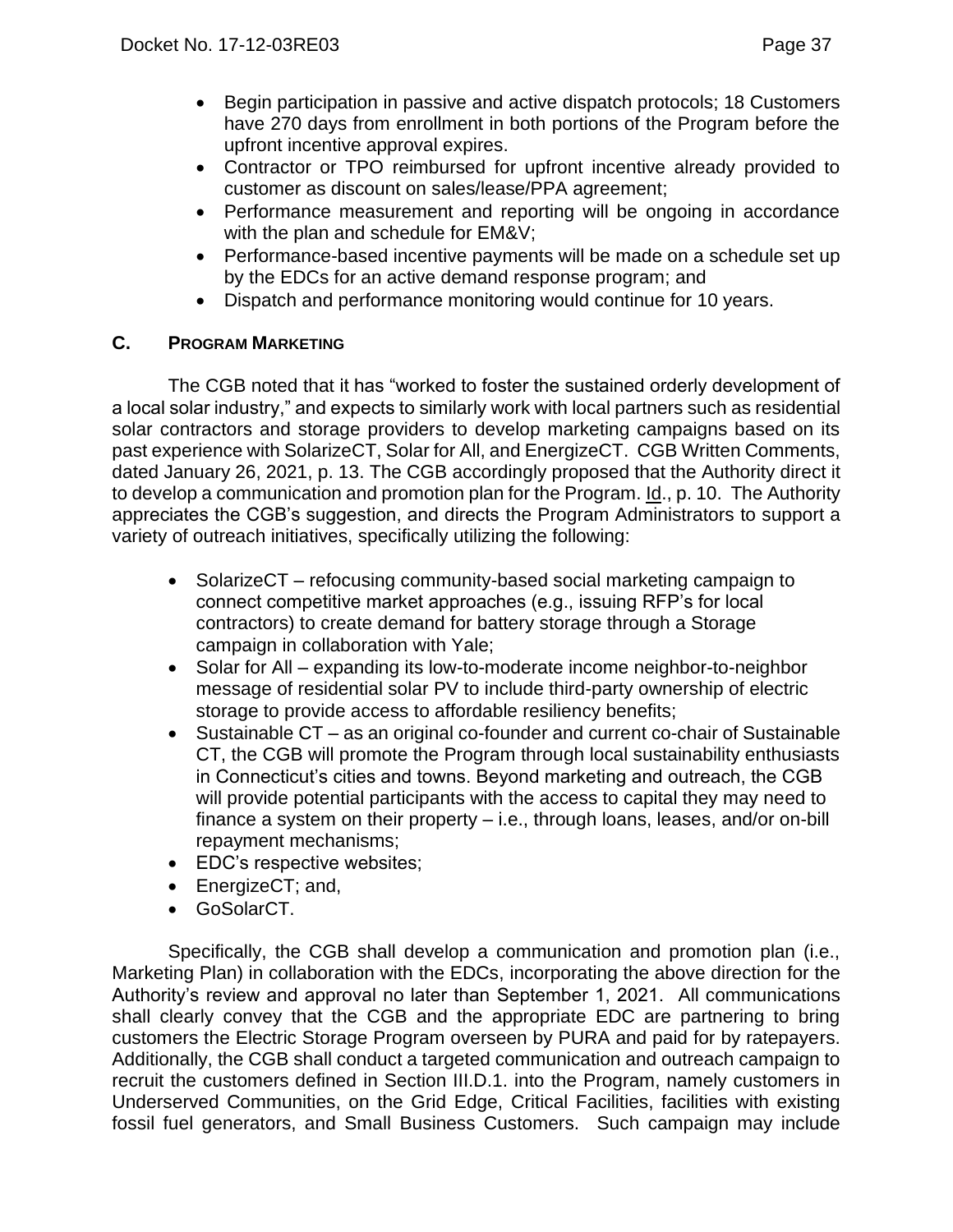providing additional on the ground and neighbor-to-neighbor research and marketing support to reduce the costs of customer acquisition by contractors, similar to its SolarizeCT campaign, and as suggested in its RFPD Response. See, CGB RFPD Response, pp. 17-18.

#### **a. Stakeholder Resources**

The Program Administrators shall update their respective websites to include a new webpage devoted to the Electric Storage Program that provides all relevant information for interested customers and electric storage contractors, and ensure that all information on such webpage remains up-to-date throughout the duration of the Program. The Program Administrators shall also develop, and update as necessary, resources for customers and electric storage contractors to easily participate in the Program. Such information shall include, but not be limited to: frequently asked questions; key program documents; and, all program forms and rules. The Program Administrators shall develop, and update as necessary, any other resources for customers and electric storage contractors to easily participate in the Program. The Program Administrators shall provide the Authority with a link to their respective webpages no later than December 1, 2021, and publish the webpages on or before January 1, 2022. The Authority also directs the CGB to function as a resource for energy storage contractor and developer questions. Additionally, the Program Administrators may request Technical Meetings, as necessary, in Docket No. 21-08-05 to inform successful communication with developers and ensure Program implementation by January 1, 2022.

### <span id="page-39-0"></span>**D. DATA COLLECTION, SHARING, AND REPORTING REQUIREMENTS**

The CGB noted its experience working with partners to integrate generation and grid performance data and its leadership in collecting and making program data publicly available. CGB RFPD Response, p. 57. Eversource asserted that allowing the Program Administrators to "play to their strengths" will result in the best program, and proposed CGB and the EDCs have joint responsibility for data collection and program performance calculations. Eversource Brief, pp. 10 and 12. The Authority agrees that both the EDCs and CGB have complementary capabilities, particularly regarding data collection, aggregation, and publication. Accordingly, the Authority directs the CGB, in concert with the EDCs, to develop an online portal that provides public access to real-time, anonymized Program information, including, but not limited to:

- Aggregate real-time storage dispatch;
- Historical aggregate hourly dispatch;
- Six-month rolling average installed cost data;
- Historical installed cost and TPO customer agreement data, by contractor, system locations, and application date;
- Program incentive funds disbursed;
- Program administrative costs;
- Installed capacity (number of units, kW, and kWh), in aggregate and by town;
- Aggregate avoided emissions  $(CO_2, NO_X, SO_X)$ ; and
	- o Average project metrics, such as: Incentive per unit,
	- o Electric storage system size (kW),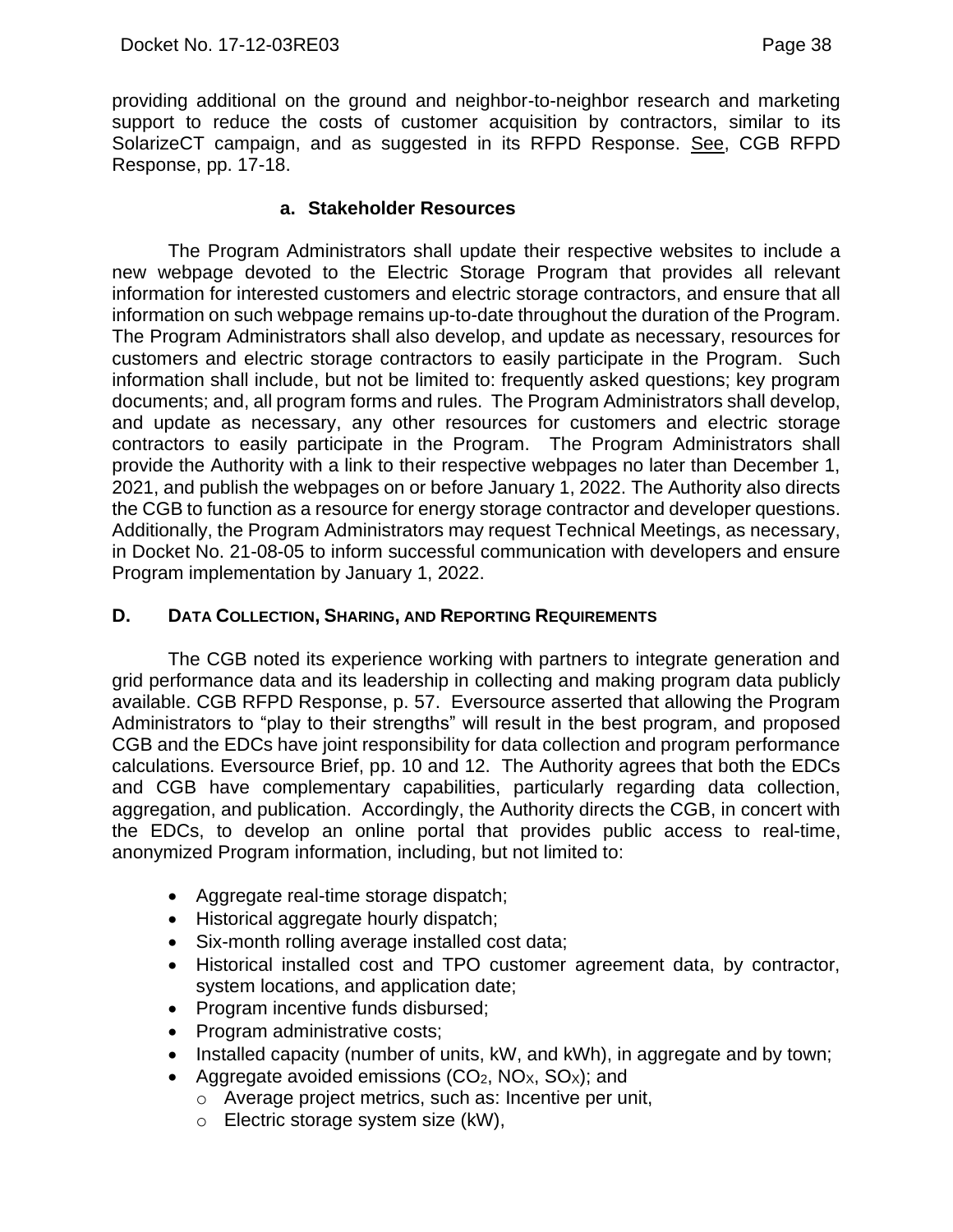o Electric storage system size (kWh).

Ultimately, the Authority directs the Program Administrators, in consultation with DEEP as necessary, to develop a landing page for all data relevant to the Program to provide interested stakeholders with the most up-to-date information possible, in an easily understood and digestible form. The Program Administrators shall publish this data to their Program website or a new, distinct website on or before January 1, 2023.<sup>32</sup>

Further, the Authority previously determined in its Interim Decision dated February 10, 2021 in Docket No. 20-07-01, PURA Implementation of Section 3 of Public Act 19-35, Renewable Energy Tariffs and Procurement Plans, that all residential solar PV production data should be made available to PURA, DEEP, the OCC, and the participating residential end-use customers (including TPOs) on a real-time and downloadable basis, since ratepayers are supporting the cost-recoverable investments.<sup>33</sup> The Authority finds a similar approach appropriate for the Electric Storage Program, and directs the Program Administrators to work together to include data release clauses in the appropriate Program documents. Finally, the Program Administrators shall provide DEEP, the OCC and the Authority with access to the performance data (e.g., battery output, ratio of dispatch responses to calls, etc.) of participating systems no later than January 1, 2023.

### <span id="page-40-0"></span>**E. PURA PROGRAM REVIEW PROCESS**

The CGB supported an annual 90-day review process and a 120-day full program review process, and stated such reviews would "continuously improve the overall delivery of the Program." CGB Written Comments, dated January 26, 2021, pp. 14-15. OCC additionally supported three-year deployment increments to allow for regular review of costs and benefits and to re-assess program targets. OCC Written Comments, dated January 26, 2021, p. 10. UI agreed with a three-year program review cycle, while Eversource similarly asserted that robust three-year reviews that examine incentive levels, program costs, and benefits will ensure the Program delivers the maximum value. UI Written Comments, dated January 26, 2021, p. 7; Eversource Written Comments, dated January 26, 2021, pp. 6-7.

Accordingly, the Authority establishes a nine-year Program to support electric storage in Connecticut, starting on January 1, 2022, and continuing through at least December 31, 2030. The Program is structured around three-year cycles (Program Cycles) whereby the Authority will evaluate whether the Program is delivering on the expected value to ratepayers and is meeting the stated Program Objectives. During the first two years of every Program Cycle (e.g., 2022 and 2023), the Authority will conduct an annual review process (Annual Review) beginning on or around August 1 of each year to review key metrics and to make strategic adjustments, as provided by the Program Administrators and/or the EM&V firm, and to make small, strategic adjustments, as

<sup>32</sup>

<sup>33</sup> See Interim Decision, dated February 10, 2021, Docket No. 20-07-01, PURA Implementation of Section 3 of Public Act 19-35, Renewable Energy Tariffs and Procurement Plans, pp. 32-33.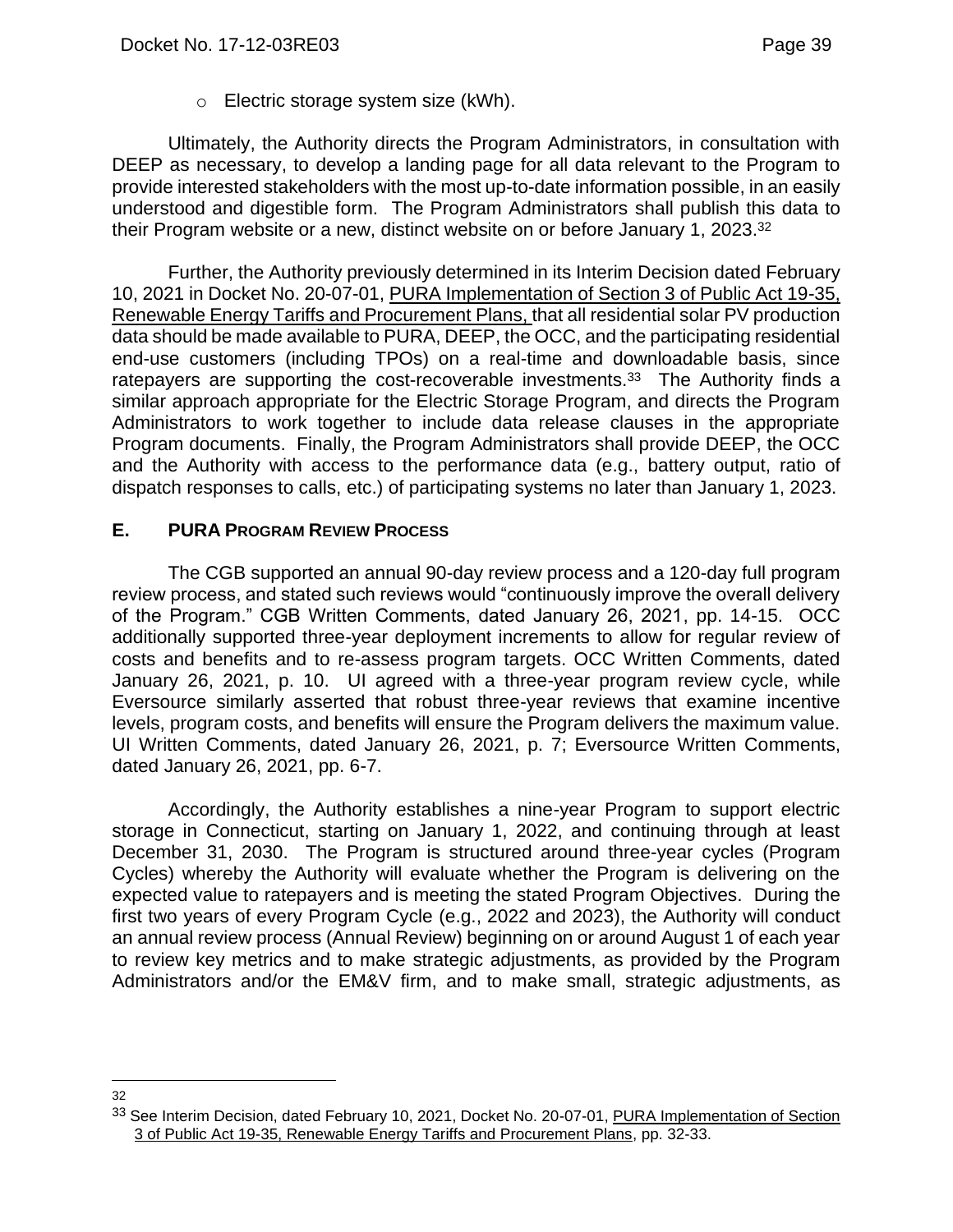necessary, to ensure: (1) continued alignment with the Program Objectives; and (2) that the Program is on track to meet its three-year program cycle deployment targets.<sup>34</sup>

Key Annual Review filings shall be submitted on or around August 1<sup>st</sup> by the appropriate Program Administrator as directed in this Decision, including, but not limited to: an annual report, including Program results and recommendations for Program modifications as discussed in Section IV.F.; a list of the energy storage systems and inverter technologies that can and cannot currently interface with each EDC's dispatch platform(s), including a summary of the EDC's efforts to ensure that all energy storage systems and inverter technologies can effectively interface with its dispatch platform(s) as directed in Section III.F. The Authority will endeavor to conclude the Annual Review within 90 days to provide the Program Administrators and the market time to implement and react to any changes for the next program year.

During the last year of each three-year Program Cycle (e.g., 2024), the Authority will conduct a full program review (Program Review) beginning on or around June 15, including an evaluation of the existing program design to ensure that the Program is: (1) delivering on the expected value to Connecticut's ratepayers; and (2) is meeting the Program Objectives. The Authority will also revisit electric storage deployment targets, the breakdown of deployment targets by customer class, and incentive structures, considering the current status of energy storage in Connecticut. The Authority will hold at least one public meeting during the course of the Program Review. The Authority will endeavor to conclude the Program Review within 120 days. During each three-year program review, the Authority will re-assess the program deployment targets and the breakdown of the deployment targets by customer class, considering the current status of energy storage in Connecticut. The Program will also include annual processes to review key program metrics and to adjust Program rules as necessary.

# **1. 2021 and 2022 Annual Reviews**

<span id="page-41-0"></span>The Authority anticipates initiating a proceeding in August 2021 (i.e., Docket No. 21-08-05) to review the Program Design Documents developed by the Program Administrators pursuant to the direction provided throughout this Decision, along with other key compliance ordered herein including the final incentive levels calculated by the Program Administrators. Additionally, since the Authority directs the Program Administrators to propose certain program design elements after the Program launches on January 1, 2022, the 2022 Annual Review (i.e., Docket No. 22-08-05) will consist of a more substantive review process. Specifically, as directed in Section III., the following proposals are required to be submitted by the Program Administrators for consideration for Year 2 of the Program (January 1, 2023):

- A proposal to increase the emission reduction benefits associated with the Program;
- Proposals for FTM electric storage system incentives; and

<sup>34</sup> The Authority anticipates designating this proceeding Docket No. XX-08-05 (e.g., 21-08-05, 22-08-05, etc.).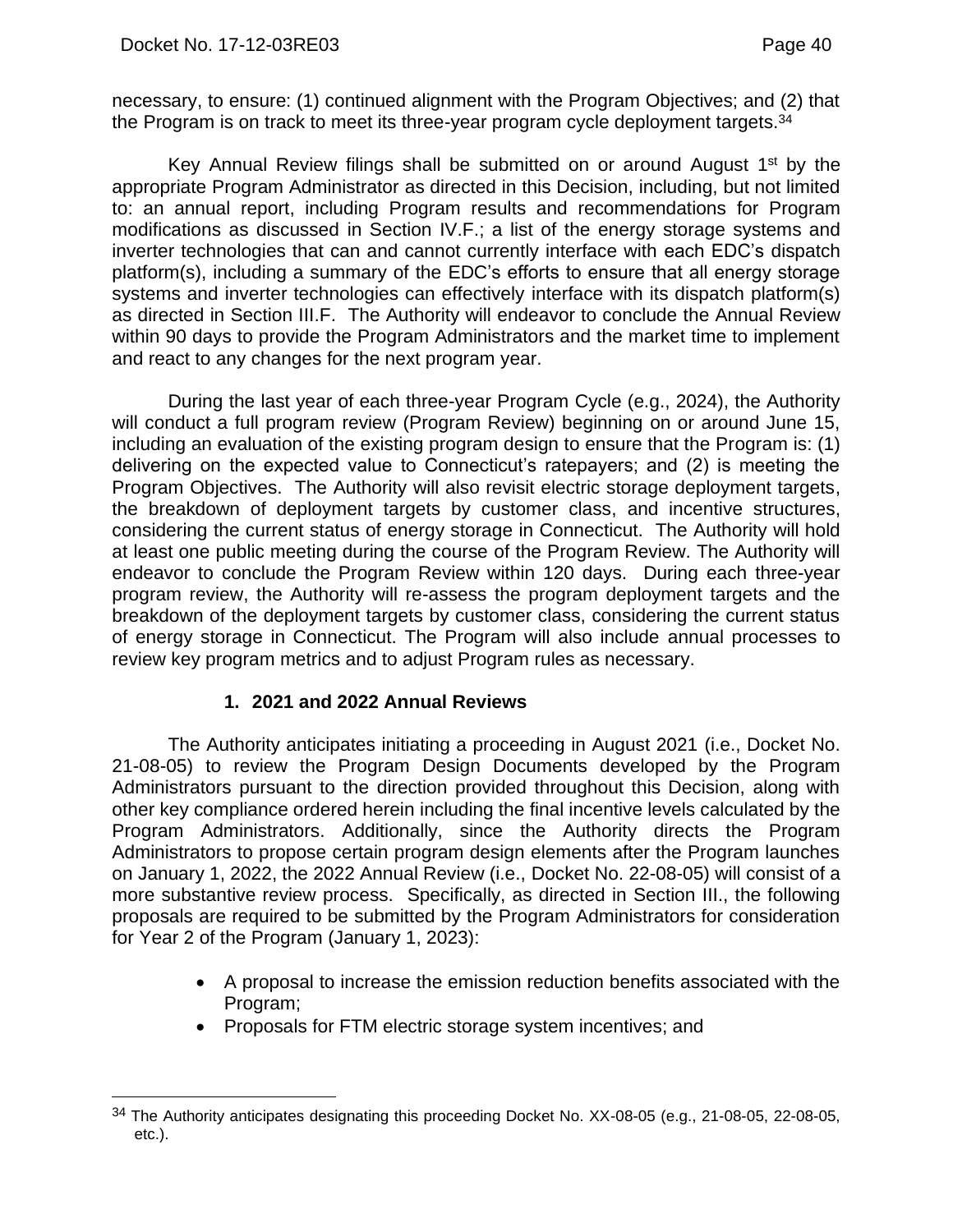Also, the Authority endeavors to continue identifying areas where its Equitable Modern Grid initiatives may complement one another. In the Proposed Final Decision concerning electric vehicles (EVs) in Docket No. 17-12-03RE04, PURA Investigation into Distribution System Planning of the Electric Distribution Companies –Zero Emission Vehicles (EV Proposed Decision), the Authority directed the EDCs to finalize managed charging programs for residential single-family EV drivers and light-duty EV fleet customers.35 The Authority anticipates such managed charging programs to be launched on January 1, 2022. To further support the Program Objective to provide multiple types of benefits to the electric grid, the Authority directs the CGB, in collaboration with the EDCs as appropriate, to propose Program modifications that will enable the Electric Storage Program authorized herein to better complement or otherwise support the managed charging programs authorized by the Authority in the EV Proposed Decision. Such proposal shall be submitted no later than August 1, 2022 for consideration in the 2022 Annual Review (i.e., Docket No. 22-08-05) for potential adoption in Year 2 (2023).

### <span id="page-42-0"></span>**F. EVALUATION, MEASUREMENT, AND VERIFICATION (EM&V)**

The CGB supported using a competitively sourced third-party for Program EM&V, noting that the CGB regularly qualifies such vendors every three years. CGB Written Comments, dated January 26, 2021, p. 15. The OCC similarly supported the use of a single third-party consultant for EM&V. OCC Written Comments, dated January 26, 2021, p. 16. Eversource proposed the EDCs and the CGB jointly manage any potential thirdparty EM&V. Eversource Brief, p. 12. UI stated that it would be reasonable to develop a process for retaining a third-party EM&V consultant to conduct EM&V, and expressed its intent to create EM&V metrics that ensure storage systems are ready and available to participate in the dispatch programs. UI Written Comments, dated January 26, 2021, pp. 10-11.

To determine Program success, DER Task Force suggested evaluating how systems are being used, the differences in use based on ownership, carbon emissions impact of storage, and changes in energy market prices. DER Task Force RFPD Response, p. 6. NECEC and ESA jointly recommended determining the performance ratio of projects (e.g., how many responses to calls), reduced peak demand and any avoided transmission and distribution costs, and retrospective emissions impacts. NECEC/ESA RFPD Response, p. 4. Eversource proposed metrics for total installed power and energy capacity, number of residential, LMI, and C&I units installed, peak system reduction (kW), energy reduction associated with various use cases, and avoided energy and demand costs as determined through a BCA model. Eversource RFPD Response, pp. 28-29. UI proposed similar metrics, also suggesting metrics associated with dispatch events including amount of kW called per event, units not responding per month, and aggregated revenue per month. UI RFPD Response, p. 16. The OCC recommended tracking Program benefits and costs through EM&V to inform each Program Review. OCC Written Comments, dated January 26, 2021, p. 16.

<sup>&</sup>lt;sup>35</sup> See, EV Decision, p. 15. [http://www.dpuc.state.ct.us/dockcurr.nsf/8e6fc37a54110e3e852576190052b64d/66732b0f065302c18](http://www.dpuc.state.ct.us/dockcurr.nsf/8e6fc37a54110e3e852576190052b64d/66732b0f065302c1852586ef0075ca47/$FILE/17-12-03RE04%20PFD.pdf) [52586ef0075ca47/\\$FILE/17-12-03RE04%20PFD.pdf](http://www.dpuc.state.ct.us/dockcurr.nsf/8e6fc37a54110e3e852576190052b64d/66732b0f065302c1852586ef0075ca47/$FILE/17-12-03RE04%20PFD.pdf)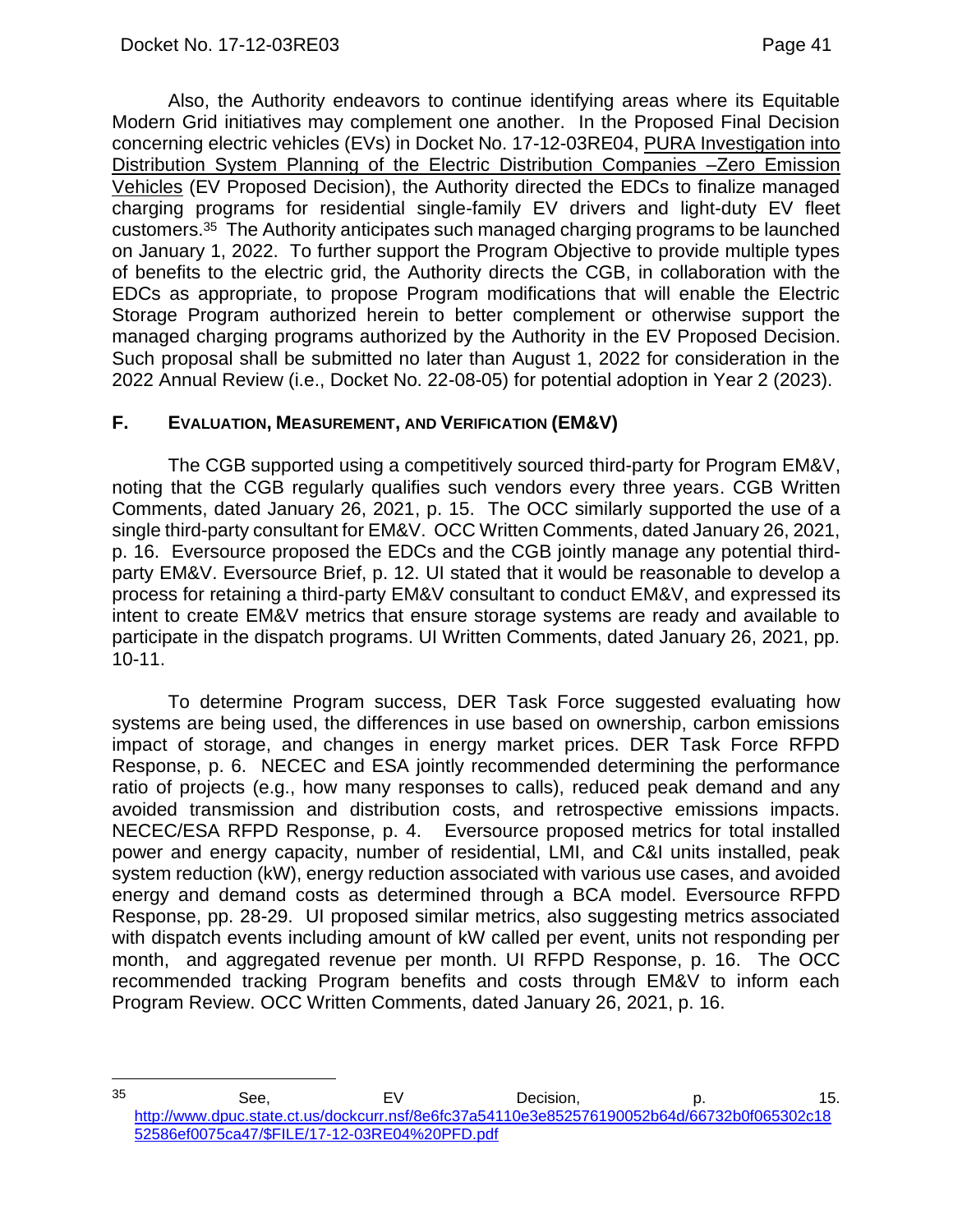The Authority accordingly directs the Program Administrators to retain a third party to evaluate, measure, and verify results of the Program (EM&V Consultant). The EM&V Consultant shall develop Program metrics, associated calculation methodologies, and data requirements for verifying Program performance based on the established metrics. All metrics and calculation methodologies shall be subject to review and approval by the Authority. The Program metrics shall include, but not be limited to:

- The actual, realized benefit-cost ratios for all five cost tests listed in Section IV.;
- Program incentive funds disbursed (\$);
- Program administrative costs (\$);
- Installed system cost (\$/kW and \$ \$/kWh);
- Installed capacity (number of units, kW, and kWh);
- Number of residential, LMI, and C&I units installed;
- Amount of kW per called event;
- Peak demand savings (kW) based on ISO-NE definition for both active and
- passive demand response;
- Fraction of usable solar energy used for back-up power, as well as passive;
- active demand response by location, anonymized and aggregated for public
- reporting;
- Number of back-up power incidents and peak dispatch events, and battery
- availability for the incident and events by location, anonymized and aggregated for public reporting;
- Aggregate avoided emissions  $(CO<sub>2</sub>, NO<sub>X</sub>, SO<sub>X</sub>)$ ;
- Emissions data (CO<sub>2</sub>, NO<sub>x</sub> SO<sub>x</sub>) at the most granular level practicable<sup>36</sup>; and
- Average project metrics, such as:
	- o Incentive per unit,
	- o Electric storage system size (kW),
	- o Electric storage system size (kWh).

The cost of the EM&V Consultant shall not exceed five percent of the total Program costs for any three-year program cycle. The Authority directs the Program Administrators to submit a proposed RFP to retain a third-party EM&V Consultant for the first three-year program period for Authority no later than August 15, 2021.37 At minimum, the proposed RFP scope of work shall specifically identify and describe within the metrics outlined above, expectations for meeting the annual reporting requirements, and the following additional time-sensitive work. The Program Administrators, in coordination with the EM&V Consultant, shall develop and submit for the Authority's review, modification, and approval Program metrics, associated calculation methodologies, and data requirements for verifying Program performance based on the established metrics. The proposed Program metrics, calculation methodologies, and, data requirements shall be submitted for the Authority's review and approval on or before December 15, 2021.

<sup>&</sup>lt;sup>36</sup> The Program Administrators shall use the resources on page six of Policy Integrity/WattTime's Written Comments dated January 26, 2021 to fullest extent possible to inform the analysis.

<sup>&</sup>lt;sup>37</sup> The Program Administrators shall notify the Authority, through the relevant docket, of the retention of and contact information for the EM&V Consultant.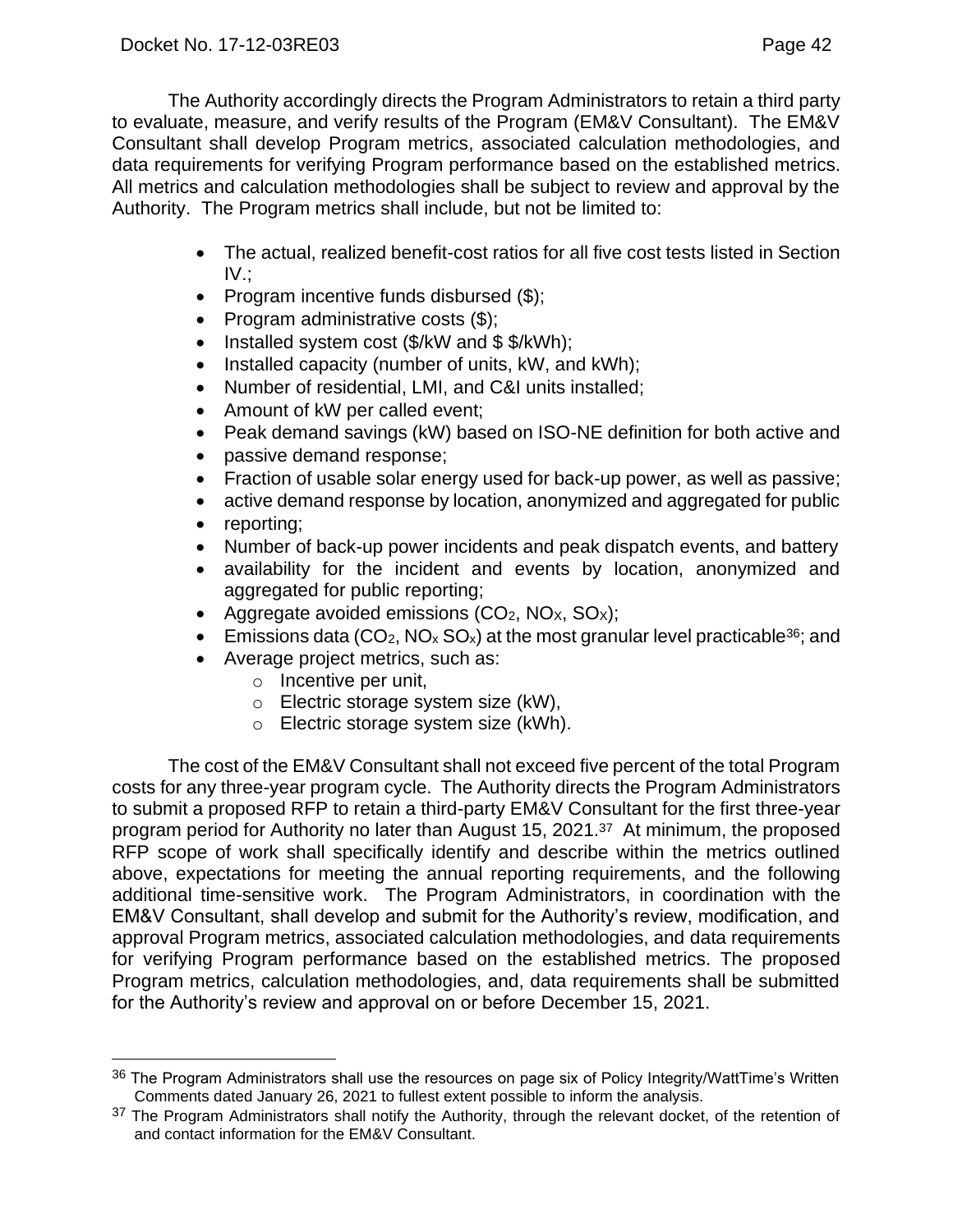# **1. Reporting Requirements**

<span id="page-44-0"></span>The Program Administrators shall provide an annual report summarizing the Program results to date and recommendations for any Program modifications no later than August 1 through the relevant annual review proceeding. The Authority will review the Program Administrators' annual report through the Annual Review or Program Review processes, depending on the year. At a minimum, such annual report shall detail the savings delivered and progress on the Authority-approved Program metrics. The Authority encourages additional reporting through the relevant Authority proceeding, specifically the additional reporting proposed by the CGB in its RFPD Response. The Program Administrators shall strive to provide such reporting in accordance with the annual processes and other data sharing requirements detailed herein, specifically Sections IV.A through IV.F.

The EM&V Consultant shall submit a full report on the established Program metrics into the relevant docket on or around June 15 of the last year of each three-year program cycle (e.g., on or around June 15, 2024). The Authority will review the EM&V Consultant's report through the Program Review process.

### <span id="page-44-1"></span>**G. DATA PRIVACY AND SECURITY PLAN**

Eversource, UI, and the CGB each proposed data privacy and cybersecurity plans. The CGB proposed to use three platforms to maintain data privacy and security; PowerClerk, LocusNOC, and Virtual Peaker's DRMS. CGB RFPD Response, p. 93. The CGB stated that PowerClerk is a robust program management platform already used for multiple state energy incentive programs, including by Eversource for interconnection applications. Id. Additionally, the CGB noted that cybersecurity for energy storage systems relies on the security of the technology provider's software platform. Id. pp. 93- 94. The CGB stated an annual external audit is performed on all of its technology systems and processes, which includes verification of compliance with standards for security, availability, processing integrity, confidentiality, and privacy. Id., p. 94. Finally, the CGB noted that data ownership, custodianship, and roles and responsibilities would be managed through its software platforms, with data access determined by user role. Id.

Eversource provided a Grid Modernization Cyber Security Plan, which summarized the Company's overall cybersecurity program as it relates to grid modernization technologies. Eversource RFPD Response, Attachment A, p. 5. In the plan, Eversource stated it follows National Institute of Standards and Technology (NIST) guidelines for cybersecurity along with the DataGuard Energy Data Privacy Program developed by the United States Department of Energy. Id. Further, Eversource asserted that its standards "ensure that security measures and risk management efforts align appropriately with priority of Grid Modernization processes and technologies for which Eversource is responsible." Id. Additionally, Eversource stated its data privacy measures include physical and access controls, encryption, monitoring, training, and third-party security reviews, among others. Id., p. 10.

UI stated its parent company, Avangrid, has cybersecurity processes and procedures in place that UI would follow. UI RFPD Response, p. 19.UI stated such processes and procedures "draw[s] from industry standards and best practices to protect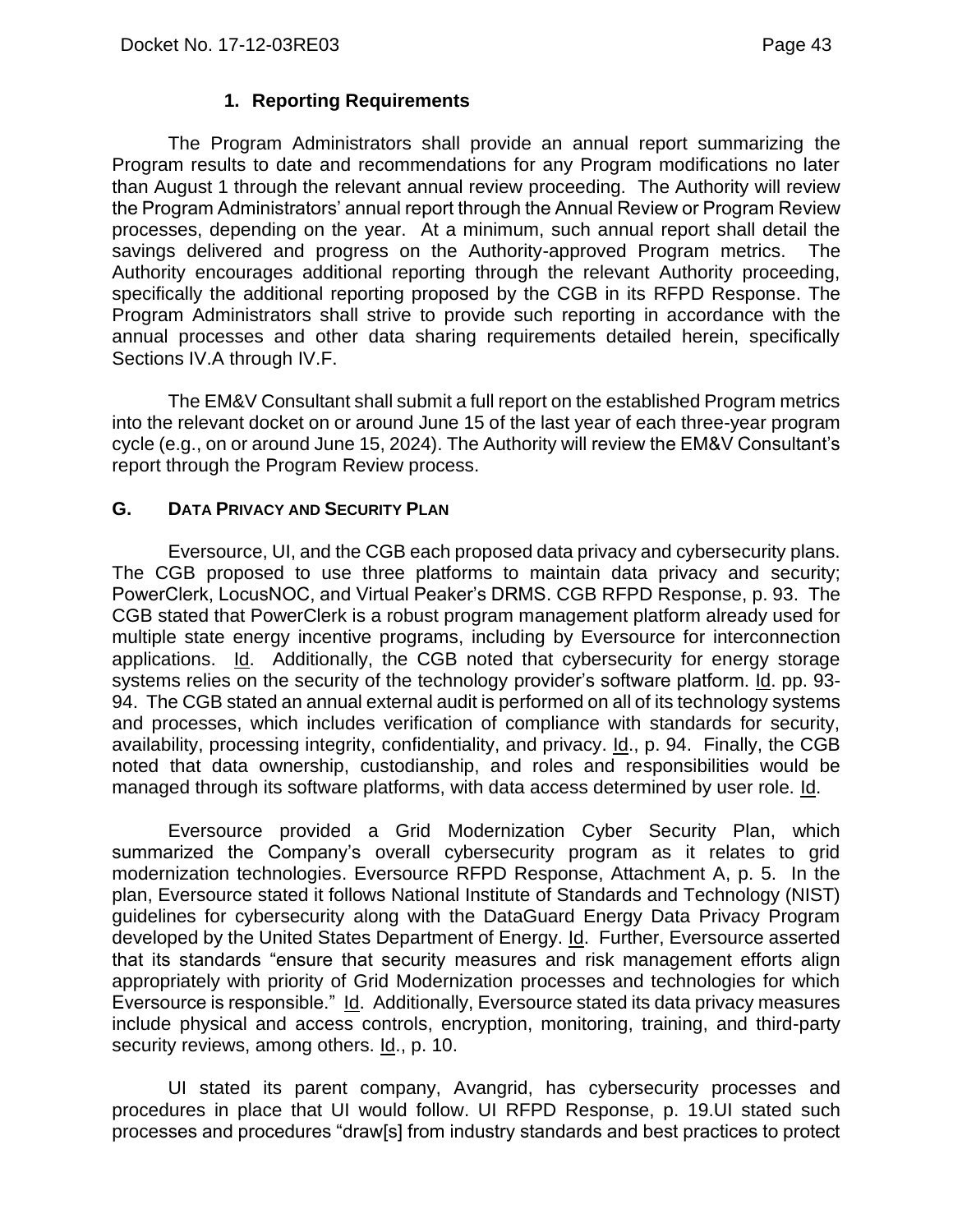the confidentiality, integrity, availability, and reliability of UI's cyber infrastructure." Id. Further, UI noted it assesses third parties for information security, such as operational, technical, and administrative controls. Id. UI also stated its processes integrate industry best practices, including several NIST Cybersecurity Framework publications. Id. Finally, UI stated it follows industry standard data aggregation methods to protect the identity of individual customers. Id., p. 20.

The Authority appreciates the thought given to the Program Administrators' data privacy and cybersecurity proposals described above. For statewide consistency, the Program Administrators shall jointly develop one comprehensive Data Privacy and Security Plan for the Program, to be submitted for Authority on or before December 15, 2021. Such Plan shall build on the Program Administrators' proposals, and specifically: align with industry standards, best practices, and any state or federal regulations designed to protect customer data and prevent cybersecurity attacks; include data aggregation standards and the ability and methods to pseudo-anonymize or anonymize data, when applicable; address data ownership, data custodianship, and their roles and responsibilities and include data flows and system touch points that identify data ownership (customer/EDC), data custodianship, and aggregated or anonymized data ownership; and include provisions for access to the data by the Authority and other government agencies, as directed in Section IV.D. Additionally, the Program Administrators shall include in its Data Privacy and Security Plan filing, a separate list of data sharing and security requirements for any electric storage device participating in the Program, specifically highlighting the information that will be provided to customers and any data sharing agreements.

Last, the Data Privacy and Security Plan submitted in compliance with this Decision shall be revised and resubmitted for the Authority's review and approval within 30 days of the submission of any similar plans filed in Docket No. 17-12-03RE02, PURA Investigation into Distribution System Planning of the Electric Distribution Companies - Advanced Metering Infrastructure, highlighting the areas specific to the Program not covered in the plans ordered in Docket No. 17-12-03RE02.

#### <span id="page-45-0"></span>**H. SYSTEM DISPOSAL**

The Program Administrators may require that the decommissioning of any electric storage system participating in the Program be completed by the operations and maintenance provider of the system, or by the original engineering, procurement, and construction (EPC) contractor. The Program Administrators shall include any language formalizing such a requirement in the Program Rules.

# <span id="page-45-1"></span>**VI. COST RECOVERY**

Each Program Administrator shall submit their prudently incurred costs associated with the administration of the Program in a given calendar year into the subsequent year's annual review of the Revenue Adjustment Mechanism (RAM) (e.g., costs incurred in 2023 by UI shall be submitted into the 2024 RAM proceeding). The EDCs shall submit such costs into their individual RAM review docket, whereas the CGB shall submit its costs into both dockets splitting its costs between Eversource and UI based on the proportion of megawatts deployed in each EDC's respective service territory, as suggested by the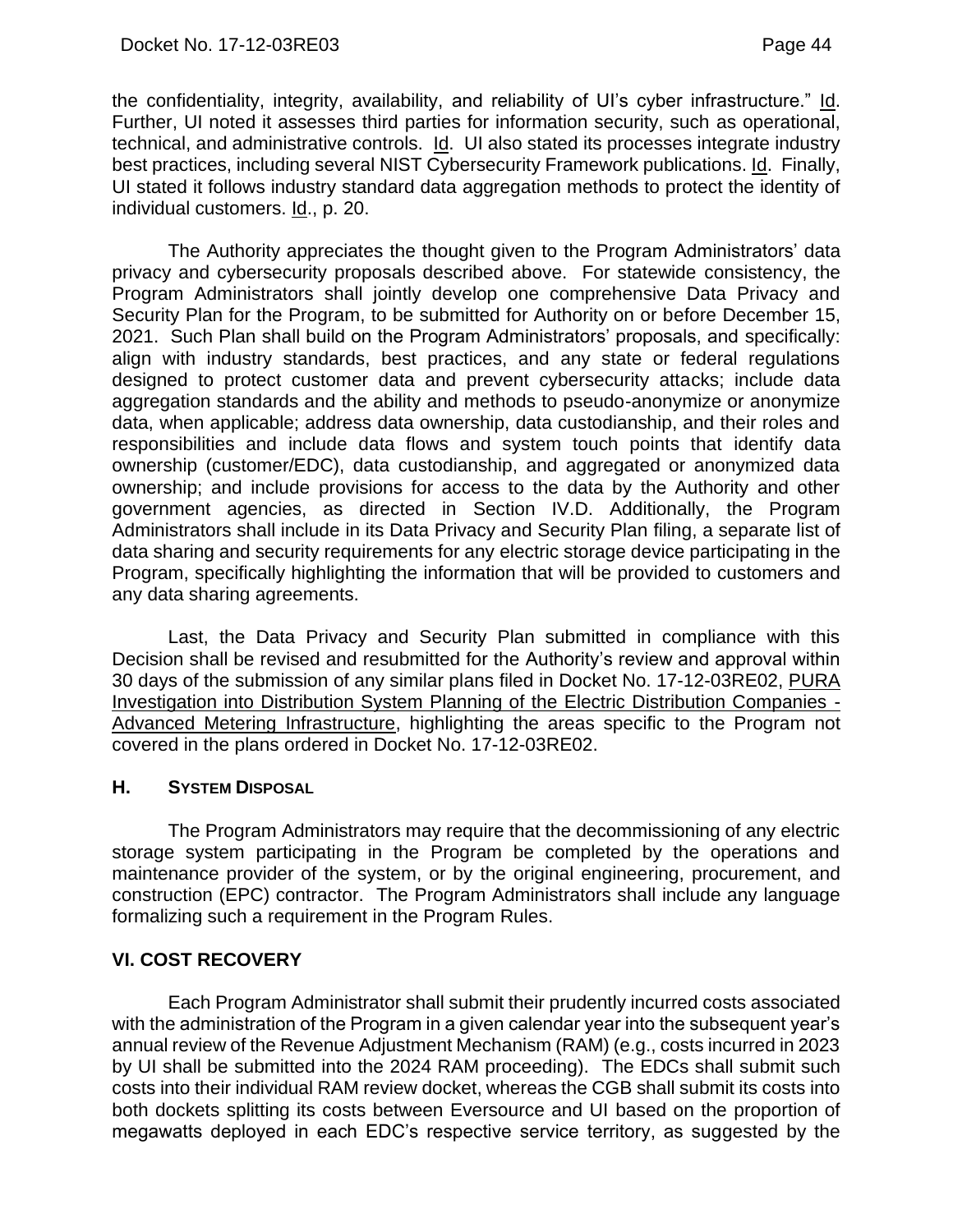OCC. OCC Written Comments, dated January 26, 2021, p. 16. The EDCs shall each pay the CGB its annual costs authorized by the Authority associated with the administration of this Program in monthly installments starting the first month electric rates reflect the recovery of such costs from ratepayers. All costs shall be charged to the Non-bypassable Federally Mandated Congestion Charge (NBFMCC).

For program administration costs expected to be incurred during the launch and initial year of the Program, each Program Administrator may request some portion of their anticipated costs to be included in rates set May 1, 2022 through Docket Nos. 22-01-03 and 22-01-04, so long as such request is submitted by January 15, 2022 in Docket Nos. 22-01-03 and 22-01-04 and is accompanied by a line item estimate of all costs requested to be incorporated into rates..

In addition, the EDCs may develop and submit for the Authority's review, modification, and approval a proposal for incentivizing the EDCs to optimize the active dispatch of all electric storage systems participating in the Program under the EDCs' operational control. Such proposal, including any necessary additions or modifications to the program rules and associated documents, must be submitted for the Authority's review, modification, and approval on or before August 1, 2022.

Finally, the CGB proposed to recover its Program costs based on installed systems' performance through the following milestones:

- Year 1 ensuring that the systems installed are up-and-running as a complete unit as determined by a Green Bank inspector and confirmed to be "online" and "visible" with the DRMS partner;
- Year 2 default settings for passive dispatch (i.e., ISO-NE summer peak periods) are in reasonable remote operation and "controllable" with the DRMS, and that data management, collection, and analysis is in process for EM&V purposes; and
- Year 3 the systems within the portfolio of projects supported by the Program are within 20% of the overall PACT for the capacity block within the upfront declining incentive structure. To ensure that we are maximizing ratepayer benefits, consideration should be given to also verifying an acceptable RIM test.

CGB Written Comments, dated January 26, 2021, pp. 15-16

The Authority appreciates the CGB's proposal, and directs the CGB to develop and submit for the Authority's review, modification, and approval a final proposal for performance-based recovery of Program costs, incorporating its proposal outlined above. The CGB may also develop and submit for the Authority's review, modification, and approval a proposal for performance-based cost recovery of its administrative costs associated with its duties as a Program Administrator. Such proposal must demonstrate that any cost recovery beyond the CGB's prudently-incurred administrative costs are inline with or below the margin that could reasonably be expected to be incurred by a third party program administrator, should one have been retained to administer the same portions of the Program. Such proposal, including any necessary additions or modifications to the program rules and associated documents, must be submitted for the Authority's review, modification, and approval on or before August 1, 2022.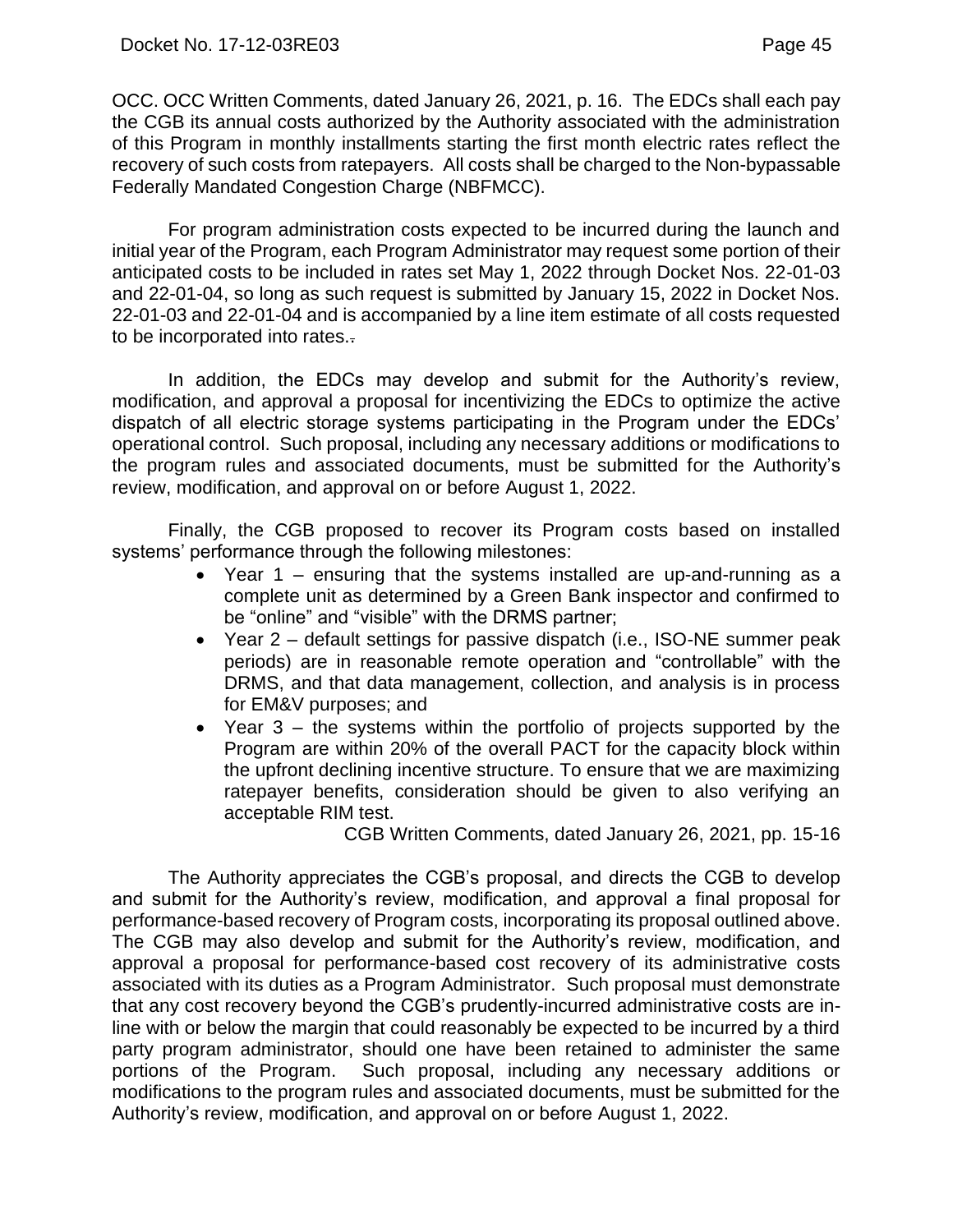#### <span id="page-47-0"></span>**VII. CONCLUSIONS AND ORDERS**

#### <span id="page-47-1"></span>**A. CONCLUSION**

In this Decision, the Authority establishes a nine-year statewide Electric Storage Program in order to leverage the value of electric storage for the net benefit of the electric distribution system. The Decision combines program areas for residential, commercial, and industrial customers, as well as systems connected in front of the meter and not at a customer's own premise. The Program includes a declining-block upfront incentive for residential customers and a single upfront incentive block for commercial and industrial customers along with a performance-based incentive structure, which together shall be available to all customers of the State's EDCs. The end goal of the Program is to deploy 580 MW of electric storage by 2030. The CGB and the EDCs are directed to jointly administer the Program; the CGB shall administer the upfront incentive portion and shall responsible for Program communication and promotion, while the EDCs shall administer the performance incentive and the active dispatch portions of the program. The Program Administrators shall develop the appropriate program documents necessary to effectively implement the Program beginning January 1, 2022. The Authority will re-evaluate whether the Program is delivering the expected ratepayer benefits during three-year review cycles.

#### <span id="page-47-2"></span>**B. ORDERS**

For the following Orders, the Company shall submit one original of the required documentation to the Executive Secretary, 10 Franklin Square, New Britain, Connecticut 06051 and file an electronic version through the Authority's website at www.ct.gov/pura. Submissions filed in compliance with the Authority's Orders must be identified by all three of the following: Docket Number, Title and Order Number. Compliance with orders shall commence and continue as indicated in each specific Order or until the Company requests and the Authority approves that the Company's compliance is no longer required after a certain date.

- 1. No later than August 15, 2021, the Program Administrators shall submit for the Authority's review and approval a proposed RFP to retain a third-party EM&V Consultant for the first three-year program period in Docket No. 21-08-05.
- 2. No later than September 1, 2021, the Program Administrators (i.e., Eversource, UI, and the CGB) shall jointly develop and file the final Program Design Documents, incorporating all direction provided herein, for the Authority's review and approval in Docket No. 21-08-05. The Program Administrators shall also develop and file for the Authority's review and approval rules guiding the distribution of the upfront incentive payment to participating electric storage system owners consistent with the direction provided in Section III.C.
- 3. No later than September 1, 2021, the Program Administrators shall also jointly develop and file for the Authority's review and approval rules guiding the distribution of the summer and winter performance incentive payments to participating electric storage system owners in Docket No. 21-08-05 consistent with the direction provided in Section III.C. Such rules shall also include the active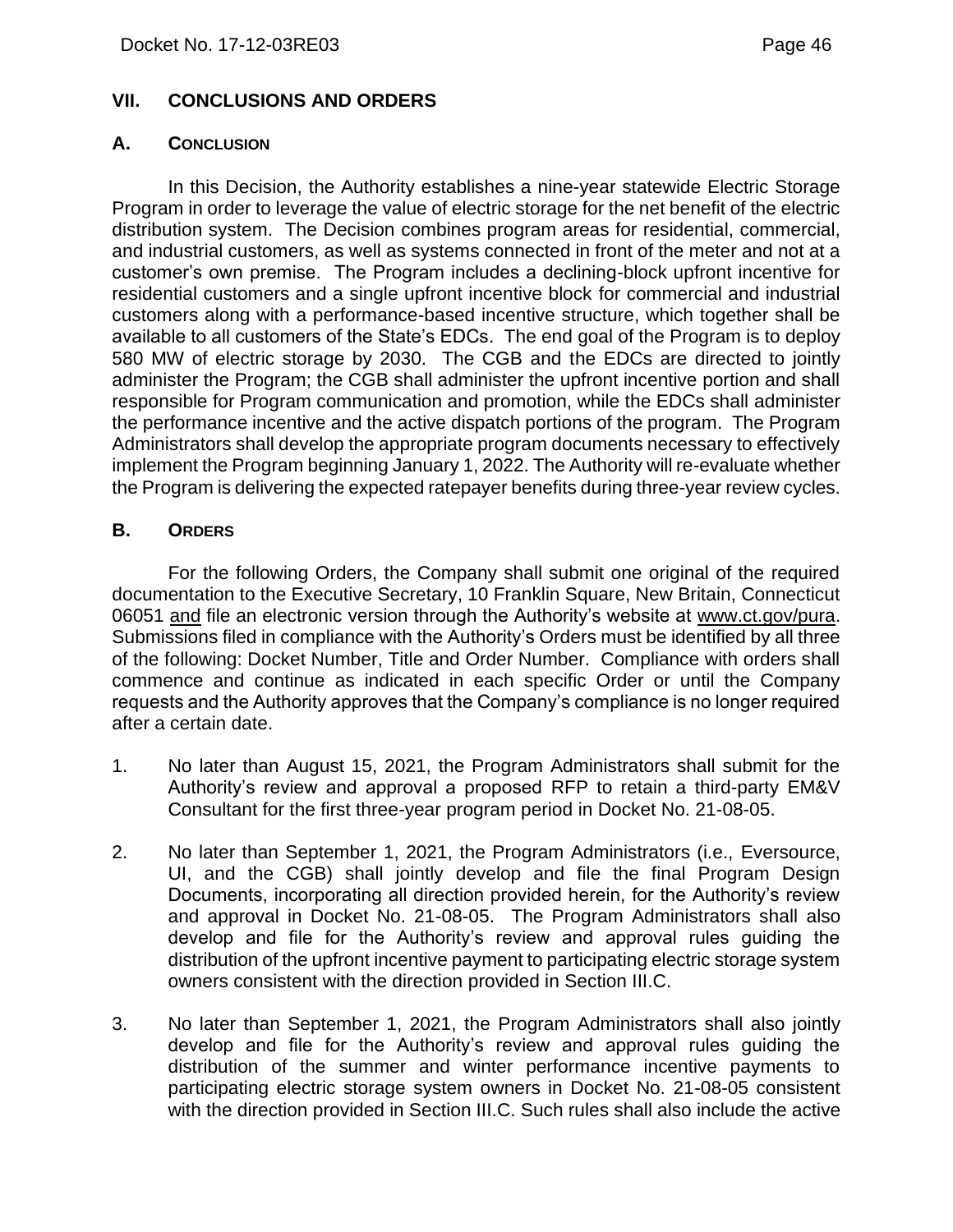dispatch guidelines, including the customer enrollment process and incorporating all direction provided in Sections III.C, III.D, and III.F. in Docket No. 21-08-05.

- 4. No later than September 1, 2021, the CGB shall file for the Authority's review and approval the final residential upfront incentive levels and corresponding formula for deriving the actual incentive for each participating device in Docket No. 21-08- 05 consistent with the direction provided in Section III.C.
- 5. No later than September 1, 2021, the CGB shall submit for the Authority's review and approval a proposed upfront incentive adder for qualifying customers in underserved communities in Docket No. 21-08-05.
- 6. No later than September 1, 2021, the CGB shall file for the Authority's review and approval the final commercial and industrial upfront incentive levels and corresponding formula for deriving the actual incentive for each participating device in Docket No. 21-08-05 consistent with the direction provided in Section III.C.
- 7. No later than September 1, 2021, the CGB shall submit a final Program BCA, reflecting the final Program design and incorporating all direction provided in this Decision in Docket No. 21-08-05.
- 8. No later than September 1, 2022, the EDCs shall propose a revenue-neutral tariff for FTM electric storage systems to be made effective on or before January 1, 2022, and incorporating all direction provided in Section III.C., in the appropriate Annual Review proceeding.
- 9. No later than September 1, 2021, and annually thereafter, the EDCs shall submit for the Authority's review and approval a map of zip codes that meet the grid edge criteria in Section III.D. The EDCs shall include the map in all relevant Program documentation and on the EDCs' respective Program webpages.
- 10. No later than September 1, 2021, the CGB shall submit a communication and promotion plan (i.e., Marketing Plan for the Authority's review and approval, incorporating all direction provided herein in Docket No. 21-08-05.
- 11. No later than September 1, 2021, the CGB shall submit for the Authority's review and approval a passive dispatch waiver application and ISO-NE market participation verification process, incorporating all direction in Section III.D.3., in Docket No. 21-08-05.
- 12. No later than December 15, 2021, the Program Administrators shall submit a Resiliency Plan template and proposed application process for the Authority's review and approval in Docket No. 21-08-05, incorporating all direction in Section III.D.1.
- 13. No later than September 1, 2021, the EDCs shall provide a list of all electric storage systems that are eligible for the Program in Docket No. 21-08-05. Any updates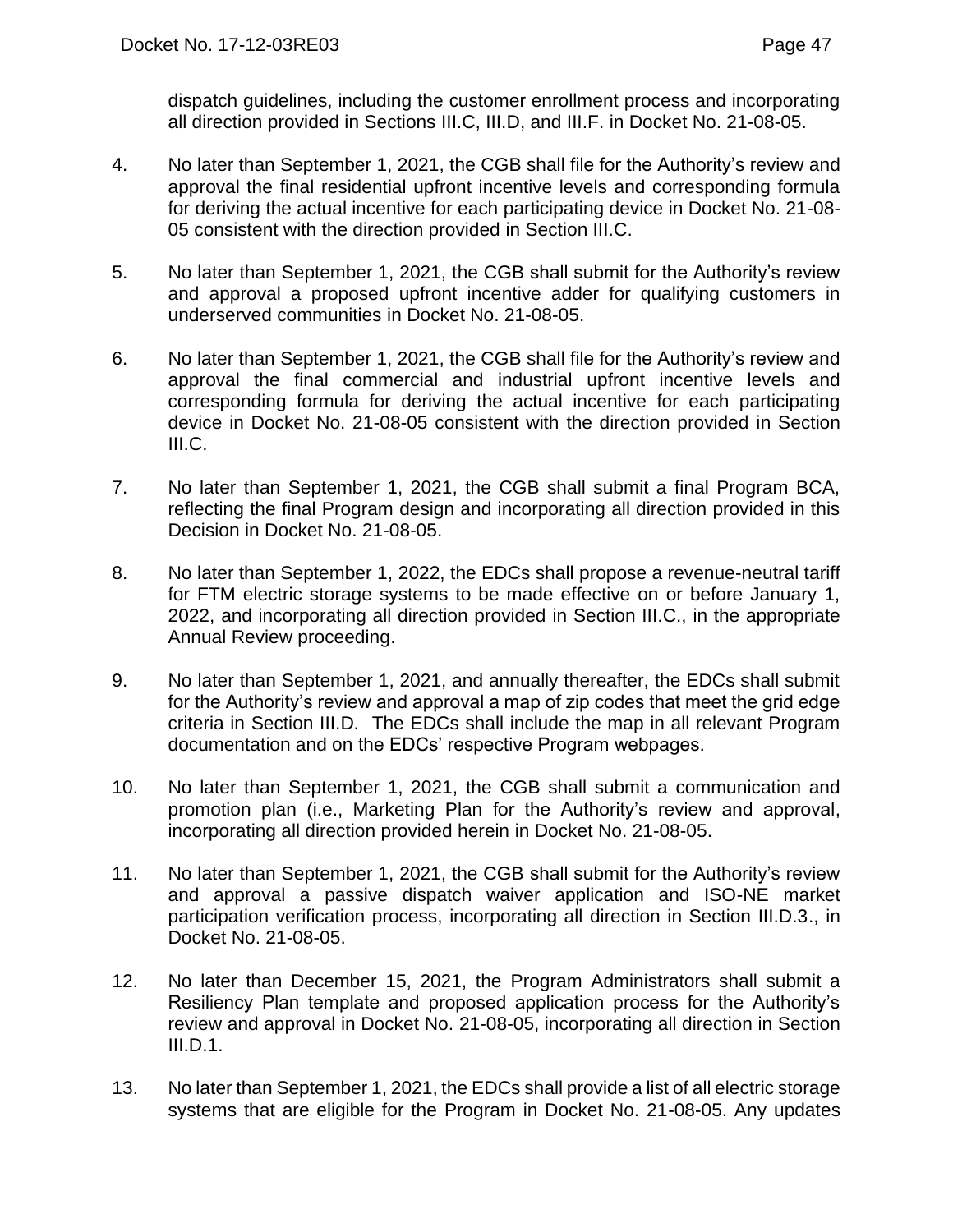shall be submitted in the appropriate Annual or Program Review docket, as applicable.

- 14. No later than November 1, 2021, the Program Administrators shall submit for the Authority's review and approval the name and a description of the customer enrollment platform or other systems procured, including all capabilities and relevant cost information, and details regarding the customer application process, in Docket No. 21-08-05.
- 15. No later than December 1, 2021, the EDCs shall file with the Authority a link to their respective Program webpages, which shall incorporate all direction provided herein. Such webpages shall be made public no later than January 1, 2022.
- 16. No later than December 15, 2021, the Program Administrators, in coordination with the EM&V Consultant, shall develop and submit for the Authority's review, modification, and approval Program metrics, associated calculation methodologies, and data requirements for verifying Program performance based on the established metrics in Docket No. 21-08-05.
- 17. No later than December 15, 2021, the Program Administrators shall jointly submit one comprehensive Data Privacy and Security Plan for the Program for the Authority's review and approval in Docket No. 21-08-05.
- 18. No later than January 1, 2022, the EDCs shall submit for Authority review and comprehensive description of their respective existing DRMS and DERMS platforms, including but not limited to a description of the procurement process and timeline, upfront and ongoing system costs, and a description of how the costs for such systems are paid for by ratepayers.
- 19. No later than August 1, 2022, the CGB shall submit for the Authority's review a proposal to better optimize the emissions reductions achievable through the Program, incorporating all direction provided in Section III.D.3., in the appropriate annual Program review docket. in Docket No. 22-08-05.
- 20. No later than August 1, 2022, the CGB shall submit a filing that proposes program modifications based on the results of its conversations with FTM electric storage stakeholders, DEEP, the EDCs, and wholesale market participants, including relevant BCAs specific to FTM electric storage systems, in the appropriate annual Program review proceeding.
- 21. No later than August 1, 2022, the Program Administrators shall submit a proposal for Program modifications that will enable the Program to better complement or otherwise support the managed charging programs contemplated by the Authority in the EV Proposed Decision in the appropriate annual Program review proceeding.
- 22. No later than August 1, 2022, and annually thereafter, the Program Administrators shall submit an annual report summarizing the Program results to date and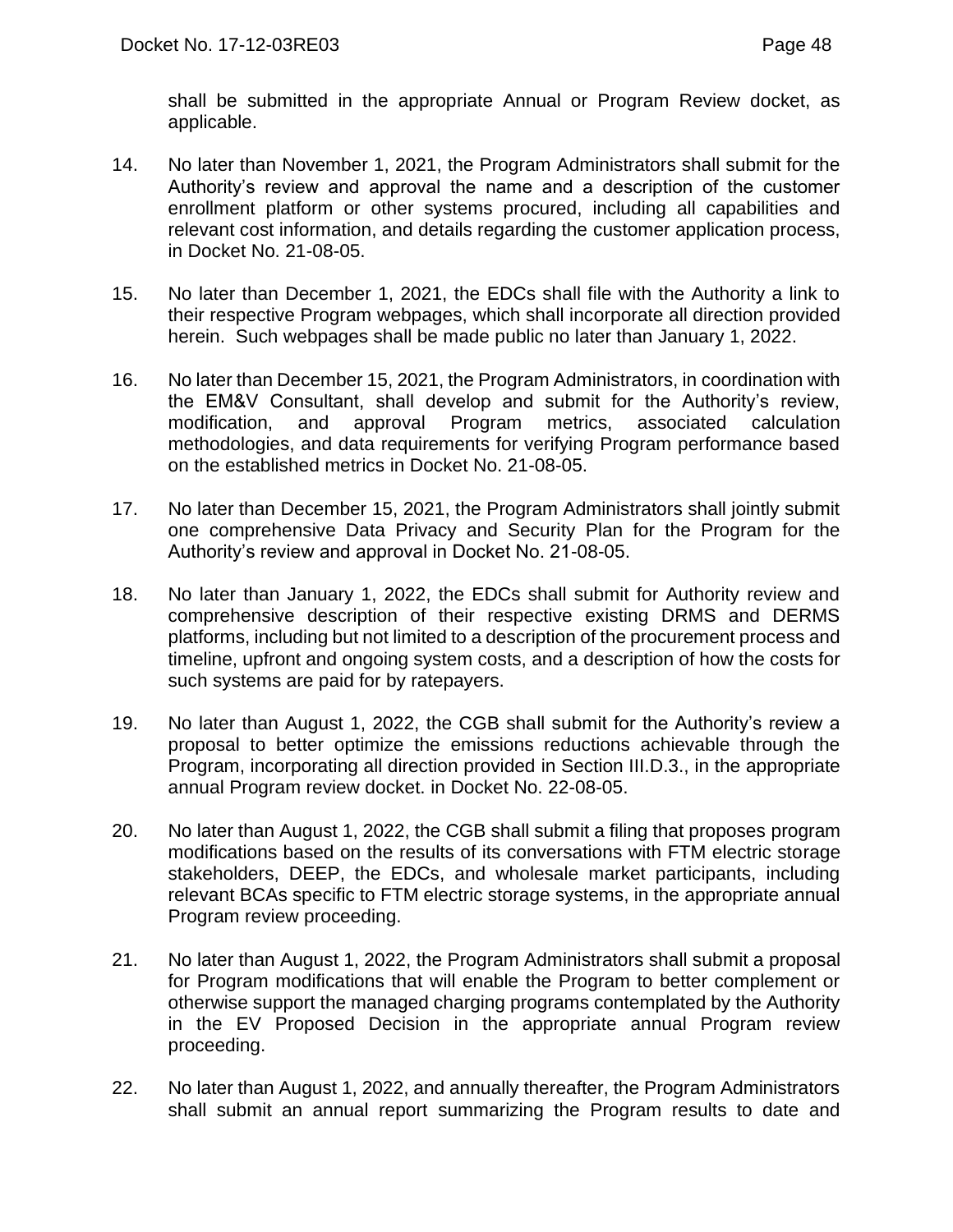recommendations for any Program modifications in the relevant Annual Review proceeding.

- 23. No later than January 1, 2023, the Program Administrators shall provide the OCC, DEEP, and the Authority with means to access the performance data (e.g., battery output, ratio of dispatch responses to calls, etc.) of participating energy storage systems on a downloadable basis.
- 24. No later than January 1, 2023, the Program Administrators shall publish a website containing all relevant Program data, incorporating all direction provided in Section V.D.
- 25. No later than June 15, 2024, and every three years thereafter, the Program Administrators shall submit the EM&V consultant's full report on the established Program metrics into the relevant Program Review proceeding.
- 26. The CGB shall provide notice to the Authority as a compliance filing and in the applicable docket(s) when a given capacity block is near completion. Specifically, the CGB shall: (1) set a date for the start of the subsequent step (e.g., first day of the next month), and (2) notify the market and the Authority that current step will end on a specific date (e.g., last day of the current month) and that the subsequent step will begin the day after (e.g., first day of the next month).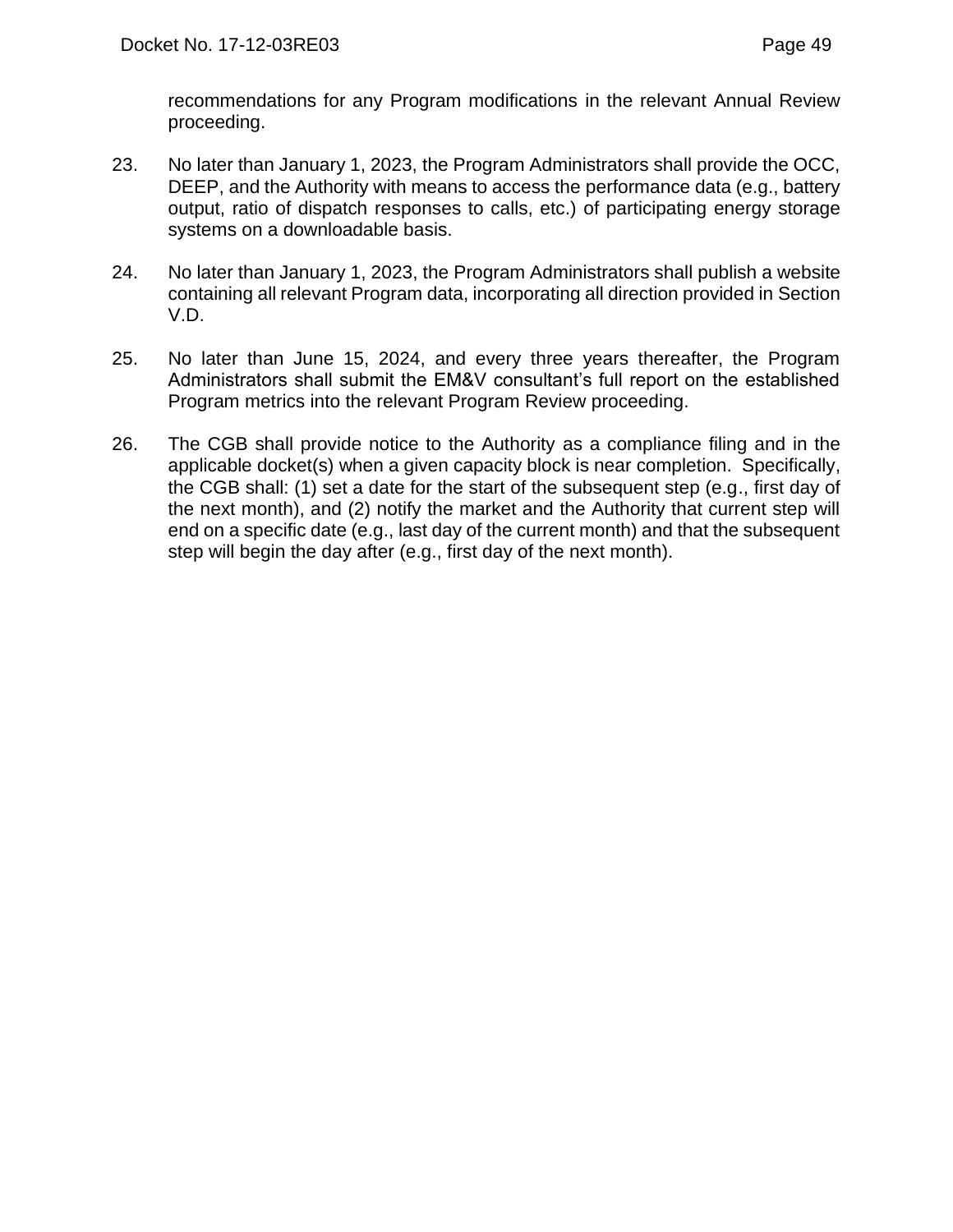| <b>Participant</b>                       | <b>Representing</b>   |
|------------------------------------------|-----------------------|
| Alex Kovtunenko                          | <b>CT Green Bank</b>  |
| <b>CT Green Bank</b>                     |                       |
| 845 Brook Street                         |                       |
| Rocky Hill, CT 06067                     |                       |
| <b>Katie Dykes</b>                       | DEEP                  |
| Commissioner                             |                       |
| Department of Energy and                 |                       |
| <b>Environmental Protection</b>          |                       |
| 79 Elm Street                            |                       |
| Hartford, CT 06106-5127                  |                       |
| Christopher R. Bernard                   | CL&P                  |
| <b>Eversource Energy Service Company</b> |                       |
| P. O. Box 270                            |                       |
| Hartford, CT 06141-0270                  |                       |
| Eileen Sheehan                           | UI                    |
| <b>UIL Holdings Corporation</b>          |                       |
| 180 Marsh Hill Road, MS AD-2A            |                       |
| Orange, CT 06477                         |                       |
| <b>Richard Sobolewski</b>                | OCC                   |
| <b>Office of Consumer Counsel</b>        |                       |
| 10 Franklin Square                       |                       |
| New Britain, CT 06051                    |                       |
| Andrew Minikowski                        | OCC                   |
| <b>Office of Consumer Counsel</b>        |                       |
| 10 Franklin Square                       |                       |
| New Britain, CT 06051                    |                       |
| Megan J. Sullo                           | OCC                   |
| <b>Office of Consumer Counsel</b>        |                       |
| <b>Ten Franklin Square</b>               |                       |
| New Britain, CT 06051                    |                       |
| <b>Selya Price</b>                       | <b>CT Green Bank</b>  |
| <b>Connecticut Green Bank</b>            |                       |
| 845 Brook Street                         |                       |
| Rocky Hill, CT 06067                     |                       |
| Dave Thompson                            | OCC                   |
| <b>Office of Consumer Counsel</b>        |                       |
| 10 Franklin Square                       |                       |
| New Britain, CT 06051                    |                       |
| John R. Viglione                         | OCC                   |
| Office of Consumer Counsel               |                       |
| <b>Ten Franklin Square</b>               |                       |
| New Britain, CT 06051                    |                       |
| <b>Tyra Anne Peluso</b>                  | OCC                   |
| <b>Office of Consumer Counsel</b>        |                       |
| Ten Franklin Square                      |                       |
| New Britain, CT 06051                    |                       |
| Gregory L. Booth                         | <b>OCC Consultant</b> |
|                                          |                       |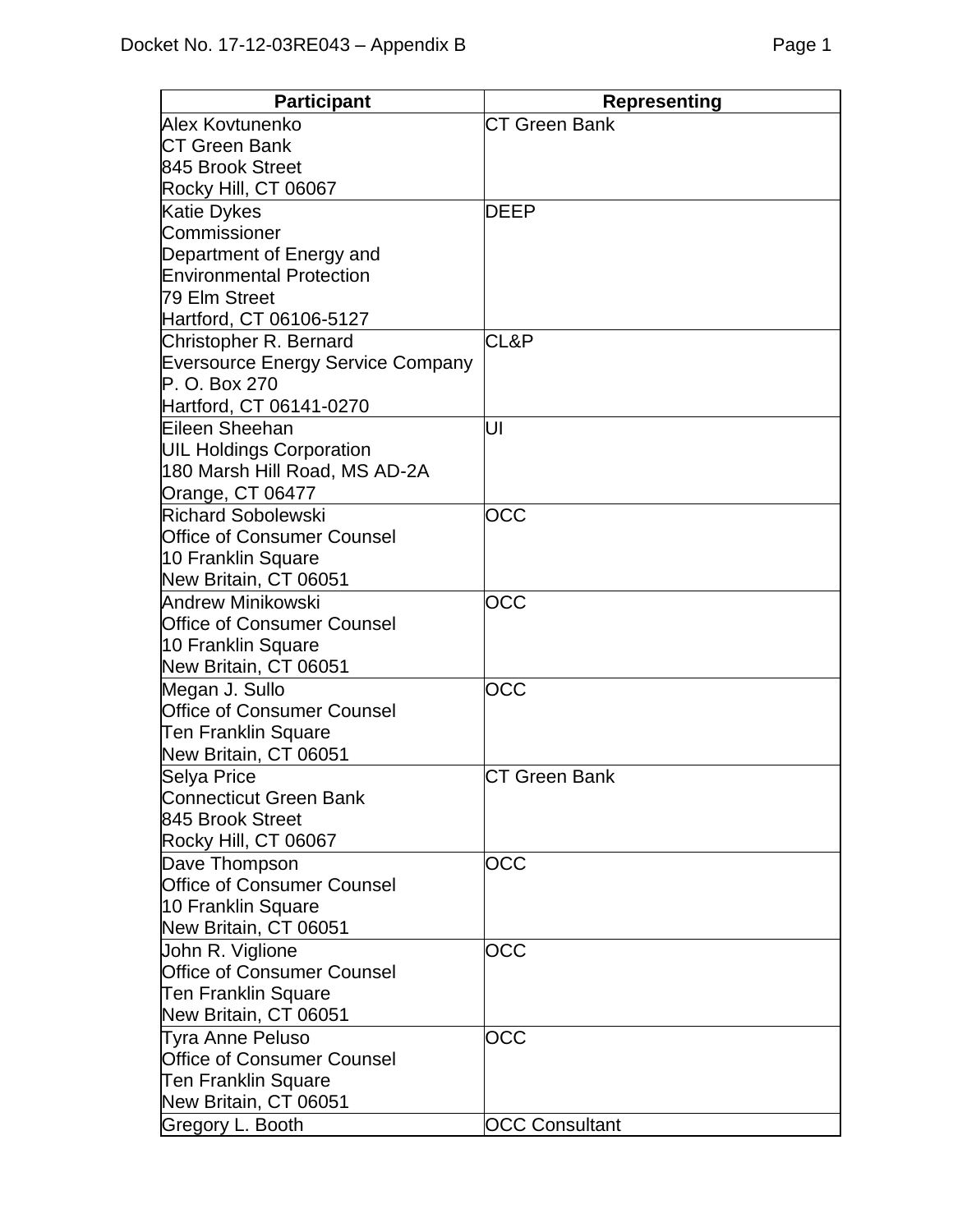| R.L. Willoughby                         | <b>OCC Consultant</b>                |
|-----------------------------------------|--------------------------------------|
| Linda J. Kushner                        | <b>OCC Consultant</b>                |
| William F. Watson                       | <b>OCC Consultant</b>                |
| Shannon C. King                         | <b>OCC Consultant</b>                |
| <b>Bryan Garcia</b>                     | CT Green Bank                        |
| <b>President &amp; CEO</b>              |                                      |
| <b>Connecticut Green Bank</b>           |                                      |
| 75 Charter Oak Avenue                   |                                      |
| Hartford, CT 06106                      |                                      |
| Charles J. Rothenberger                 | CT Fund for the Environment/Save the |
| Climate & Energy Attorney               | Sound                                |
| CT Fund for the Environment/Save the    |                                      |
| Sound                                   |                                      |
| 900 Chapel Street, Suite 2202           |                                      |
| New Haven, CT 06511                     |                                      |
| Karl R. Rabago                          | CT Fund for the Environment/Save the |
| Pace Energy and Climate Center          | Sound                                |
| 78 North Broadway                       |                                      |
| White Plains, NY 10603                  |                                      |
| Jeremy McDiarmid                        | <b>NECEC</b>                         |
| Northeast Clean Energy Council          |                                      |
| 31 Milk Street                          |                                      |
| PO Box 961390                           |                                      |
| Boston, MA 02196                        |                                      |
| Sean Burke                              | <b>NECEC</b>                         |
| Northeast Clean Energy Council          |                                      |
| 31 Milk Street                          |                                      |
| PO Box 961390                           |                                      |
| Boston, MA 02196                        |                                      |
| Evan Dube                               | Sunrun, Inc.                         |
| Sunrun, Inc.                            |                                      |
| 225 Bush Street, Suite 1400             |                                      |
| San Francisco, CA 94104                 |                                      |
| <b>Christopher Worley</b>               | Vivint Solar, Inc.                   |
| Vivint Solar, Inc.<br>1800 Ashton Blvd. |                                      |
| Lehi, UT 84043                          |                                      |
| Mike Trahan                             | Solar CT, Inc.                       |
| <b>Executive Director</b>               |                                      |
| Solar Connecticut, Inc.                 |                                      |
| P.O. Box 515                            |                                      |
| Higganum, CT 06441                      |                                      |
| <b>Brad Mondschein</b>                  | Solar CT, Inc.                       |
| Deputy Exec. Dir - Regulatory Affairs   |                                      |
| Akiro Consulting, LLC                   |                                      |
| 4 Open Square Way, Suite 310            |                                      |
| Holyoke, MA 01104                       |                                      |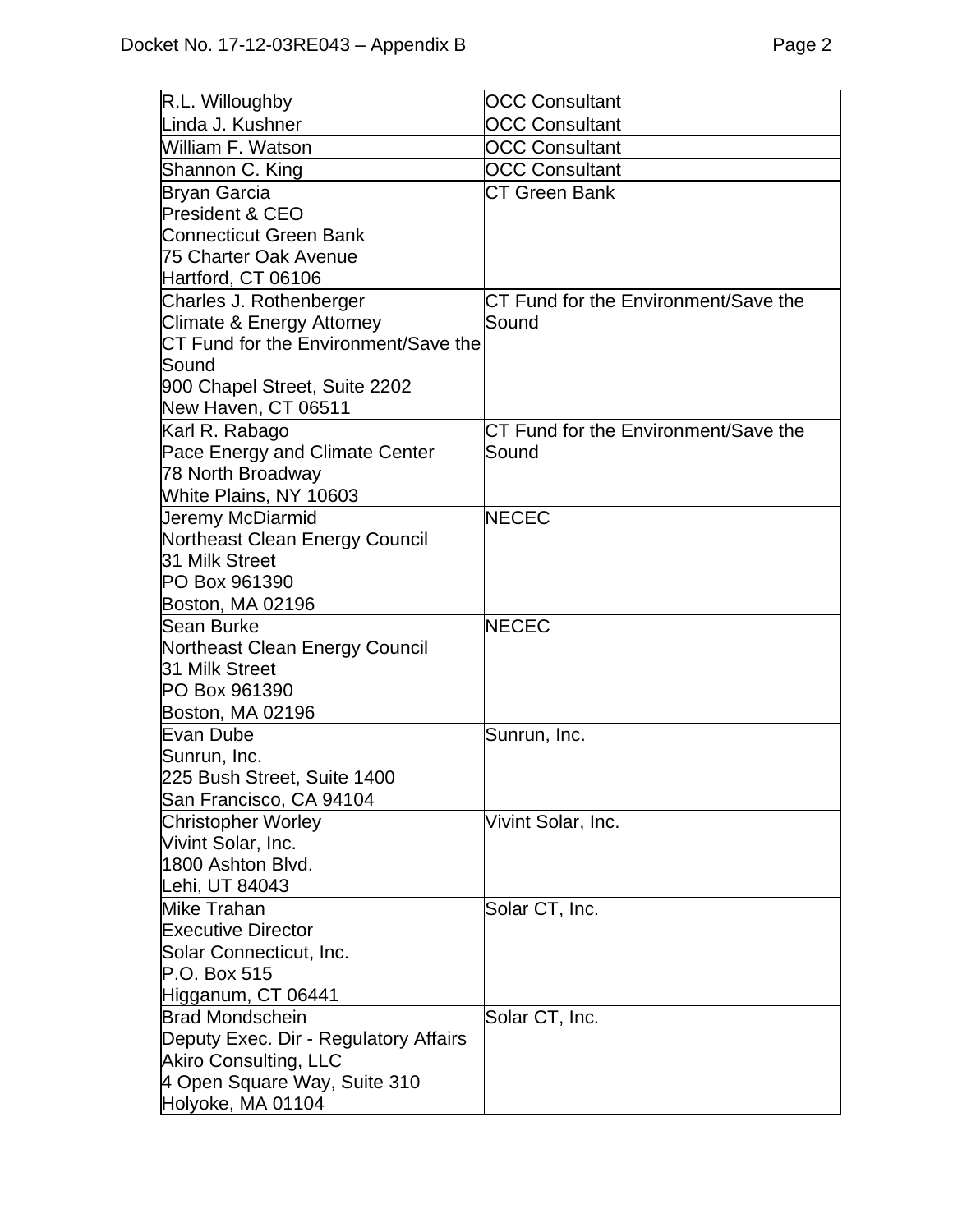| J. Brandon Sharkey, Esq.                | SunPower Corp.                          |
|-----------------------------------------|-----------------------------------------|
| AmeriZone Consulting, LLC               |                                         |
| 79 Laurel Ridge Trail                   |                                         |
| Killingworth, CT 06419                  |                                         |
| Kyle Wallace                            | Vivint Solar, Inc.                      |
| Vivint Solar, Inc.                      |                                         |
| 1800 Ashton Blvd., Suite 500            |                                         |
| Lehi, UT 84043                          |                                         |
| Nitzan Goldberger                       | Energy Storage Assoc.                   |
| <b>Energy Storage Association</b>       |                                         |
| 1800 M Street, Suite 4005               |                                         |
| Washington, DC 20036                    |                                         |
| Uulie Datres                            | <b>OCC</b>                              |
| <b>Office of Consumer Counsel</b>       |                                         |
| <b>Ten Franklin Square</b>              |                                         |
| New Britain, CT 06051                   |                                         |
| Kevin Morgan                            | <b>World Energy Efficiency Services</b> |
| <b>World Energy Efficiency Services</b> |                                         |
| <b>Jeff Bishop</b>                      | Key Capture Energy                      |
| <b>Managing Director</b>                |                                         |
| <b>Key Capture Energy</b>               |                                         |
| 150 State Street                        |                                         |
| Salt Lake City, UT 84111                |                                         |
| Katherine Zoellmer                      | <b>Key Capture Energy</b>               |
| <b>Market Design Analyst</b>            |                                         |
| <b>Key Capture Energy</b>               |                                         |
| 25 Monroe Street, Suite 300             |                                         |
| Albany, NY 12210                        |                                         |
| Thomas Wiehl                            | OCC                                     |
| <b>Office of Consumer Counsel</b>       |                                         |
| 10 Franklin Square                      |                                         |
| New Britain, CT 06051                   |                                         |
| Uustin Gundlach                         | IPI at NYU School of Law                |
| Institute of Policy Integrity at NYU    |                                         |
| <b>School of Law</b>                    |                                         |
| 139 MacDougal Street, 3rd. Floor        |                                         |
| New York, NY 10012                      |                                         |
| Russell King, Esq.                      | <b>CIEC</b>                             |
| Couch White, LLP                        |                                         |
| 540 Broadway                            |                                         |
| P.O. Box 22222                          |                                         |
| Albany, NY 12201                        |                                         |
| <b>Kimberly Schaffer</b>                | <b>CIEC</b>                             |
| Couch White, LLP                        |                                         |
| 540 Broadway                            |                                         |
| P.O. Box 22222                          |                                         |
| Albany, NY 12201                        |                                         |